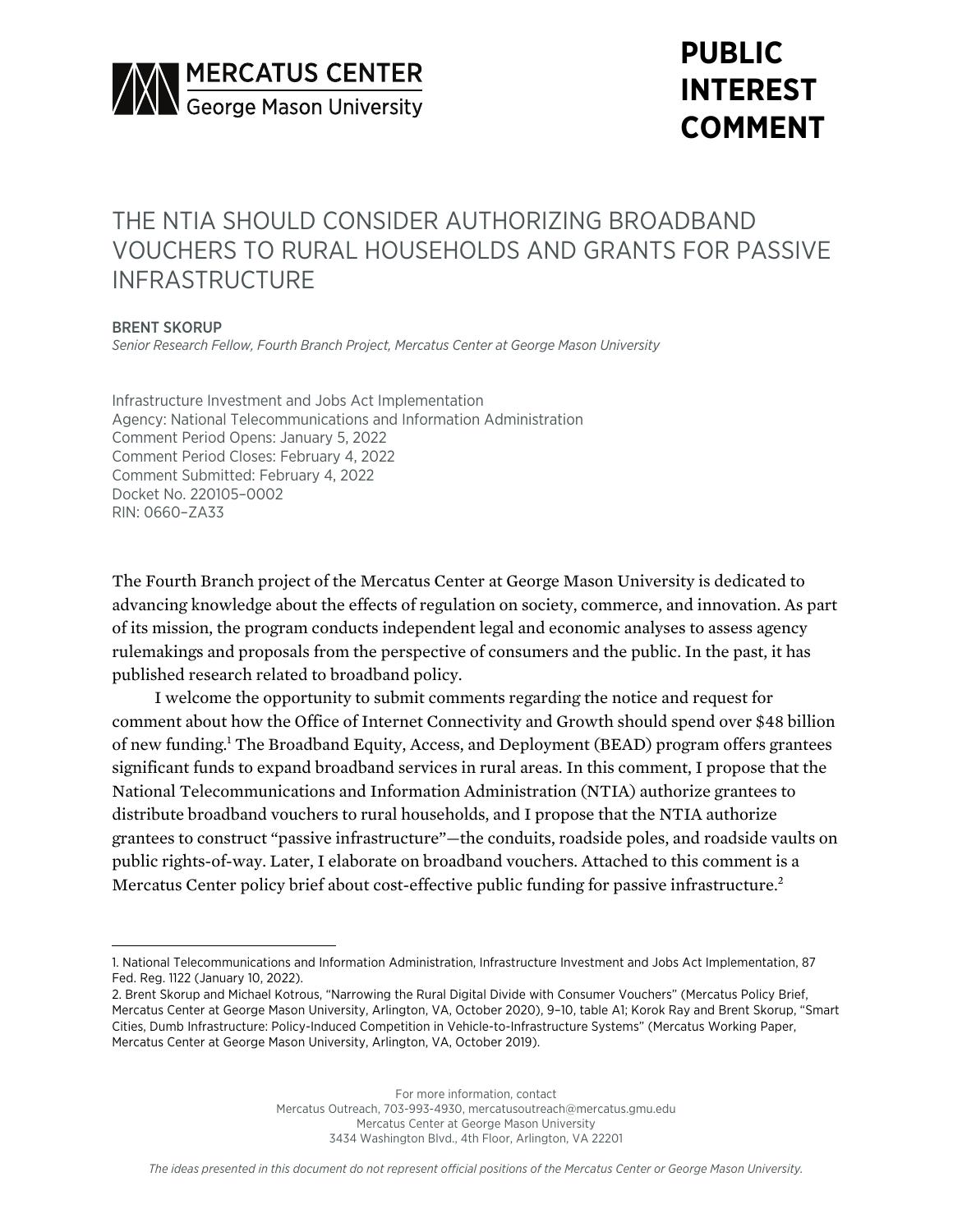This voucher framework has many benefits over traditional grant programs:

- *Consumer choice.* Rural broadband users determine which providers ultimately receive BEAD funds.
- *No crowding out or overbuilding.* No provider faces a competitive disadvantage owing to BEAD funding because all providers have equal access to consumers' vouchers.
- *No new mapping.* Providers need not perform time-consuming and contentious broadband mapping, given that overbuilding is precluded. Grantees can use currently available map data and maps, such as the Census Bureau's map of rural areas, $3$  to determine eligible geographic areas.
- Compatibility with concurrent rural broadband programs. No provider who participates in existing programs (such as the Rural Deployment Opportunity Fund or state programs) is penalized or excluded from receiving consumer vouchers.

The notice asks, "How can NTIA ensure that all potential subrecipients, including small and medium providers, cooperatives, non-profits, municipalities, electric utilities, and larger for-profit companies alike have meaningful and robust opportunities to partner and compete for funding under the programs?"4

One way to ensure robust and fair participation by all sizes and types of internet access providers is for the NTIA to authorize, and for state grantees to distribute, broadband vouchers to rural households. For instance, in two years of distributing broadband vouchers to rural households in the United Kingdom, nearly 90 percent of funding has gone to small providers.<sup>5</sup> The BEAD program's statutory language about use of broadband funds is broad and seems to permit vouchers to households.6 Such a voucher, if authorized, would operate much like the FCC's Affordable Connectivity Program, a \$30–\$75 monthly benefit to low-income households.7

If the NTIA were to authorize voucher programs, state and local BEAD grantees could identify unserved or underserved geographic areas and issue vouchers to every household in those areas. With a voucher, households could simply choose the internet service provider that works best for them—whether it is a rural cable company, wireless internet service provider, phone company, electric co-op, satellite company, or cellular provider. There would be no subsidizing of monopolists and no risk of anticompetitive overbuilding.

Providers—whether large or small, for-profit or nonprofit—would compete to be the recipient of those households' BEAD-funded monthly bill credits. Regional and local governments

<sup>3.</sup> "At the time of the 2010 Decennial Census, almost 60 million people, about 19 percent of the population, lived in rural areas of the United States." "Rural America," Census Bureau, accessed January 24, 2022, [https://mtgis-portal.geo.census.gov/arcgis](https://mtgis-portal.geo.census.gov/arcgis/apps/MapSeries/index.html?appid=49cd4bc9c8eb444ab51218c1d5001ef6) [/apps/MapSeries/index.html?appid=49cd4bc9c8eb444ab51218c1d5001ef6.](https://mtgis-portal.geo.census.gov/arcgis/apps/MapSeries/index.html?appid=49cd4bc9c8eb444ab51218c1d5001ef6) The Census Bureau generally defines a town, village, or area as rural if it has a population less than 2,500. "2010 Census Urban and Rural Classification and Urban Area Criteria," Census Bureau, last updated October 8, 2021, [https://www.census.gov/programs-surveys/geography/guidance/geo](https://www.census.gov/programs-surveys/geography/guidance/geo-areas/urban-rural/2010-urban-rural.html) [-areas/urban-rural/2010-urban-rural.html.](https://www.census.gov/programs-surveys/geography/guidance/geo-areas/urban-rural/2010-urban-rural.html)

<sup>4.</sup> National Telecommunications and Information Administration, Infrastructure Investment and Jobs Act Implementation, 87 Fed. Reg. 1122, 1124 (January 10, 2022).

<sup>5.</sup> UK Government, Department for Culture, Media, and Sport, *Broadband Connection Voucher Scheme Impact and Benefits Study*, August 2017, 6.

<sup>6.</sup> "An eligible entity may use grant funds received under this section to competitively award subgrants for any use determined necessary by the Assistant Secretary to facilitate the goals of the Program." Infrastructure Investment and Jobs Act, H.R. 3684, 117th Cong. § 60102(f)(6) (2021).

<sup>7.</sup> "Affordable Connectivity Program," Federal Communications Commission, last updated January 21, 2022, [https://www.fcc](https://www.fcc.gov/acp) [.gov/acp.](https://www.fcc.gov/acp)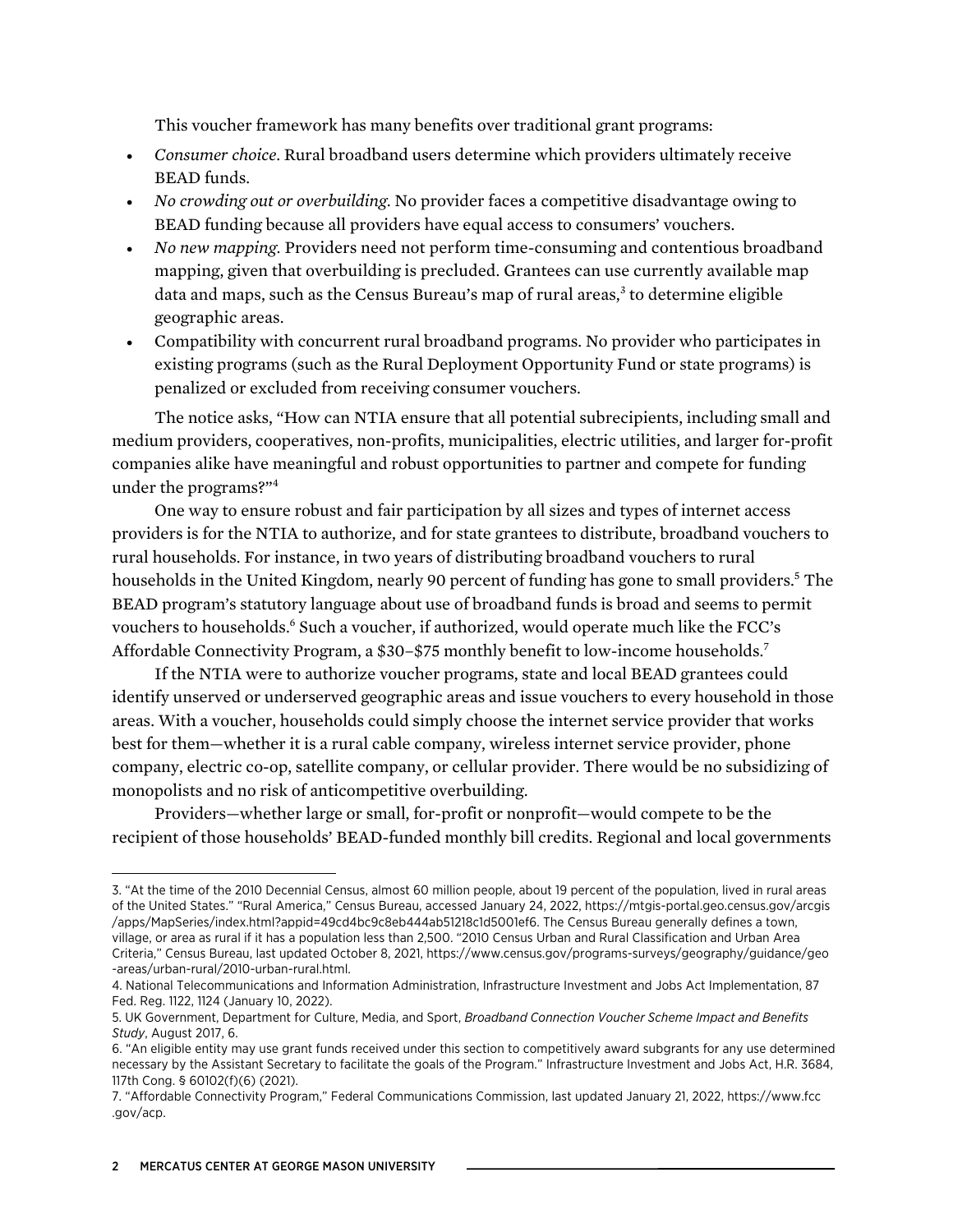could easily supplement or match the BEAD funds with local funding, much like is done under the UK voucher program,<sup>8</sup> increasing the voucher amount to rural households.

State and national governments have successfully used broadband vouchers. At least two states—Alabama and Delaware—have used Coronavirus Aid, Relief, and Economic Security Act funding to create broadband voucher programs that extend broadband coverage to households with students. Under the Delaware voucher program, AT&T, Comcast, Mediacom, and Verizon have provided landline service and mobile hotspots to eligible households with students.<sup>9</sup> More than 20,000 students have benefited.<sup>10</sup> Alabama's emergency broadband voucher program for students began in the summer of 2020 and within 10 months connected over 200,000 students.<sup>11</sup> Program costs were lower than expected and participation by small phone and electric co-ops was significant.<sup>12</sup>

A common objection to broadband vouchers is that they cannot induce buildout to unserved areas. Nevertheless, the experience of a vouchers program in the United Kingdom suggests that vouchers encourage service expansion to rural areas. The United Kingdom established a rural voucher program around 2014, and providers found "great success" in voucher take-up by encouraging neighbors and communities to pool their vouchers together and commit to a fixed term of service (for instance, a one-year agreement).13 Voucher pooling is now required by the UK government, and that reliable stream of new revenue and customers induces providers to build out to new areas, with fiber optics in many cases.<sup>14</sup>

In a 2020 study, Michael Kotrous and I illustrate how a rural voucher program could operate.15 That study is attached. We estimate that, with \$4.6 billion annually, regulators could assign a sizable voucher—between \$5 and \$45 monthly—to every rural household in the United States.<sup>16</sup> The BEAD program dedicates \$42.5 billion to rural broadband deployment, so our study shows that the BEAD program could fund a large national voucher program over 10 years.

12. "Over the summer time, state officials expected the program to cost \$400 per student. Current estimates . . . peg it at closer to \$225 per student." Brian Lyman, "State Officials Hope for Extension of Broadband Student Voucher Program," *Montgomery Advertiser*, November 26, 2020. The *Times-Journal* of Fort Payne, Alabama, lists several participating rural phone and electric co-ops. "Alabama Broadband Providers Connecting Eligible K–12 Students This Fall," *Times-Journal*, September 4, 2020. 13. UK Government, Department for Culture, Media, and Sport, Supplier Guidance: Gigabit Broadband Voucher Scheme, November 7, 2018, 7. "Residents are asked to commit to ordering a full fibre service from a provider of their choice for at least 12 months once the new network is available." Openreach, "Cambridgeshire Residents Urged to Pool Government-Backed Vouchers to Secure Ultrafast Broadband," news release, February 2, 2021, [https://www.connectingcambridgeshire.co.uk/2021](https://www.connectingcambridgeshire.co.uk/2021/02/cambridgeshire-residents-urged-to-pool-government-backed-vouchers-to-secure-ultrafast-broadband/) [/02/cambridgeshire-residents-urged-to-pool-government-backed-vouchers-to-secure-ultrafast-broadband/.](https://www.connectingcambridgeshire.co.uk/2021/02/cambridgeshire-residents-urged-to-pool-government-backed-vouchers-to-secure-ultrafast-broadband/)

<sup>8.</sup> Mark Jackson, "Gov Hails £22m Top-Up for UK Rural Gigabit Broadband Vouchers," *ISP Review*, September 12, 2020.

<sup>9.</sup> Delaware Department of Technology and Information, *Connect Delaware—Needs Assessment*, n.d., 4.

<sup>10.</sup> Delaware Department of Education, *American Rescue Plan ESSER Funding*, July 13, 2021, 8.

<sup>11.</sup> Trisha Powell Crain, "Alabama Internet Voucher Program for Students Extended through Spring 2021," *AL.com*, December 28, 2020; "Over 200,000 Alabama students were connected to broadband service through the ABC for Students Program." Alabama Broadband Connectivity for Students (website), accessed January 24, 2022, [https://abcstudents.org/.](https://abcstudents.org/)

<sup>14.</sup> "Residents of the village of 55 properties—including five farms and around 20 other small businesses—clubbed together to pool vouchers provided through the government's £200m Rural Gigabit Connectivity (RGC) programme." Alex Scroxton, "Buckinghamshire Village Pools Broadband Vouchers to Fund Full-Fibre Dig," *Computer Weekly*, July 8, 2019. "After circulating leaflets and door-knocking to get the required buy-in, some 30 houses agreed to apply for vouchers via Openreach. The system went live in early 2020 and final connections were completed in May." "How Connected Was My Valley?," Gigabit Braodband Voucher Scheme, accessed January 24, 2022, [https://gigabitvoucher.culture.gov.uk/for-businesses/case-studies/how](https://gigabitvoucher.culture.gov.uk/for-businesses/case-studies/how-connected-was-my-valley/) [-connected-was-my-valley/.](https://gigabitvoucher.culture.gov.uk/for-businesses/case-studies/how-connected-was-my-valley/)

<sup>15.</sup> Skorup and Kotrous, "Narrowing the Rural Digital Divide."

<sup>16.</sup> Skorup and Kotrous. Using Census Bureau data from 2010, we estimate that there are around 23.2 million households in rural areas. Skorup and Kotrous, 10, table A1.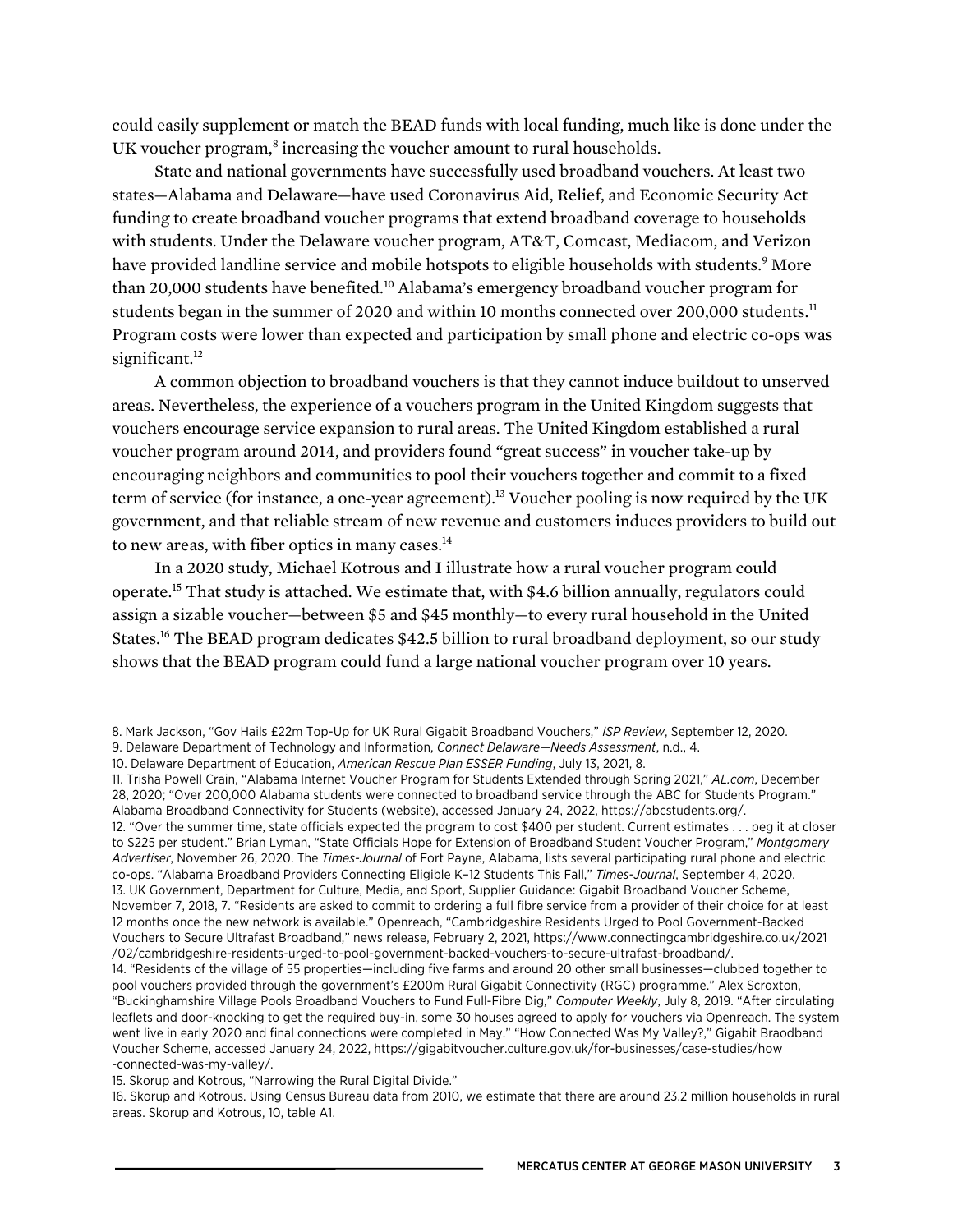A handful of states have shown interest in and the capacity to operate a broadband voucher program, and the NTIA should permit and encourage states to consider a rural voucher program. The BEAD program's statutory language seems broad enough to authorize voucher programs. The NTIA should consider allowing grantees to use BEAD program funds to upgrade and extend broadband networks in rural areas. Given the real-world experience of voucher programs, large and small providers would participate and expand their network coverage.

#### ATTACHMENTS (2)

Brent Skorup and Michael Kotrous, "Narrowing the Rural Digital Divide with Consumer Vouchers" (Mercatus Policy Brief)

Korok Ray and Brent Skorup, "Smart Cities, Dumb Infrastructure: Policy-Induced Competition in Vehicle-to-Infrastructure Systems" (Mercatus Working Paper)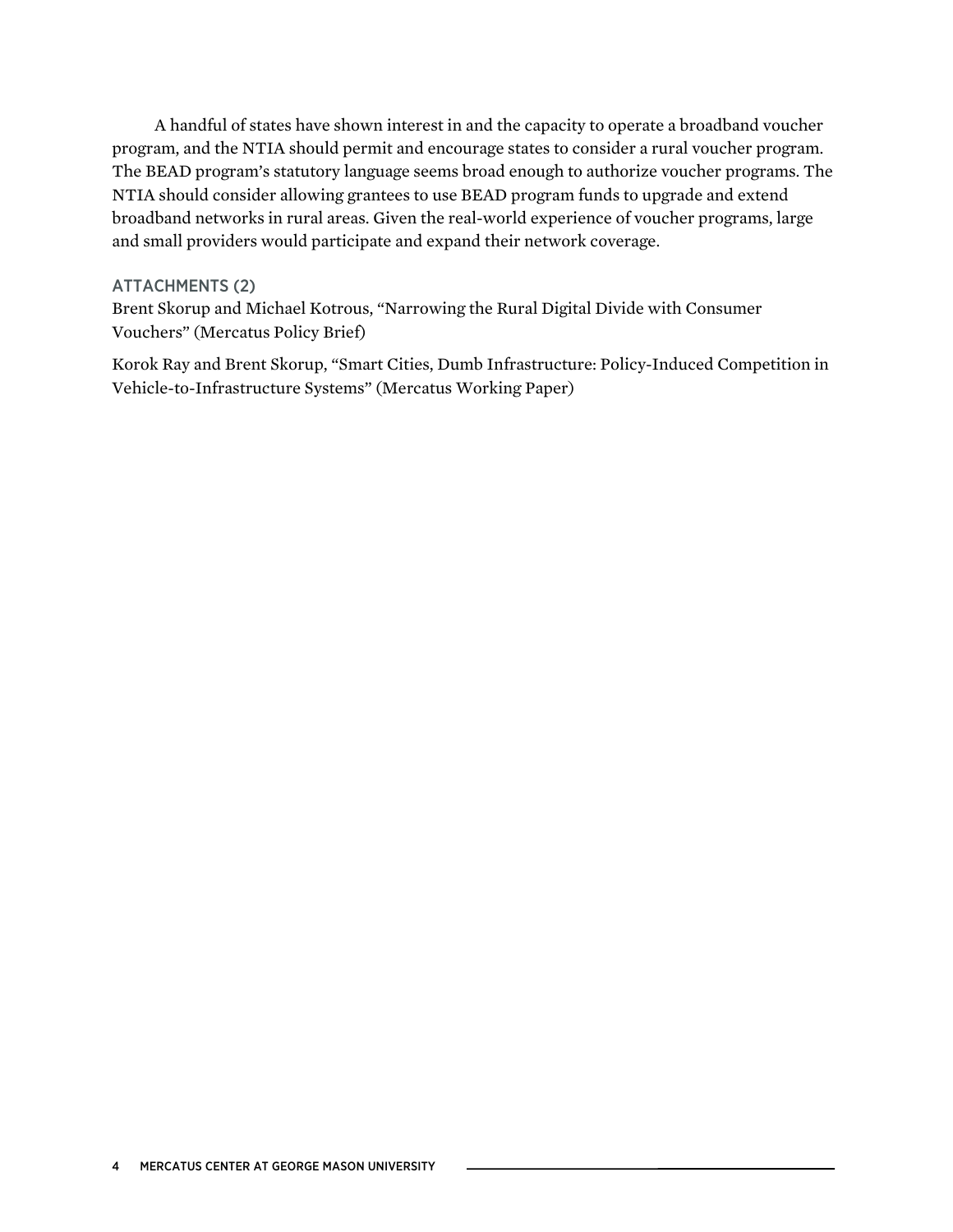

## Narrowing the Rural Digital Divide with Consumer Vouchers

*Brent Skorup and Michael Kotrous* October 2020

Rural broadband became an issue of national conversation in January 2018 when President Trump signed an executive order instructing agencies to prioritize pro-deployment policies in rural areas.<sup>1</sup> Further, recently in the wake of nationwide school and business closures in 2020, millions of Americans have found themselves more reliant than ever on home broadband service in order to engage in remote work or distance learning. This has made measures to close the rural "digital divide"—the gap between wealthier, urban households and poorer, rural households in broadband service quality—more urgent for policymakers and industry members. Congressional leaders and the Trump administration, for instance, have identified rural broadband support as a priority of proposed coronavirus relief legislation.<sup>2</sup>

Congress has debated and legislated rural telecommunications funding before. The Telecommunications Act of 1996 added a statutory "universal service" objective that the Federal Communications Commission (FCC) ensure that telecom services in rural areas (1) "are reasonably comparable to those services provided in urban areas" and (2) "are available at rates that are reasonably comparable to rates charged for similar services in urban areas." 3 Congress required interstate telecommunications providers to set aside a portion of their revenues to subsidize, according to FCC guidance, telecommunications in rural areas consistent with these statutory objectives.<sup>4</sup>

Since 1996, the FCC, regardless of which party has led it, has determined that rural areas don't have reasonably comparable services to urban areas. In 2018, for instance, 98 percent of urban households had access to fixed, high-speed broadband (typically via coaxial cable or fiber-optic lines), but only 78 percent of rural households had access to such services.<sup>5</sup> The rural digital divide persists, even though efforts to close it have received bipartisan support and substantial public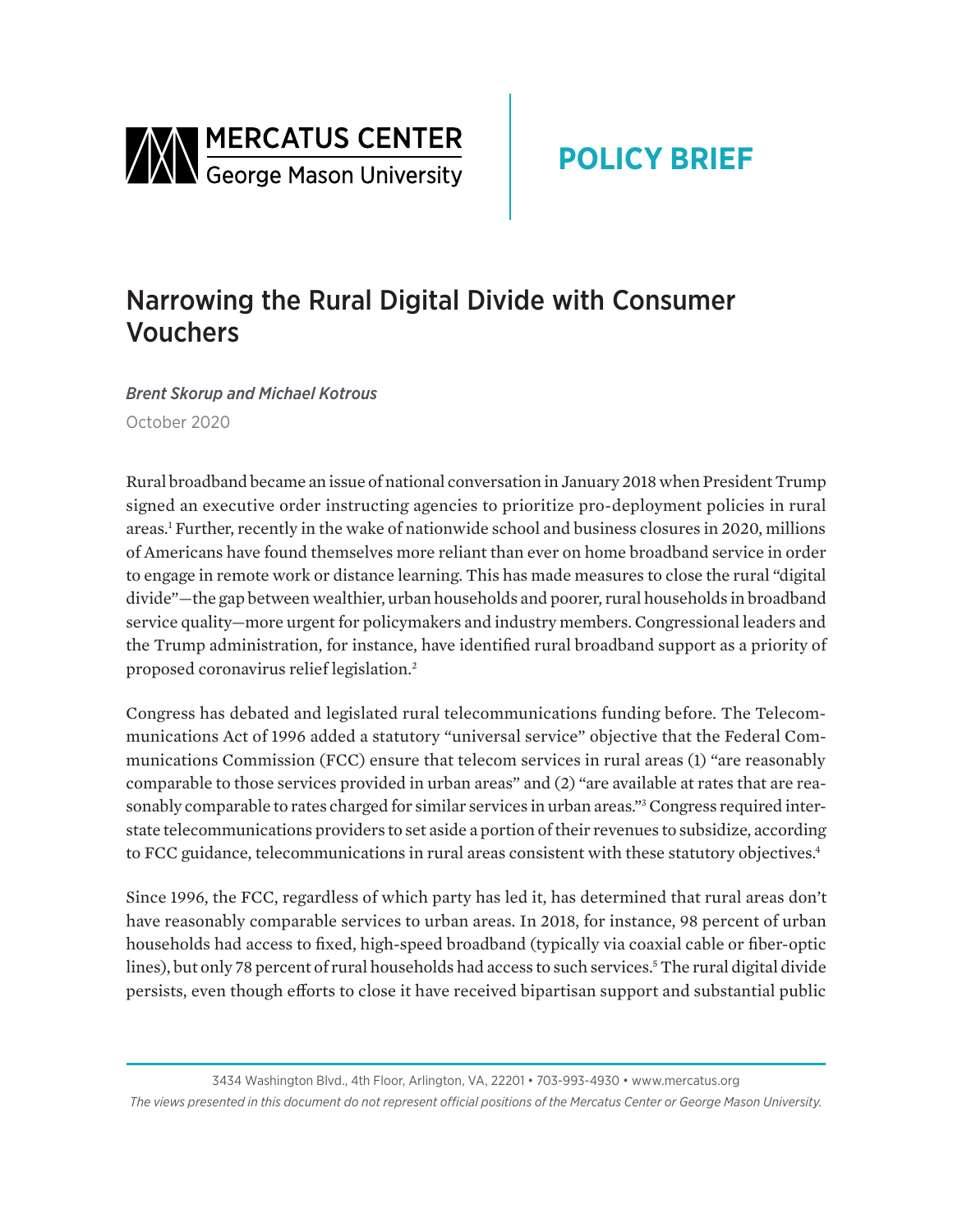public outlays. Over two decades, the federal government has granted more than \$100 billion in subsidies to telecommunications and broadband providers in high-cost areas under the Universal Service Fund's (USF's) Connect America Fund program, also known as High-Cost Support.6

We argue that the structure of rural broadband support programs merits change. The digital divide, while shrinking, requires a new approach to minimize wasteful overhead spending, complex eligibility requirements for providers, and substantial inequities in fund disbursements between similarly situated states and regions. Congress has delegated funding decisions to the FCC, which has delegated disbursement decisions to the private Universal Service Administrative Company, which has relied on a proprietary model developed by another private firm to define major program funding mechanisms.7 These convoluted subsidy programs, which have built up over 25 years, defy accountability to the public and government auditors.

As an alternative to directly subsidizing telecom providers in rural areas through these complex mechanisms, we propose that the FCC convert most High-Cost Support into a broadband voucher program for rural households. Essentially, the rural telecom subsidy programs should resemble Lifeline, the long-running program which credits \$9.25 toward every eligible low-income user's monthly smartphone or phone bill. By converting High-Cost Support into a voucher program, tens of millions of rural households could receive a substantial monthly rebate on their broadband and wireless bills. Using today's High-Cost Support budget to illustrate the principle, we show that every rural household in the United States could receive between \$5 and \$45 per month (\$60 to \$540 annually) depending on how High-Cost Support funding is currently disbursed among the states. If participation by eligible households resembles participation rates in Lifeline, these rebates could be higher.

This rural broadband voucher idea has circulated for years. Rural broadband vouchers have proved popular in the United Kingdom and are gaining attention in the United States.<sup>8</sup> The idea was recently endorsed, for instance, by Pennsylvania's Communications and Technology Committee.<sup>9</sup> Former FCC Commissioners Mignon Clyburn and Robert McDowell, a Democrat and a Republican, respectively, in May 2020 called for a temporary \$100 voucher program for households struggling to pay bills because of the COVID-19 pandemic.<sup>10</sup> Telecommunications experts Blair Levin and Larry Downes endorsed a similar temporary voucher program that same month.<sup>11</sup> Finally, a novel broadband policy was recently announced in Arkansas that resembles a broadband voucher: in July 2020, Governor Asa Hutchinson created a statewide program that would use \$10 million in federal funding from the Coronavirus Aid, Relief, and Economic Security (CARES) Act to provide wireless hotspots (and internet access) to up to 20,000 homes with children for two years.12

Rather than propose a new law and new funding, we apply this idea using today's High-Cost Support budget and current law as constraints. First, we summarize the state of the rural-urban broadband deployment gap. Second, we highlight deficiencies with the current subsidy programs, particularly their complex structure, perverse incentives, and inequitable disbursements. Finally, we illustrate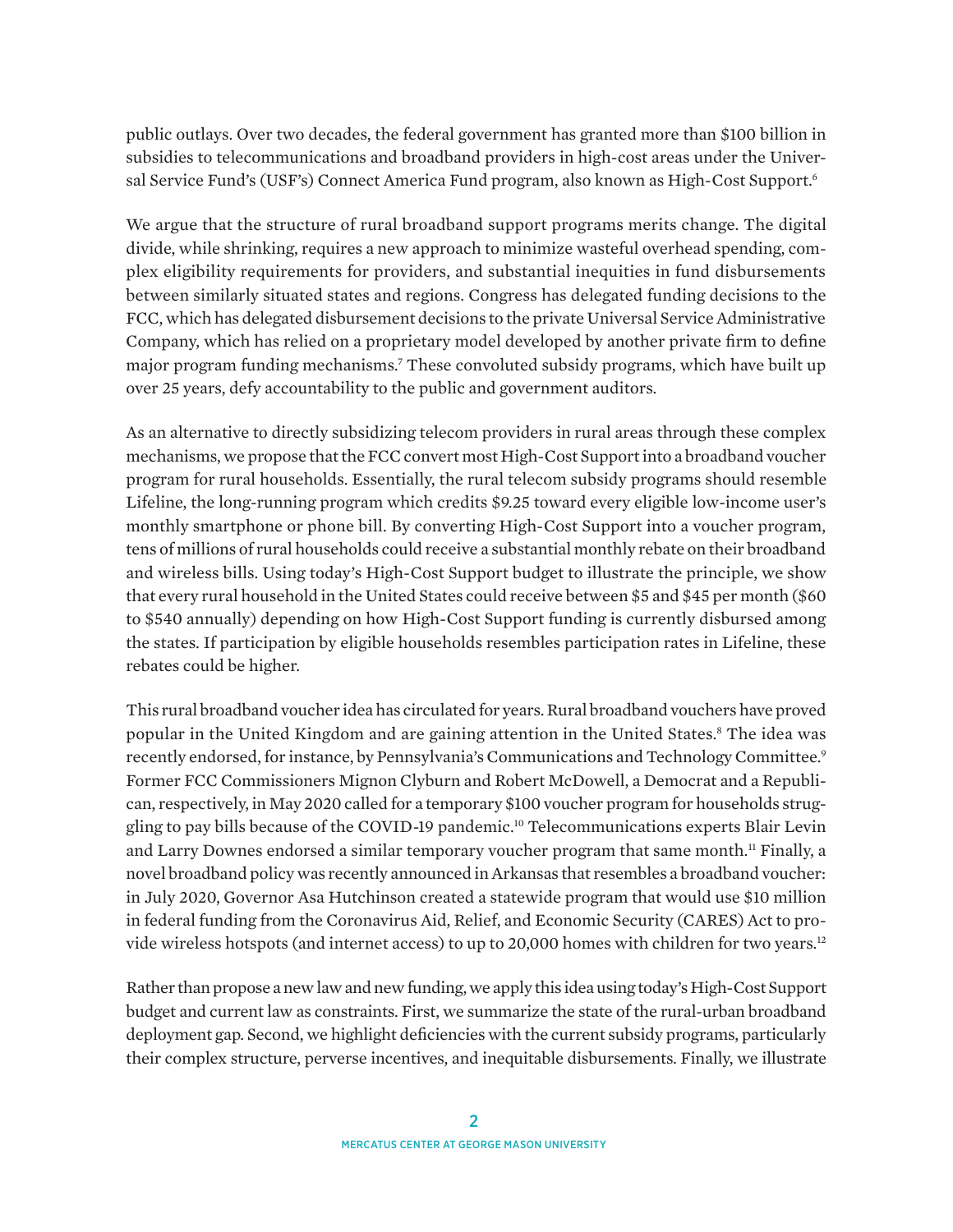a simple consumer voucher scheme using today's High-Cost Support subsidies. Though a voucher program would represent an abrupt policy change, it would accomplish statutory goals while being less costly to administer and more transparent than today's broadband subsidy programs.

## **THE STATE OF THE DIGITAL DIVIDE**

Rural broadband deployment has improved considerably in the past few years. The FCC tracks the number of people in rural and urban areas who lack options for fixed, high-speed broadband (25 megabits per second or greater) . In 2013, according to the FCC, most Americans living in rural areas in the 50 states—nearly 32 million people—had no fixed, high-speed options.13 By 2018, those numbers had shrunk to just 22 percent of the total rural population in the 50 states—over 14 million people—with no fixed, high-speed options.<sup>14</sup> As the FCC acknowledges,<sup>15</sup> the agency does not measure how much of this coverage expansion is caused by the disbursement of High-Cost Support funding;16 much of the broadband expansion into rural areas in recent years has been from unsubsidized cable operators.<sup>17</sup>

Nevertheless, high-speed buildout in rural areas lags behind the buildout occurring in urban areas. In 2013, for instance, only 8 percent of urban residents in the 50 states and the District of Columbia—just over 20 million people—had no fixed, high-speed options.<sup>18</sup> At the end of 2018, only 2 percent of urban residents, about 4 million people, had no fixed, high-speed options.19 That gap—22 percent in rural areas having no options versus 2 percent in urban areas having no options (or about 10 million more rural people having no options, in absolute terms)—is the rural digital divide.

In total, about 6 percent of US households lack fixed, high-speed options.20 However, bringing landline services (namely, fiber optics) to those final few unconnected homes raises costs exponentially, likely exceeding \$30,000 per subscriber.<sup>21</sup> According to 2017 FCC estimates, providing fiber broadband to the last 2 percent of US households would cost \$40 billion up front and require \$2 billion of subsidies annually for operational costs.<sup>22</sup> Since the Telecommunications Act of 1996 instructs the FCC to ensure that telecommunications rates and service options in rural areas are "reasonably comparable" to those of urban areas, the FCC will continue to disburse billions of dollars annually to narrow that urban-rural gap. Before spending those billions, the FCC should consider whether existing programs are up to the task of bringing broadband to the most rural households in a fiscally responsible way.

## **DEFICIENCIES WITH HIGH-COST SUPPORT**

While the COVID-19 pandemic has brought the digital divide into the limelight, a tremendous amount of public resources, over \$100 billion, has been spent to connect rural households to telecommunications service over the past two decades.23 Under High-Cost Support, the FCC distributed about \$4.8 billion dollars to providers in 2018 with the aim of stimulating rural broad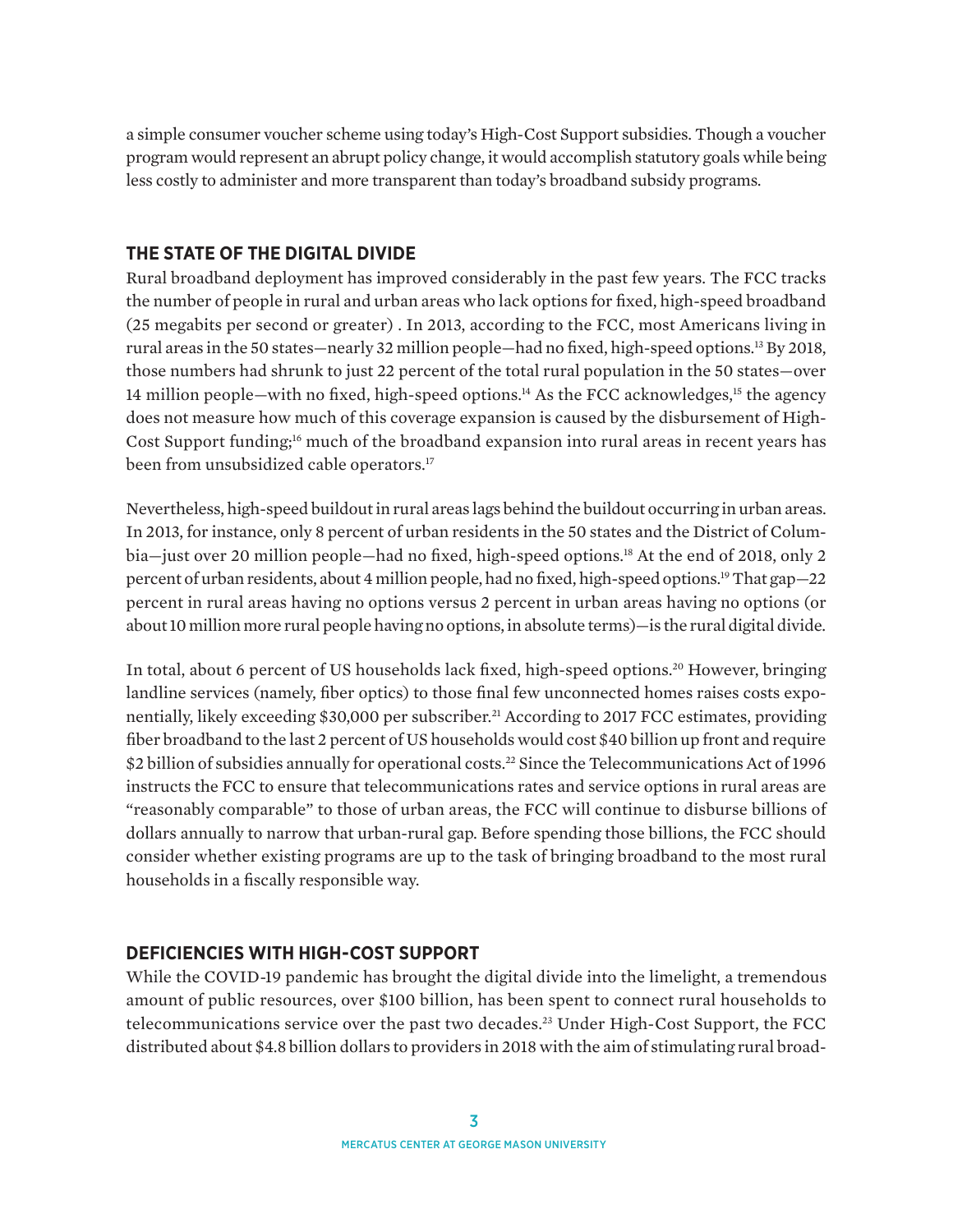band deployment, about 30 percent more than the \$3.7 billion in High-Cost Support funding disbursed in 2001, adjusted to 2018 dollars.24 While drafters of the relevant statutes believed subsidies would eventually decrease, $25$  deployment costs rise exponentially as the percentage of households served increases,26 which makes the goal of reasonably comparable services and rates in rural areas extremely costly to achieve.<sup>27</sup>

## Inefficient Funding Design

When Congress passed the Telecommunications Act of 1996, Congress left the particulars of the USF to the FCC. The FCC chose to require telecommunications providers to pay into the fund on the basis of the amount of their long-distance phone revenues.28 As a result, USF programs currently suffer from a puzzling and counterproductive funding design: retail rates subsidized by long-distance telecommunications revenues.<sup>29</sup>

This funding design extends what had occurred before the AT&T breakup: regulators reducing local phone rates by shifting long-distance revenues to local phone companies. As Milton Mueller points out, this cross-subsidization policy was more an accident of history driven by political realities than a coherent universal service policy. State lawmakers, who regulated intrastate phone rates that were highly visible to consumers, had more success in driving down local phone rates than the FCC, which regulated interstate phone rates, had in driving down long-distance phone rates. In the years preceding the AT&T breakup and the Telecommunications Act of 1996, local phone services were increasingly subsidized by long-distance revenues.<sup>30</sup>

## Excessive Complexity

High-Cost Support has numerous moving parts in its funding model. When the FCC introduced the Connect America Cost Model a few years ago, for instance, which represented a major change to the program, the commission noted that the model is "considerably more complex . . . and relies on more extensive data sets" than prior funding models.<sup>31</sup> According to FCC documents, modelers participated in workshops for 10 months to incorporate "twenty-eight topics related to economic and engineering assumptions and input values" into the initial Connect America Cost Model.<sup>32</sup> Constructing the model took an additional 16 months and 11 further iterations to complete.<sup>33</sup> Furthermore, elements of this model are nonpublic and subject to protective orders, which makes independent review and validation difficult.<sup>34</sup>

The FCC's bespoke funding model incorporates highly specific inputs—occasionally modified at the level of individual rural telecommunications companies<sup>35</sup>—which drove the more than two years of development, derivative models, and regulatory overhead described later.<sup>36</sup> The result is a model that, per the FCC, includes "assumptions about literally hundreds of individual inputs."<sup>37</sup> This complexity in design drives some of the inexplicable disbursements and overhead waste.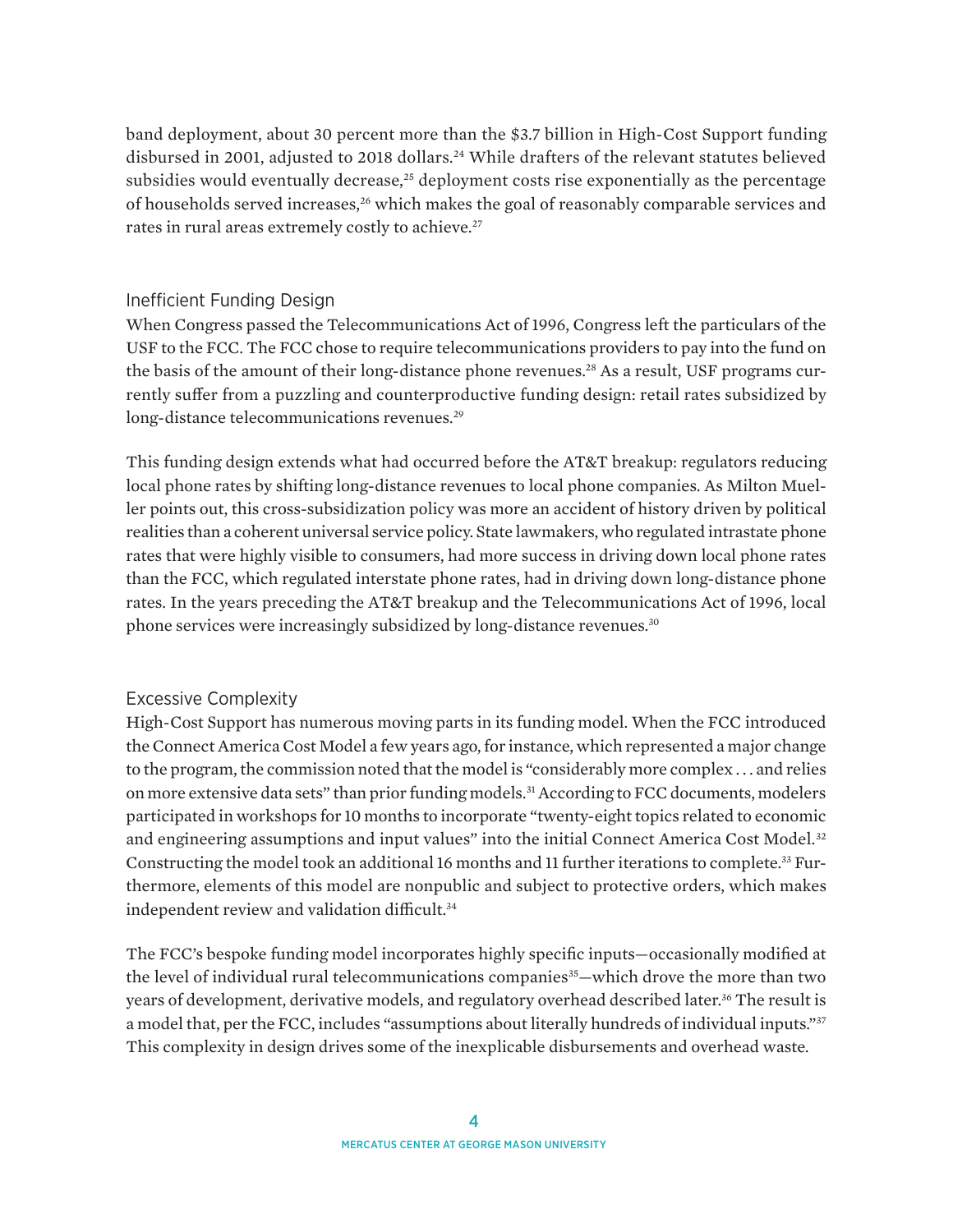## Inequity in Disbursements

There is currently substantial variance in the distribution of High-Cost Support funding among the states. Given the other weaknesses of the program, this variance suggest a distorted funding system where providers serving a small number of households receive a disproportionate amount of subsidies. Some variance in benefits is to be expected given differences in population density and geography among the states. However, a handful of states see huge amounts of High-Cost Support funding flow in.

For instance, Alaska received over \$2,100 in High-Cost Support funding per rural household in 2018. By contrast, Rhode Island received \$0.76 per rural household in 2018.38 This disparity exists despite the fact that increasing the total amount of subsidy support per household has little effect on overall penetration rates.39

These excessive disparities are likely caused by the existing subsidy model formulas, which incorporate the costs to provide landline service in low-population areas. Other inequities abound. Pennsylvania residents, for instance, have in recent years seen \$800 million in federal USF fees (on net) leave the state despite Pennsylvania facing significant rural deployment challenges.40 In 2018, less than half of the estimated \$384 million in USF fees collected from Pennsylvania residents was used to support Pennsylvania telecom providers participating in the four USF programs, including High-Cost Support.<sup>41</sup>

States with similar numbers of rural households and similar geography have hard-to-explain discrepancies in High-Cost Support funding. For instance, Alabama has about 34 percent more rural households than Mississippi and similar geography, yet the providers serving rural Mississippi received almost two times as much total High-Cost Support funding as the providers serving rural Alabama in 2018. Similarly, New Hampshire has about 30 percent more rural households than neighboring Vermont, yet providers in Vermont received over 60 percent more total High-Cost Support funding for rural broadband. Table A1 in the appendix shows our estimate of rural USF support per rural household for all 50 states in 2018.

## Excessive Overhead

These disparities do not necessarily mean that customers in states such as Alaska, with greater amounts of subsidies per rural household, are benefiting meaningfully more than those in states such as Rhode Island, with low subsidy-to-rural-household rates. Much of the subsidies never result in increased deployment for rural customers because the subsidies are spent on regulatory compliance and firm overhead. The design of High-Cost Support encourages significant waste and excess, despite regular efforts by the FCC to reform and restructure the program.

Scott Wallsten estimates that of all High-Cost Support subsidies between 1998 and 2008, 59 percent went to eligible providers' "general and administrative expenses."42 With expenditures under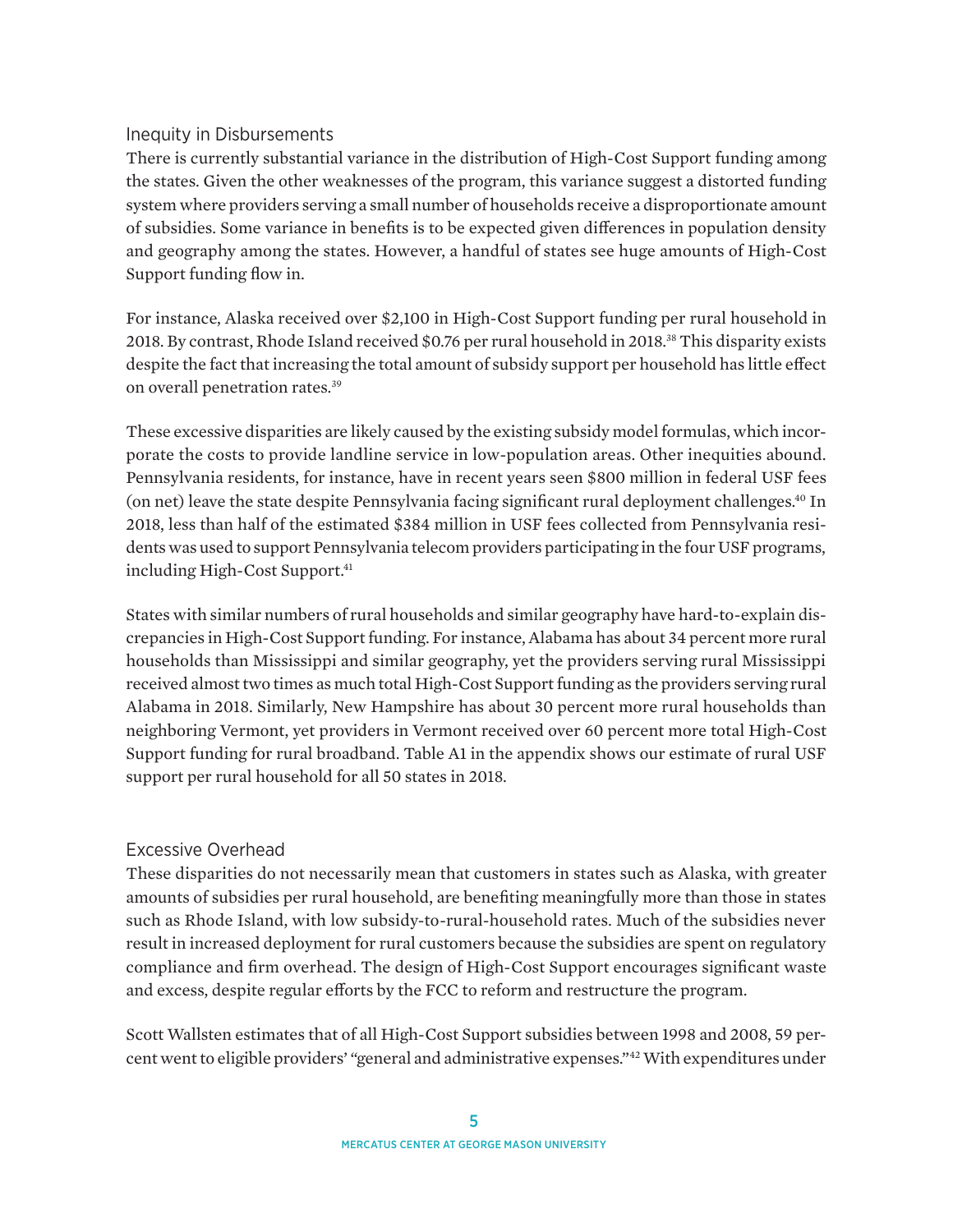High-Cost Support totaling around \$45 billion over those 10 years, that means about \$26 billion was directed to overhead expenses, not to capital upgrades and network expansion. Even the estimates of spending on capital improvements should be viewed skeptically. Three studies of carriers receiving High-Cost Support funding in the 1990s and early in the following decade indicate that carriers were inflating their fixed costs in order to receive more subsidies.<sup>43</sup> This "goldplating" technique—using public funds to make eligible but unneeded network upgrades—is difficult to identify and estimate. Poor oversight and a lack of measurement for analysis of program effectiveness remain problems with contemporary USF funds.44

## **BROADBAND VOUCHERS PUT CONSUMERS IN CHARGE**

An alternative mechanism for the federal government to encourage broadband adoption in highcost rural areas is to offer broadband vouchers that households could use as an internet coupon. Subsidizing consumers, rather than providers, would better align the program with economic theory and the principles of public finance. Three factors are relevant for this proposed change:

- 1. high-speed broadband is near universal, exceeding 90 percent coverage of US households;
- 2. the costs of extending fiber broadband to the last small percentage of households rise exponentially; and
- 3. wireless solutions such as fixed wireless, cellular, and satellite broadband are increasingly a substitute for wired broadband.

In practical terms, vouchers reduce the risk of disbursements being used for gold-plated services or being sunk in inflated operating costs. Vouchers also allow consumers to purchase cellular, fixed-wireless, and satellite broadband subscriptions, which provide service in rural areas at much lower costs than fiber-optic broadband but have been historically excluded from FCC programs to serve high-cost areas.

We illustrate how a tiered voucher system could be established, using the High-Cost Support disbursements across the United States in 2018 as a benchmark.45 Rural households in states that have received the most support historically (on a per-rural-household basis) receive the biggest coupons in our proposal. Historically, High-Cost Support subsidies have been based in part on "ruralness" and actual costs of buildout (i.e., areas receive more funding as the geographic distance between subscribers increases).<sup>46</sup> Any rural telecommunications subsidy plan needs to recognize that rural households in a state such as Montana cost more to serve on average than rural households in Connecticut, and our tiered program does so by classifying today's high-subsidy states in tier 1 and today's low-subsidy states in tier 6. Also, there are statewide reliance interests that would be undermined by a sudden move toward strictly equal support among rural households across the states. The disparities we discussed earlier cannot be eliminated overnight, but in time some of the more puzzling disparities (like Alabama vs. Mississippi) should be smoothed.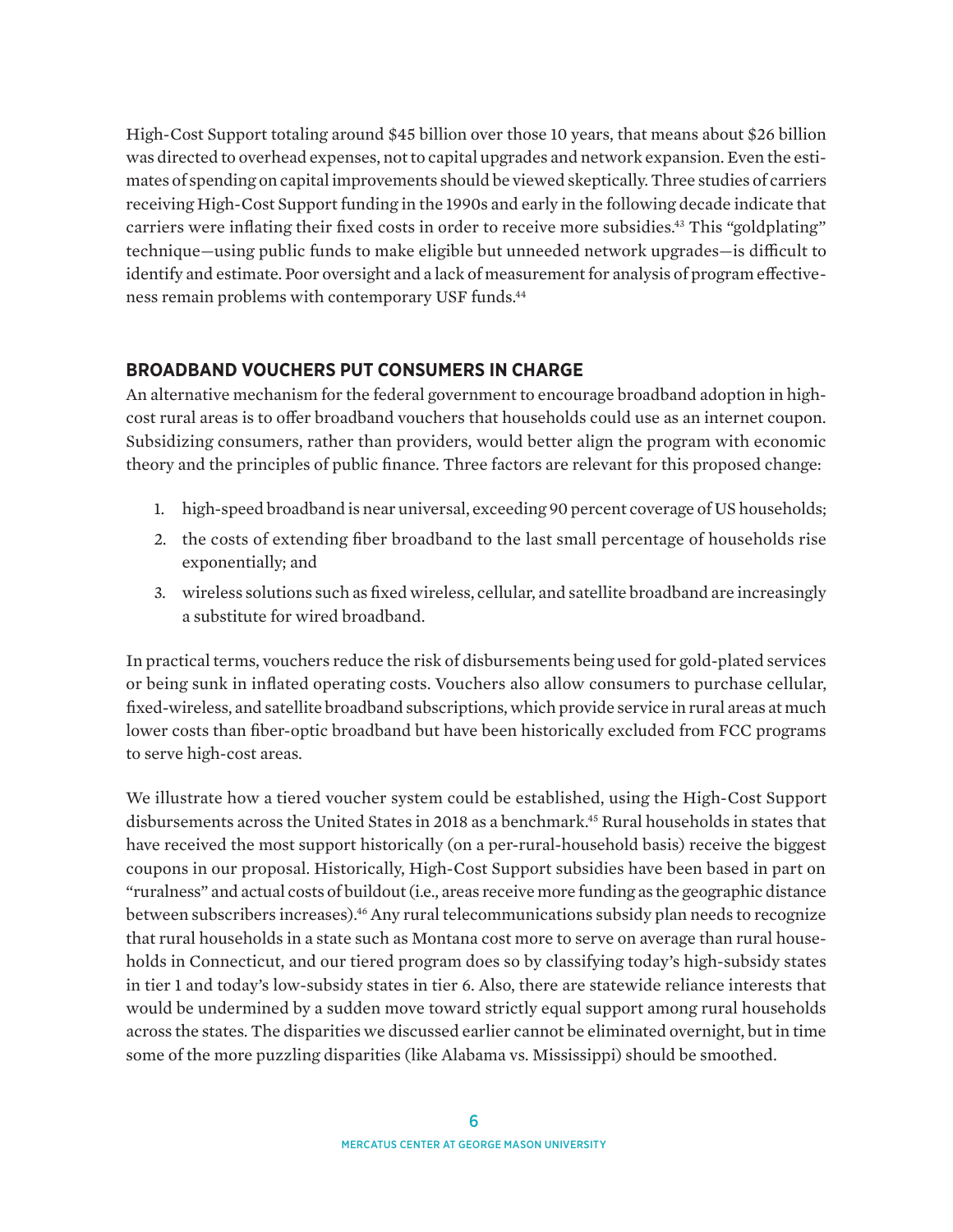Basing our calculations on the total High-Cost Support disbursements of \$4.6 billion to the 50 states in 2018 and assuming 100 percent uptake among rural households in each state, $47$  we find that rural households in Alaska, Kansas, Montana, North Dakota, and South Dakota could be eligible for a monthly discount of up to \$45, and rural residents in the remaining tiers of states would be eligible for \$30, \$19, \$13, \$9, and \$5 monthly coupons.48 We arrive at these amounts by grouping like states together (based on historical disbursements) and stipulating that total voucher program costs would be equal to or slightly less than the current High-Cost Support budget. Table 1 shows the proposed tiers and states eligible for each tier.

A \$5 monthly coupon may not seem like much for rural residents of the lowest-tier states (mostly small states in the Northeast), but the \$39 million those states receive under our plan (again, if uptake equals 100 percent) represents a big increase over the current subsidy level to those states, which was about \$4 million in 2018. The FCC's Connect America Cost Model assumes average revenue per user of \$75 monthly,<sup>49</sup> which means that our most generous voucher-\$45 monthlyreduces rural households' expected out-of-pocket expense to \$30 monthly.

Overall, the voucher system would be much more equitable among the states. A consumer voucher ensures that public funds are not spent disproportionately on a tiny percentage of rural households—a very real possibility as FCC subsidies under the current system increasingly go to the remaining households that are most expensive to serve.

| Table 1. Structure of \$4.6 Billion Broadband Voucher Program for Rural Households |                       |                                                                                                               |  |  |  |
|------------------------------------------------------------------------------------|-----------------------|---------------------------------------------------------------------------------------------------------------|--|--|--|
| <b>TIER</b>                                                                        | <b>MONTHLY COUPON</b> | <b>STATES</b>                                                                                                 |  |  |  |
| Tier 1                                                                             | \$45                  | Alaska, Kansas, Montana, North Dakota, South Dakota                                                           |  |  |  |
| Tier 2                                                                             | \$30                  | Arizona, Iowa, Minnesota, Mississippi, Nebraska, New<br>Mexico, Oklahoma, Utah, Wisconsin, Wyoming            |  |  |  |
| Tier 3                                                                             | \$19                  | Arkansas, California, Colorado, Idaho, Illinois, Kentucky,<br>Missouri, Nevada, Oregon, Texas                 |  |  |  |
| Tier 4                                                                             | \$13                  | Alabama, Georgia, Hawaii, Indiana, Louisiana, South<br>Carolina, Vermont, Virginia, Washington, West Virginia |  |  |  |
| Tier 5                                                                             | \$9                   | Florida, Maine, Maryland, Michigan, New Hampshire, New<br>York, North Carolina, Ohio, Pennsylvania, Tennessee |  |  |  |
| Tier 6                                                                             | \$5                   | Connecticut, Delaware, Massachusetts, New Jersey,<br>Rhode Island                                             |  |  |  |

Note: To establish tiers of support for rural households, we use FCC data on 2018 High-Cost Support disbursements for each state. We estimate the number of rural households in each state by dividing each state's total rural population by its average household size. Sources: Authors' calculations. **High-Cost Support Disbursements:** Federal Communications Commission, *Universal Service Monitoring Report*, 2019. **Total Rural Population:** Census Bureau, "Summary File 1" (dataset), 2010 Decennial Census, accessed June 26, 2020, [https://data.census](https://data.census.gov/cedsci/table?q=urban%20and%20rural&g=0100000US.04000.001&tid=DECENNIALSF12010.P2&tp=true&hidePreview=true) [.gov/cedsci/table?q=urban%20and%20rural&g=0100000US.04000.001&tid=DECENNIALSF12010.P2&vintage=2010&hidePreview=true&tp](https://data.census.gov/cedsci/table?q=urban%20and%20rural&g=0100000US.04000.001&tid=DECENNIALSF12010.P2&tp=true&hidePreview=true) [=true, table P2.](https://data.census.gov/cedsci/table?q=urban%20and%20rural&g=0100000US.04000.001&tid=DECENNIALSF12010.P2&tp=true&hidePreview=true) **Average Number of People per Household:** Census Bureau, "5-Year Estimates Detailed Tables" (dataset), 2018 American Community Survey, accessed June 26, 2020, [https://data.census.gov/cedsci/table?q=B25010%3A%20AVERAGE%20HOUSEHOLD%20SIZE](https://data.census.gov/cedsci/table?q=B25010%3A%20AVERAGE%20HOUSEHOLD%20SIZE%20OF%20OCCUPIED%20HOUSING%20UNITS%20BY%20TENURE&g=0100000US.04000.001&tid=ACSDT5Y2018.B25010&hidePreview=true&tp=true&moe=false&vintage=2018&y=2018) [%20OF%20OCCUPIED%20HOUSING%20UNITS%20BY%20TENURE&g=0100000US.04000.001&tid=ACSDT5Y2018.B25010&hidePreview=true](https://data.census.gov/cedsci/table?q=B25010%3A%20AVERAGE%20HOUSEHOLD%20SIZE%20OF%20OCCUPIED%20HOUSING%20UNITS%20BY%20TENURE&g=0100000US.04000.001&tid=ACSDT5Y2018.B25010&hidePreview=true&tp=true&moe=false&vintage=2018&y=2018) [&tp=true&moe=false&vintage=2018&y=2018](https://data.census.gov/cedsci/table?q=B25010%3A%20AVERAGE%20HOUSEHOLD%20SIZE%20OF%20OCCUPIED%20HOUSING%20UNITS%20BY%20TENURE&g=0100000US.04000.001&tid=ACSDT5Y2018.B25010&hidePreview=true&tp=true&moe=false&vintage=2018&y=2018), table B25010.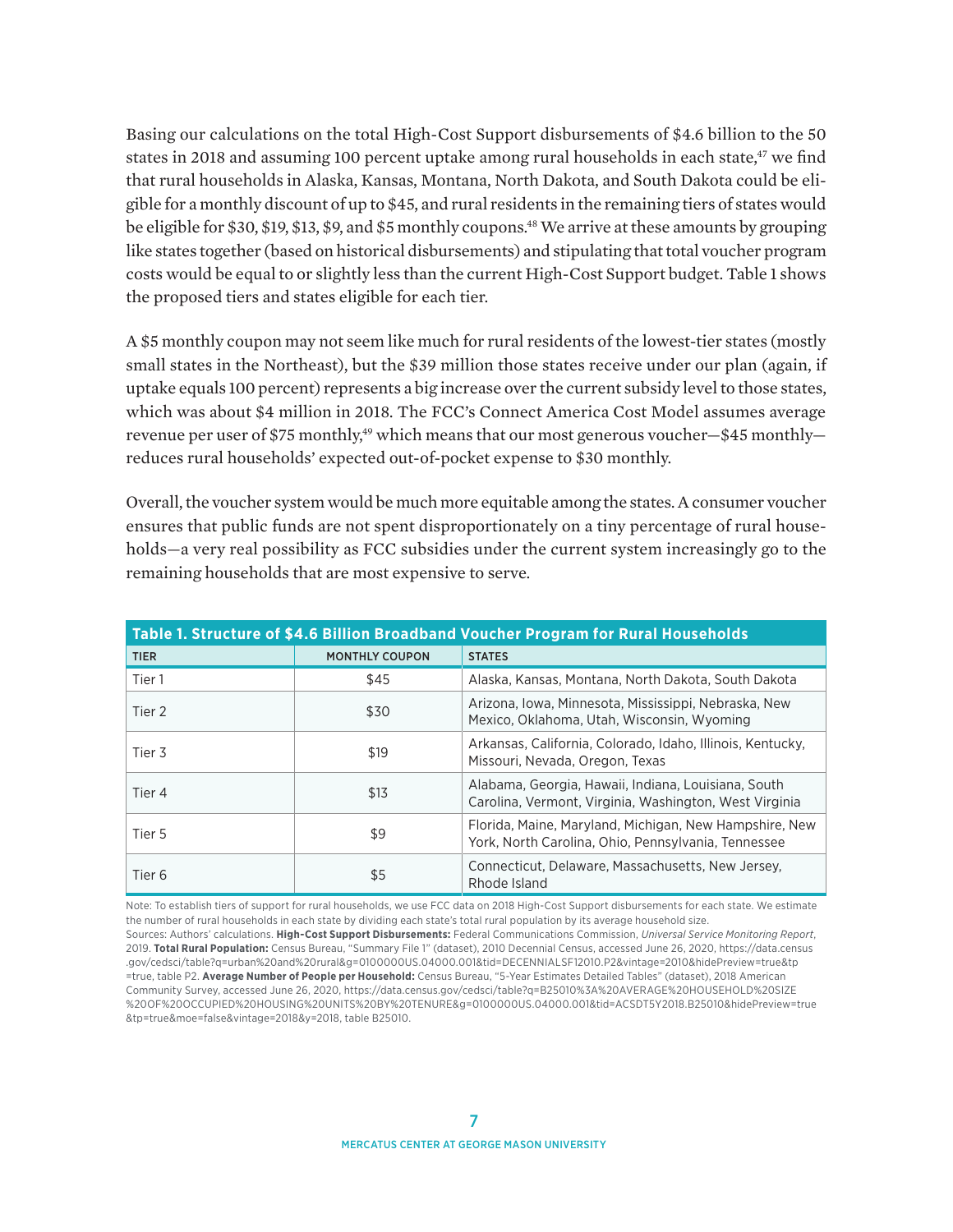Consider that currently under High-Cost Support, carriers in the most supported state (Alaska) receive over 2,500 times more in disbursements per rural household than carriers in the least supported state (Rhode Island). Under our proposed voucher system, Alaska's rural households would receive only nine times more support than rural households in Rhode Island. Our proposed coupons compress those disparities (here, 9:1 rather than 2,500:1) in order to bring more equity between rural households and to give rural households incentives to use lower-cost, wireless broadband substitutes to fiber optics.

The voucher program treats all market participants equally. Subsidies are portable between competitors, and consumer preferences, not local or federal regulators, determine which providers succeed in the program. Another benefit of consumer vouchers is that they would make it administratively easier for consumers to add state USF vouchers or existing Lifeline vouchers, further reducing the out-of-pocket cost of service and increasing consumer demand for services. If participation is 50 percent or less for these vouchers, which is plausible given the participation rates in Lifeline, the program would have hundreds of millions of dollars unspent. Therefore, the FCC could either increase the subsidy to eligible households, refund subsidies to the states, or reduce USF fees. In time, the voucher program could simultaneously fulfill statutory goals and decrease public expense.

## **CONCLUSION**

The gap in broadband access and quality between rural and urban households remains a pressing concern for state and federal policymakers, made even more urgent by the demands of social distancing during the COVID-19 pandemic. A lack of public investment or "political will" is not the reason that the digital divide persists. Up to \$100 billion has been disbursed under various rural telecommunications programs over the past two decades, but a sizable share of those subsidies has gone to overhead or gold-plating costs that divert public funds from investment that benefits underserved and unserved rural households.

In its efforts to address the digital divide amid the COVID-19 pandemic, a future FCC ought to pursue an alternative plan that provides assistance to rural households that want a broadband connection, rather than disbursing public funds with the current complex programs. A monthly broadband voucher would align consumer preferences with subsidy disbursement and simplify the current administrative processes. Accordingly, we expect that this voucher program would see considerable uptake, and it would more efficiently and equitably disburse funds among the states and residents that fund these programs.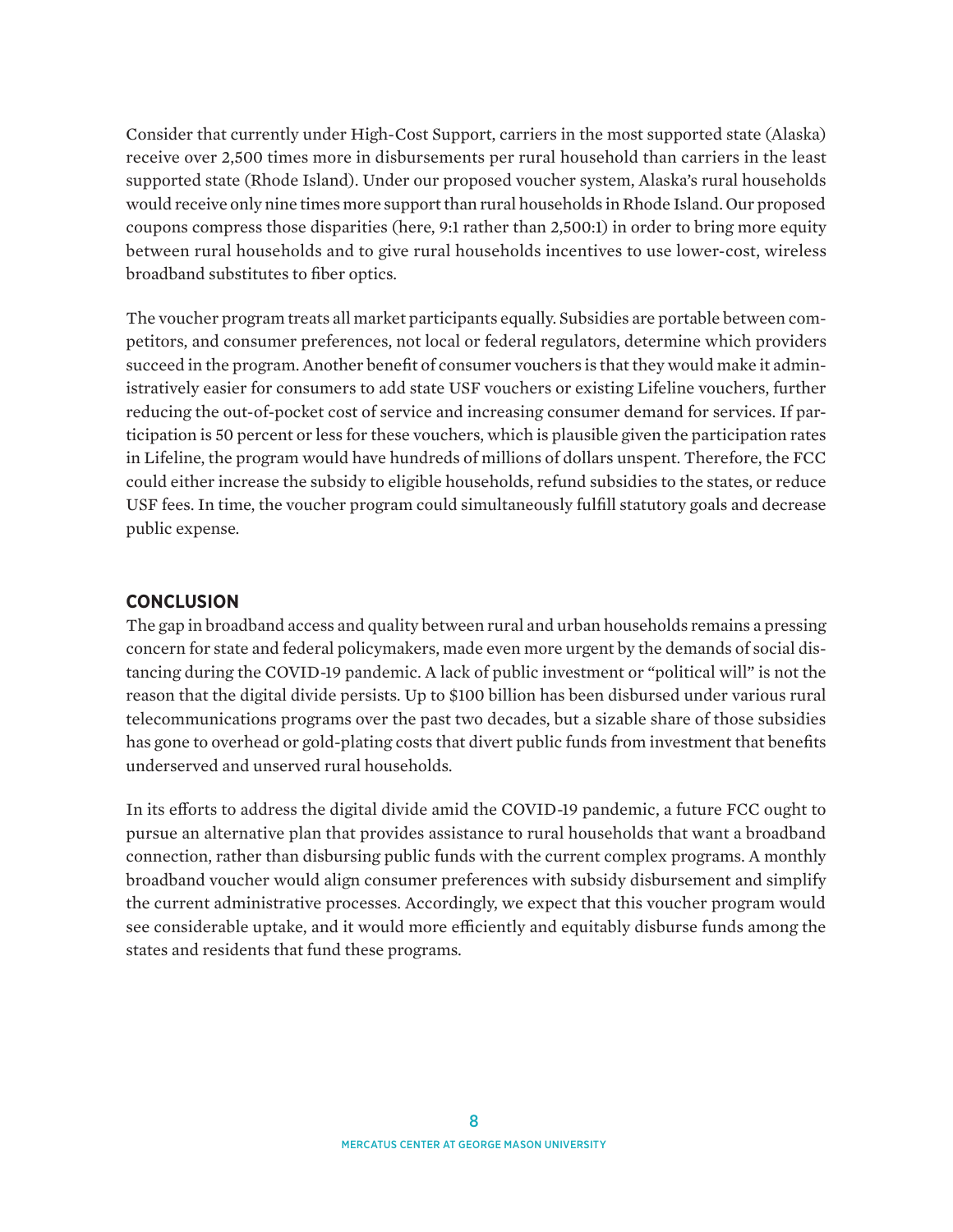## **ABOUT THE AUTHORS**

Brent Skorup is a senior research fellow at the Mercatus Center at George Mason University. His research areas include transportation technology, telecommunications, aviation, and wireless policy. He serves on the Federal Communications Commission's Broadband Deployment Advisory Committee and on the Texas Department of Transportation's Connected and Autonomous Vehicle Task Force. He also served on the advisory committee for the Arkansas State Broadband Plan.

Michael Kotrous is a program manager for Innovation and Governance at the Mercatus Center at George Mason University. He manages research projects that focus on regulatory processes, technological innovation, and entrepreneurship, and his writings have appeared in *Politico Magazine*, *USA Today,* and *U.S. News & World Report*. Kotrous earned his BA in economics and journalismadvertising at Creighton University in 2015.

| Table A1. Rural High-Cost Support Funding per Rural Household in the 50 States (2018) |                                         |                                        |                                                                       |  |  |
|---------------------------------------------------------------------------------------|-----------------------------------------|----------------------------------------|-----------------------------------------------------------------------|--|--|
| <b>STATE</b>                                                                          | <b>RURAL USF SUPPORT</b><br>(THOUSANDS) | <b>RURAL HOUSEHOLDS</b><br>(ESTIMATED) | <b>RURAL USF SUPPORT</b><br><b>PER RURAL HOUSEHOLD</b><br>(ESTIMATED) |  |  |
| Alaska                                                                                | \$183,794                               | 85,885                                 | \$2,139.99                                                            |  |  |
| North Dakota                                                                          | \$140,261                               | 116,761                                | \$1,201.26                                                            |  |  |
| South Dakota                                                                          | \$108,351                               | 145,240                                | \$746.01                                                              |  |  |
| Montana                                                                               | \$134,876                               | 182,595                                | \$738.66                                                              |  |  |
| Kansas                                                                                | \$173,189                               | 292,126                                | \$592.86                                                              |  |  |
| Wyoming                                                                               | \$45,262                                | 80,745                                 | \$560.55                                                              |  |  |
| Nebraska                                                                              | \$110,616                               | 199,453                                | \$554.60                                                              |  |  |
| Utah                                                                                  | \$40,861                                | 83,160                                 | \$491.36                                                              |  |  |
| New Mexico                                                                            | \$82,330                                | 176,067                                | \$467.60                                                              |  |  |
| lowa                                                                                  | \$201,286                               | 454,813                                | \$442.57                                                              |  |  |
| Minnesota                                                                             | \$215,340                               | 569,323                                | \$378.24                                                              |  |  |
| Wisconsin                                                                             | \$222,379                               | 707,228                                | \$314.44                                                              |  |  |
| Arizona                                                                               | \$75,380                                | 242,141                                | \$311.31                                                              |  |  |
| Oklahoma                                                                              | \$151,946                               | 490,822                                | \$309.57                                                              |  |  |
| Mississippi                                                                           | \$173,907                               | 573,692                                | \$303.14                                                              |  |  |
| Nevada                                                                                | \$17,408                                | 58,490                                 | \$297.62                                                              |  |  |
| Idaho                                                                                 | \$50,566                                | 172,094                                | \$293.83                                                              |  |  |
| Oregon                                                                                | \$83.908                                | 289.519                                | \$289.82                                                              |  |  |
| Missouri                                                                              | \$176,962                               | 716,824                                | \$246.87                                                              |  |  |
| California                                                                            | \$144.059                               | 635,253                                | \$226.77                                                              |  |  |

## **APPENDIX**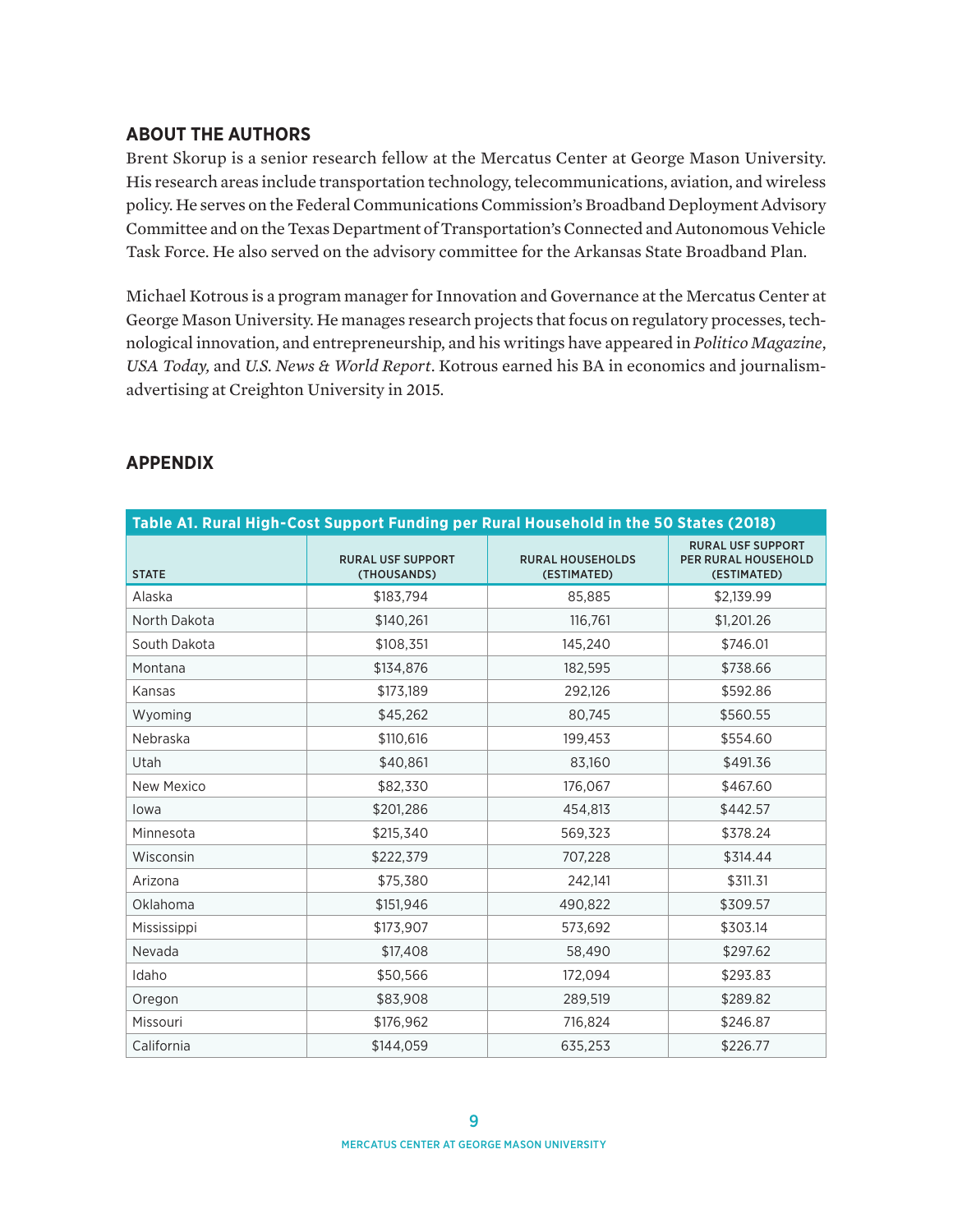| <b>Table A1 (continued)</b> |                                         |                                        |                                                                |  |  |  |
|-----------------------------|-----------------------------------------|----------------------------------------|----------------------------------------------------------------|--|--|--|
| <b>STATE</b>                | <b>RURAL USF SUPPORT</b><br>(THOUSANDS) | <b>RURAL HOUSEHOLDS</b><br>(ESTIMATED) | <b>RURAL USF SUPPORT</b><br>PER RURAL HOUSEHOLD<br>(ESTIMATED) |  |  |  |
| Arkansas                    | \$113,567                               | 507,273                                | \$223.88                                                       |  |  |  |
| Colorado                    | \$59,709                                | 272,045                                | \$219.48                                                       |  |  |  |
| Texas                       | \$283,776                               | 1,345,287                              | \$210.94                                                       |  |  |  |
| Illinois                    | \$119,548                               | 570,301                                | \$209.62                                                       |  |  |  |
| Kentucky                    | \$148,722                               | 725,311                                | \$205.05                                                       |  |  |  |
| Washington                  | \$85,164                                | 420,655                                | \$202.46                                                       |  |  |  |
| Louisiana                   | \$83,914                                | 465,734                                | \$180.18                                                       |  |  |  |
| South Carolina              | \$109,496                               | 613,211                                | \$178.56                                                       |  |  |  |
| Indiana                     | \$118,014                               | 706,206                                | \$167.11                                                       |  |  |  |
| West Virginia               | \$57,370                                | 392,638                                | \$146.11                                                       |  |  |  |
| Georgia                     | \$114,949                               | 891,329                                | \$128.96                                                       |  |  |  |
| Vermont                     | \$21,306                                | 165,522                                | \$128.72                                                       |  |  |  |
| Hawaii                      | \$4,418                                 | 36,362                                 | \$121.50                                                       |  |  |  |
| Alabama                     | \$90,555                                | 767,816                                | \$117.94                                                       |  |  |  |
| Virginia                    | \$87,911                                | 752,464                                | \$116.83                                                       |  |  |  |
| Michigan                    | \$110,050                               | 1,009,511                              | \$109.01                                                       |  |  |  |
| Tennessee                   | \$89,610                                | 843,028                                | \$106.30                                                       |  |  |  |
| Maine                       | \$33,602                                | 349,708                                | \$96.09                                                        |  |  |  |
| Florida                     | \$55,575                                | 626,968                                | \$88.64                                                        |  |  |  |
| Ohio                        | \$84,335                                | 1,048,070                              | \$80.47                                                        |  |  |  |
| New York                    | \$62,037                                | 903,845                                | \$68.64                                                        |  |  |  |
| New Hampshire               | \$13,200                                | 212,438                                | \$62.14                                                        |  |  |  |
| Pennsylvania                | \$63,748                                | 1,102,070                              | \$57.84                                                        |  |  |  |
| North Carolina              | \$70,293                                | 1,283,225                              | \$54.78                                                        |  |  |  |
| Maryland                    | \$3,610                                 | 276,862                                | \$13.04                                                        |  |  |  |
| Massachusetts               | \$2,333                                 | 207,763                                | \$11.23                                                        |  |  |  |
| New Jersey                  | \$1,030                                 | 172,608                                | \$5.97                                                         |  |  |  |
| Delaware                    | \$228                                   | 58,134                                 | \$3.92                                                         |  |  |  |
| Connecticut                 | \$439                                   | 168,959                                | \$2.60                                                         |  |  |  |
| Rhode Island                | \$30                                    | 39,483                                 | \$0.76                                                         |  |  |  |
| US state total              | \$4,621,220                             | 23,207,059                             | \$199.13                                                       |  |  |  |

Note: High-Cost Support disbursements for each state are from 2018. We estimate the number of rural households in each state by dividing each state's total rural population by its average household size.

Sources: Authors' calculations. **High-Cost Support Disbursements:** Federal Communications Commission, *Universal Service Monitoring Report*, 2019. **Total Rural Population:** Census Bureau, "Summary File 1" (dataset). **Average Number of People per Household:** Census Bureau, "5-Year Estimates Detailed Tables" (dataset).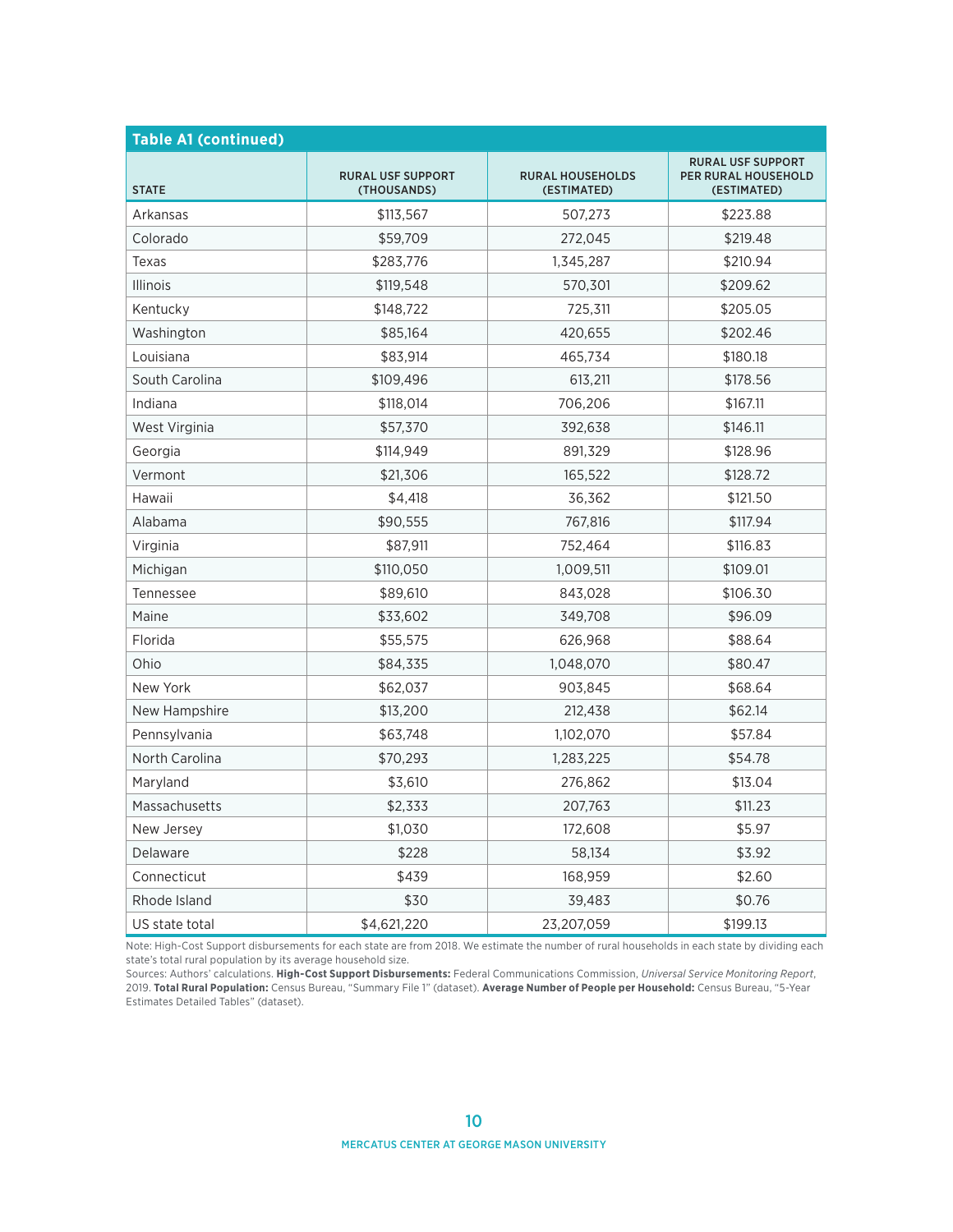#### **NOTES**

- 1. Exec. Order No. 13821, 83 Fed. Reg. 1507 (January 8, 2018).
- 2. In an April 21 White House press conference, US Treasury Secretary Steven Mnuchin said, "Well, first of all, I very much appreciate the President's support for phase four. . . . The President has been talking about infrastructure since the campaign: roads, bridges, broadband. Especially, broadband now to rural America is very important." "Remarks by President Trump and Members of the Coronavirus Task Force in Press Briefing," White House, April 21, 2020, [https://www](https://www.whitehouse.gov/briefings-statements/remarks-president-trump-members-coronavirus-task-force-press-briefing-3/) [.whitehouse.gov/briefings-statements/remarks-president-trump-members-coronavirus-task-force-press-briefing-3/](https://www.whitehouse.gov/briefings-statements/remarks-president-trump-members-coronavirus-task-force-press-briefing-3/). See also John D. McKinnon and Ryan Tracy, "Pandemic Builds Momentum for Broadband Infrastructure Upgrade," *Wall Street Journal*, April 23, 2020.
- 3. Telecommunications Act of 1996, 47 U.S.C. § 254(b) (2018).
- 4. 47 U.S.C. § 254(d).
- 5. Federal Communications Commission, "In the Matter of Inquiry Concerning Deployment of Advanced Telecommunications Capability to All Americans in a Reasonable and Timely Fashion" (FCC 20-50, Federal Communications Commission, Washington, DC, April 2020), 19, figure 1.
- 6. Scott Wallsten and Lucía Gamboa, *Public Investment in Broadband Infrastructure: Lessons from the U.S. and Abroad* (Washington, DC: Technology Policy Institute, 2017), 4.
- 7. The FCC notes that the Wireline Competition Bureau refers parties to CostQuest when they have technical questions about disbursement amounts. Federal Communications Commission, "In the Matter of Connect America Fund High-Cost Universal Service Support" (DA 15-534, Federal Communications Commission, Washington, DC, April 22, 2014), 31.
- 8. Mark Jackson, "Government's UK Gigabit Broadband Voucher Scheme Ends Today," *ISPreview*, May 14, 2020. The UK rural broadband program provides a £1,500 voucher to homeowners and a £3,500 voucher for businesses. Resident applications and funds are pooled to make fiber-to-the-premises services economical. As of August 2020, about 45,000 applicants had been approved and nearly 30,000 had received services. "Gigabit Broadband: Rural Households Urged to Claim Upgrade Cash," *BBC*, August 8, 2020.
- 9. The Pennsylvania State Senate Communications & Technology Committee called on the FCC "to transform the Universal Service Fund program into a rural broadband voucher program that would directly benefit rural customers." Pennsylvania State Senate, Communications & Technology Committee, *Closing PA's Digital Divide*, November 2019, 2.
- 10. Mignon Clyburn and Robert McDowell, "Congress Can Help America Stay Connected during the COVID Crisis," *Morning Consult*, May 15, 2020.
- 11. Blair Levin and Larry Downes, "Keeping Americans Connected after 'Keep Americans Connected' Expires," *The Hill*, May 18, 2020.
- 12. Arkansas Governor's Office, "Governor Hutchinson Announces \$10 Million for Wi-Fi Access Devices for Arkansas Schools," press release, July 27, 2020, [https://governor.arkansas.gov/news-media/press-releases/governor-hutchinson](https://governor.arkansas.gov/news-media/press-releases/governor-hutchinson-announces-10-million-for-wi-fi-access-devices-for-arkan) [-announces-10-million-for-wi-fi-access-devices-for-arkan](https://governor.arkansas.gov/news-media/press-releases/governor-hutchinson-announces-10-million-for-wi-fi-access-devices-for-arkan).
- 13. Federal Communications Commission, "Inquiry Concerning the Deployment of Advanced Telecommunications Capability to All Americans in a Reasonable and Timely Fashion, and Possible Steps to Accelerate Such Deployment Pursuant to Section 706 of the Telecommunications Act of 1996, as Amended by the Broadband Data Improvement Act" (FCC 15-10, Federal Communications Commission, Washington, DC, January 29, 2015), 97, appendix D.
- 14. Federal Communications Commission, "In the Matter of Inquiry Concerning Deployment of Advanced Telecommunications Capability to All Americans in a Reasonable and Timely Fashion" (FCC 20-50, Federal Communications Commission, Washington, DC, April 2020), 19, figure 1.
- 15. Federal Communications Commission, "In the Matter of Connect America Fund; A National Broadband Plan for Our Future; Establishing Just and Reasonable Rates for Local Exchange Carriers; High-Cost Universal Service Support; Developing an Unified Intercarrier Compensation Regime; Federal-State Joint Board on Universal Service; Lifeline and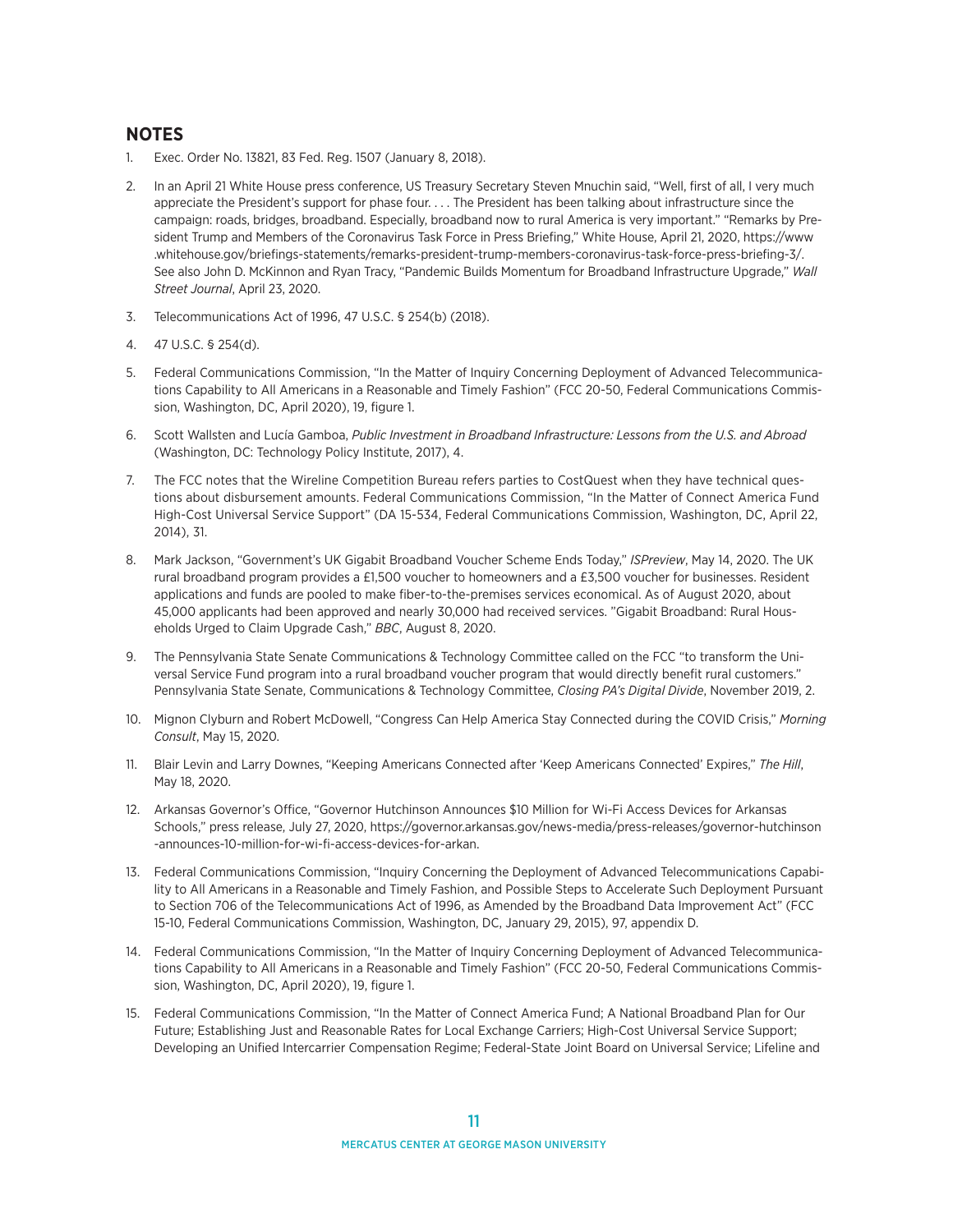Link-Up; Universal Service Reform – Mobility Fund" (FCC 11-161, Federal Communications Commission, Washington, DC, November 18, 2011), 19.

- 16. Jerry Brito and Jerry Ellig, "Public Interest Comment on the Connect America Fund" (Public Interest Comment, Mercatus Center at George Mason University, Arlington, VA, April 15, 2011); Scott Wallsten, *How to Create a More Efficient Broadband Universal Service Program by Incorporating Demand and Cost-Effectiveness Analysis* (Washington, DC: Technology Policy Institute, September 2011).
- 17. Cable operators rarely participated in High-Cost Support before 2017, but internet access subscriptions have increased in rural areas in large part because of adoption of cable broadband. Compare Federal Communications Commission, *Internet Access Services: Status as of December 31, 2014*, March 2016, 61, figure 51; and Federal Communications Commission, *Internet Access Services: Status as of December 31, 2017*, August 2019, 53, figure 48.
- 18. Federal Communications Commission, "In the Matter of Inquiry Concerning the Deployment of Advanced Telecommunications Capability to All Americans in a Reasonable and Timely Fashion, and Possible Steps to Accelerate Such Deployment Pursuant to Section 706 of the Telecommunications Act of 1996, as Amended by the Broadband Data Improvement Act" (FCC 15-10, Federal Communications Commission, Washington, DC, January 29, 2015), 97, appendix D.
- 19. Federal Communications Commission, "In the Matter of Inquiry Concerning Deployment of Advanced Telecommunications Capability to All Americans in a Reasonable and Timely Fashion" (FCC 20-50, Federal Communications Commission, Washington, DC, April 2020), 19, figure 1.
- 20. Federal Communications Commission, "In the Matter of Inquiry Concerning Deployment of Advanced Telecommunications Capability to All Americans in a Reasonable and Timely Fashion" (FCC 20-50, Federal Communications Commission, Washington, DC, April 2020), 19, figure 1.
- 21. Steve G. Parsons and James Stegeman, *Rural Broadband Economics: A Review of Rural Subsidies* (Cincinnati, OH: CostQuest Associates, July 2018), 20–23.
- 22. Paul de Sa, *Improving the Nation's Digital Infrastructure* (Washington, DC: Federal Communications Commission, 2017), 3, figure 1.
- 23. Thomas W. Hazlett and Scott J. Wallsten, *Unrepentant Policy Failure: Universal Service Subsidies in Voice & Broadband* (Clemson, SC: Arlington Economics, June 2013), 6.
- 24. Federal Communications Commission, *Universal Service Monitoring Report*, 2019, 21, table 1.10.
- 25. Telecommunications Act of 1996, 47 U.S.C. 254 (2018).
- 26. Paul de Sa estimates that exponential increases in cumulative investment are required to deploy fixed broadband in unserved locations. De Sa, *Improving the Nation's Digital Infrastructure*, 3, figure 1. See also Parsons and Stegeman, *Rural Broadband Economics*, 20–23.
- 27. When the USF was created by the Telecommunications Act of 1996, members of Congress and the Congressional Budget Office (CBO) expected it to require less public funding over time. Senator Ted Stevens said during debate on the act, "In fact, I find it interesting that the Congressional Budget Office has said that this bill will reduce the cost of universal service from the existing system by at least \$3 billion over the next five years." 141 Cong. Rec. S7,881 (1995). Arnold & Porter Legislative History, S. Rep. No. 104-104, at 210 (1995); "Over time, CBO expects . . . the total amount of [USF] subsidies necessary would decline." Arnold & Porter Legislative History, S. Rep. No. 104-204, at 60 (1995).
- 28. Federal Communications Commission, "In the Matter of Federal-State Joint Board on Universal Service" (FCC 98-67, Federal Communications Commission, Washington, DC, May 8, 2001). Other funding options include a per-line charge, a per-account charge, and a per-assigned-phone-number charge.
- 29. Hazlett and Wallsten, *Unrepentant Policy Failure*, 6.
- 30. Milton Mueller shows that local subscriber costs were increasingly cross-subsidized by long-distance revenues from 1965 to 1982. Milton Mueller, *Universal Service: Competition, Interconnection and Monopoly in the Making of the American Telephone System* (Washington, DC: AEI Press, 1997), 162–65.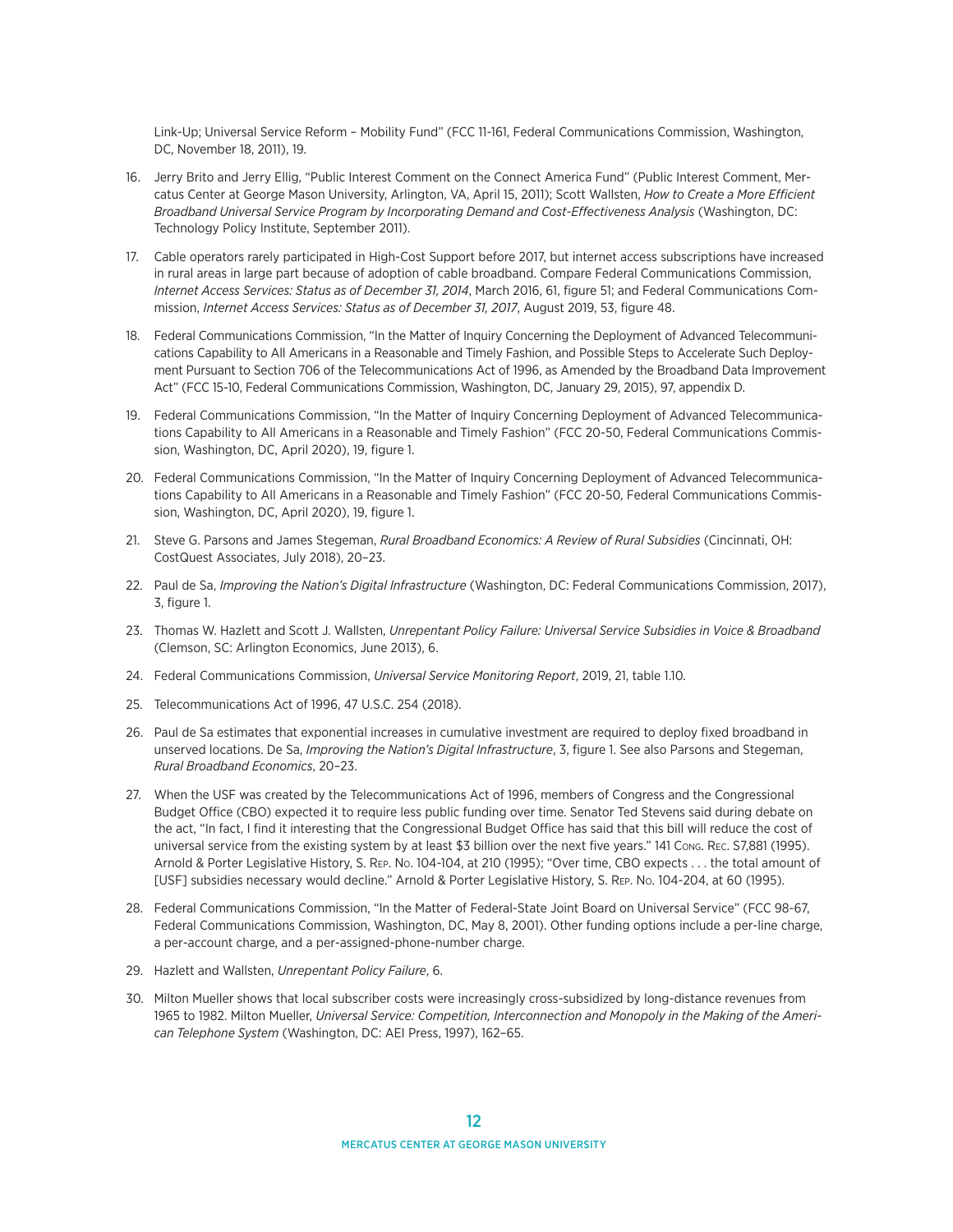- 31. Federal Communications Commission, "In the Matter of Connect America Fund; High-Cost Universal Service Support" (DA 14-534, Federal Communications Commission, Washington, DC, April 22, 2014), 6.
- 32. Federal Communications Commission, "In the Matter of Connect America Fund; High-Cost Universal Service Support" (DA 14-534, Federal Communications Commission, Washington, DC, April 22, 2014), 5–6.
- 33. Federal Communications Commission, "In the Matter of Connect America Fund; High-Cost Universal Service Support" (DA 14-534, Federal Communications Commission, Washington, DC, April 22, 2014), 7.
- 34. There appears to be a certification process to access the nonpublic model elements. Federal Communications Commission, "In the Matter of Connect America Fund; High-Cost Universal Service Support" (DA 14-534, Federal Communications Commission, Washington, DC, April 22, 2014), 15–16.
- 35. "This version . . . modified the OCNCoSize table to change the size categorization of Fremont Telephone from medium to small." Federal Communications Commission, "In the Matter of Connect America Fund; High-Cost Universal Service Support" (DA 14-534, Federal Communications Commission, Washington, DC, April 22, 2014), 11.
- 36. The FCC notes "the more than two year model development process." Federal Communications Commission, "In the Matter of Connect America Fund; High-Cost Universal Service Support" (DA 14-534, Federal Communications Commission, Washington, DC, April 22, 2014), 15.
- 37. Federal Communications Commission, "In the Matter of Connect America Fund; High-Cost Universal Service Support" (DA 14-534, Federal Communications Commission, Washington, DC, April 22, 2014), 19.
- 38. Brent Skorup, "Reform Proposals for Broadband Policy in Pennsylvania" (Testimony before the Pennsylvania Senate Communications & Technology Committee, Mercatus Center at George Mason University, Arlington, VA, September 23, 2019).
- 39. "At current expenditure levels, these results imply that each additional household is added to voice networks at an annual USF cost of about \$25,000 or, just factoring in the HCF expenditures, some \$14,000." Hazlett and Wallsten, *Unrepentant Policy Failure*, 24–25; Christopher Garbacz and Herbert G. Thompson Jr., "Universal Telecommunication Service: A World Perspective," *Information Economics and Policy* 17, no. 4 (2005): 495, 505.
- 40. Skorup, "Reform Proposals for Broadband Policy in Pennsylvania," 2.
- 41. Providers received just over \$172 million in payments from the four USF programs in Pennsylvania in 2018, \$64 million of which came from High-Cost Support. Meanwhile, USF contributions from Pennsylvania in 2018 are estimated to total \$384 million, meaning the net dollar flow of all USF programs was about −\$212 million. Federal Communications Commission, *Universal Service Monitoring Report*, 19, table 1.9.
- 42. Scott Wallsten, *The Universal Service Fund: What Do High-Cost Subsidies Subsidize?* (Washington, DC: Technology Policy Institute, February 2011).
- 43. Sanford V. Berg, Liangliang Jiang, and Chen Lin, "Universal Service Subsidies and Cost Overstatement: Evidence from the US Telecommunications Sector," *Telecommunications Policy* 35, no. 7 (2011): 583; Sanford Berg, Liangliang Jiang, and Chen Lin, "Incentives for Cost Shifting and Misreporting: US Rural Universal Service Subsidies, 1991–2002," *Information Economics* 23, no. 3 (2011): 287; James O. Zolnierek, "Loop Density and Telephone Company Cost: Panel Data Evidence," *Telecommunications Policy* 32, no. 3-4 (2008): 262.
- 44. "In particular, FCC has not addressed its inability to determine the effect of the fund and lacks a specific dataanalysis plan for carrier data it will collect. Such analysis would enable FCC to adjust the size of the Connect America Fund based on data-driven evaluation and would allow Congress and FCC to make better informed decisions about the program's future and how program efficiency could be improved." Government Accountability Office, "FCC Has Reformed the High-Cost Program, but Oversight and Management Could Be Improved" (GAO-12-738, Government Accountability Office, Washington, DC, July 2012).
- 45. Brent Skorup, "'Tech Vouchers': Putting Consumers in Control of the FCC's \$4.5 Billion Rural Telecom Fund," *Tech Liberation Front*, August 27, 2018.
- 46. High-Cost Support funding models, for instance, are driven in large part by "wire center boundaries," which are a unit of measurement for geographic coverage by telecommunications providers, and "plant mix," which is a function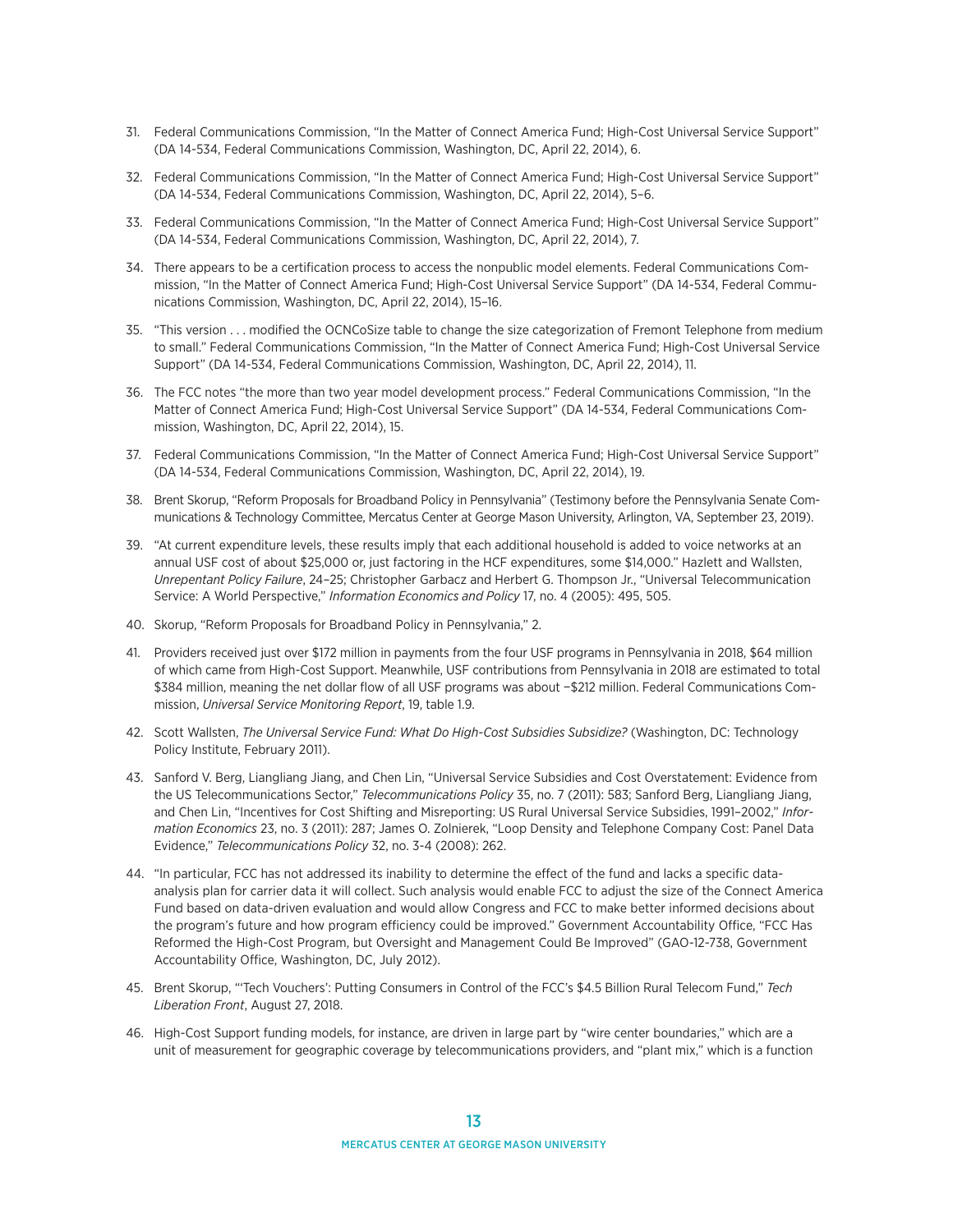of cheaper, aerial deployment and more expensive, underground deployment. The FCC incorporates wire center boundaries and plant mix in the Connect America Cost Model in Federal Communications Commission, "In the Matter of Connect America Fund; High-Cost Universal Service Support" (DA 14-534, Federal Communications Commission, Washington, DC, April 22, 2014), 33–36.

- 47. The total of \$4.8 billion in High-Cost Support disbursements in 2018 includes just over \$200 million in disbursements to American Samoa, Guam, the Northern Mariana Islands, Puerto Rico, and the Virgin Islands. The sum total of High-Cost Support disbursements in the 50 US states equals \$4.62 billion. Washington, DC, received no High-Cost Support funding in 2018. Federal Communications Commission, *Universal Service Monitoring Report*, 19, table 1.9.
- 48. A \$45 monthly coupon, which would reduce annual broadband subscription expenses by \$540 annually, would put this broadband voucher program on par with the "Better Broadband Subsidy Scheme" in the United Kingdom. That program allowed underserved rural households to save £350 in 2017 on installation and subscription fees, which is about \$500 in current US dollars. UK Government, *Guide to the Better Broadband Subsidy Scheme*, 2017, [https://](http://www.ecchinswell-pc.gov.uk/_UserFiles/Files/General%20news%20interest/2017/guide-to-better-broadband-subsidy-scheme.pdf) [basicbroadbandchecker.culture.gov.uk/guide-to-better-broadband-subsidy-scheme.pdf.](http://www.ecchinswell-pc.gov.uk/_UserFiles/Files/General%20news%20interest/2017/guide-to-better-broadband-subsidy-scheme.pdf) Those subsidies were sup plemented by local or regional subsidies, £1,500 for households in Cornwall, for instance. "Alternative Solutions and Grants," Superfast Cornwall, accessed June 26, 2020, https://www.superfastcornwall.org/getting-connected /alternative-solutions/.
- 49. Federal Communications Commission, "In the Matter of Connect America Fund; High-Cost Universal Service Support" (DA 14-534, Federal Communications Commission, Washington, DC, April 22, 2014), 14.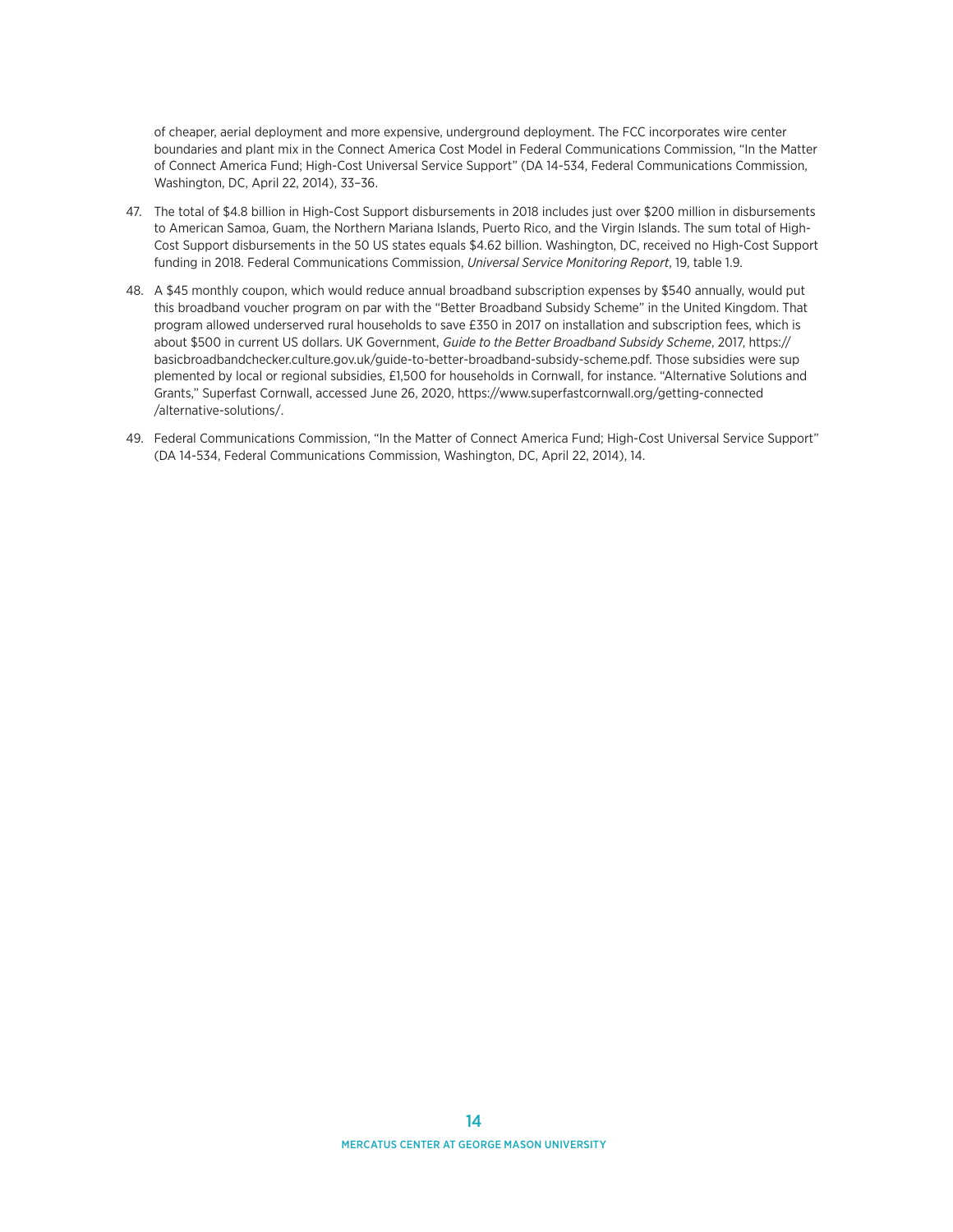# Smart Cities, Dumb Infrastructure

Policy-Induced Competition in Vehicle-to-Infrastructure Systems

## Korok Ray and Brent Skorup

# MERCATUS WORKING PAPER

*All studies in the Mercatus Working Paper series have followed a rigorous process of academic evaluation, including (except where otherwise noted) at least one double-blind peer review. Working Papers present an author's provisional findings, which, upon further consideration and revision, are likely to be republished in an academic journal. The opinions expressed in Mercatus Working Papers are the authors' and do not represent official positions of the Mercatus Center or George Mason University.*



3434 Washington Blvd., 4th Floor, Arlington, Virginia 22201 www.mercatus.org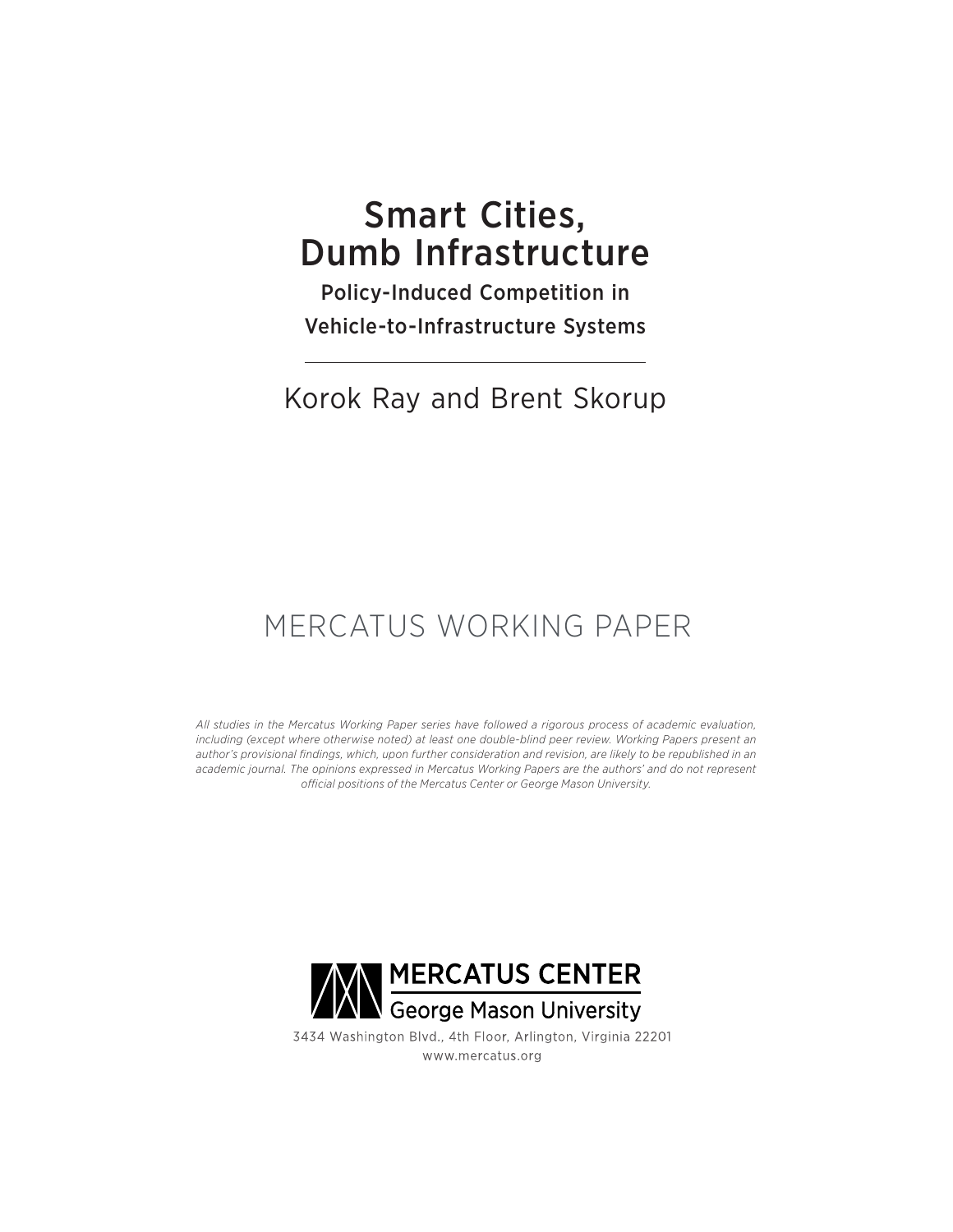*Korok Ray and Brent Skorup. "Smart Cities, Dumb Infrastructure: Policy-Induced Competition in Vehicle-to-Infrastructure Systems." Mercatus Working Paper, Mercatus Center at George Mason University, Arlington, VA, October 2019.*

## **Abstract**

The coinciding development of 5G wireless technology, autonomous vehicles, and smart city applications is creating commercial demand for vehicle-to-infrastructure (V2I) systems. In theory, roadside V2I systems and sensors could provide real-time services, such as supplementary mapping information to autonomous vehicles, traffic detection, and congestion pricing. Although federal funding of V2I systems has ramped up in recent years, federal regulators have largely retreated from their top-down design of V2I services and devices. These trends—undirected government funding and private construction of V2I applications and devices—leave state and local transportation officials with powerful discretion over the construction and design of V2I systems. We describe and anticipate the tradeoffs that lawmakers, regulators, and state authorities will face as they budget for and fund V2I roadside networks. We find that public-private partnerships likely will have greater prominence in the construction of roadside V2I networks. Finally, we apply the "policy-induced competition model" to inform when public intervention into V2I funding and design is effective. We propose regulator adoption of an open access model for long-lasting roadside assets. This "dumb infrastructure" model promotes competition and innovation in V2I while minimizing use of regulator resources and public funding of networks.

JEL codes: O3, L5, R42, R48

Keywords: autonomous, infrastructure, technology, V2I, V2V, car, transportation, innovation, P3, roadside, vehicles

## **Author Affiliation and Contact Information**

Korok Ray Brent Skorup Mays Innovation Research Center Senior Research Fellow korok@tamu.edu bskorup@mercatus.gmu.edu

Texas A&M University Mercatus Center at George Mason University

© 2019 by Korok Ray, Brent Skorup, and the Mercatus Center at George Mason University

This paper can be accessed at [https://www.mercatus.org/publications/regulation/smart-cities](https://www.mercatus.org/publications/regulation/smart-cities-dumb-infrastructure) [-dumb-infrastructure](https://www.mercatus.org/publications/regulation/smart-cities-dumb-infrastructure)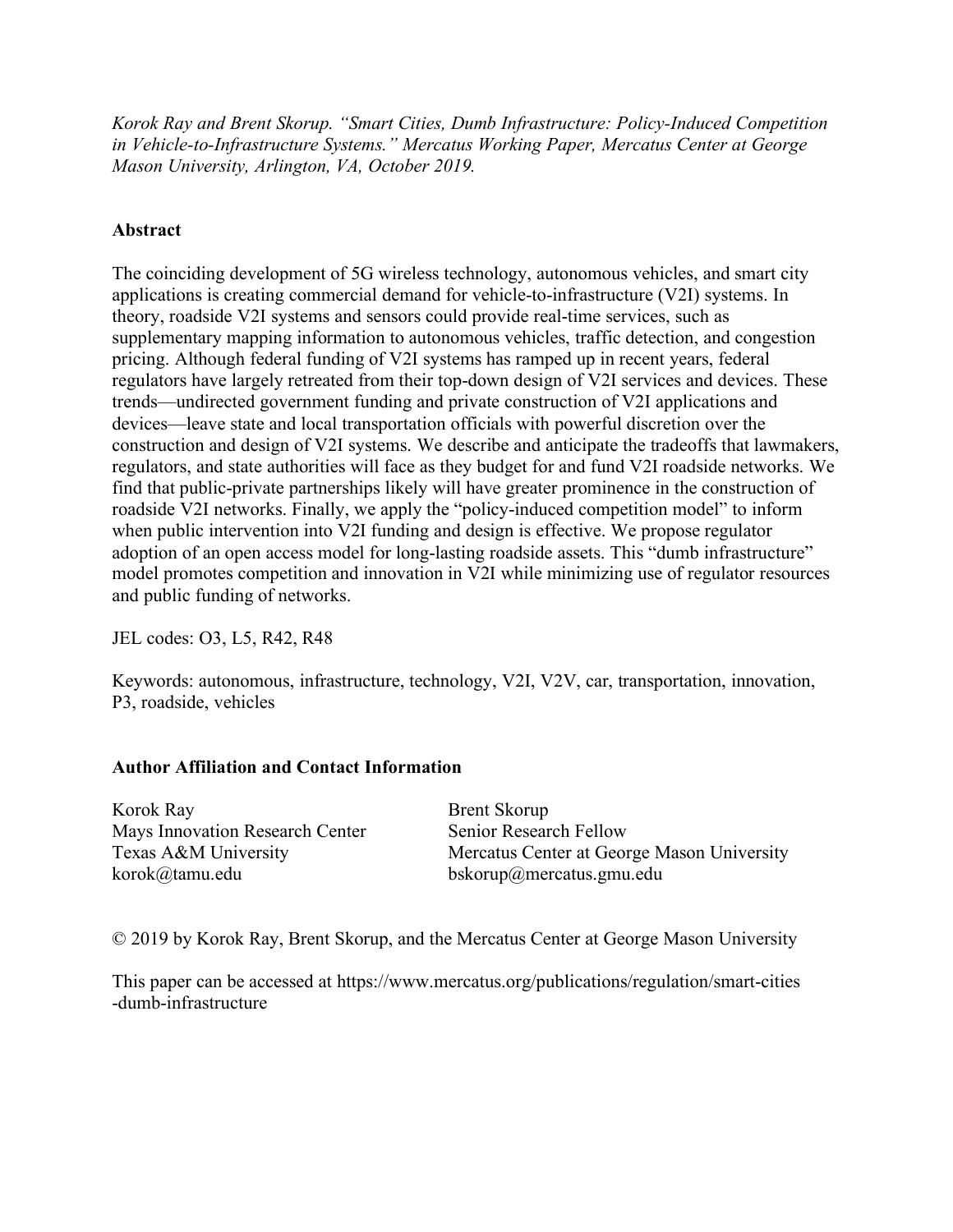#### **Smart Cities, Dumb Infrastructure:**

#### **Policy-Induced Competition in Vehicle-to-Infrastructure Systems**

Korok Ray and Brent Skorup

#### **Introduction**

For 25 years, federal and state transportation regulators have anticipated the widespread use of wireless systems to improve traffic, road financing, and roadway safety. Only recently has the necessary technology—including fiber optic networks, wireless networks, spectrum availability, and inexpensive devices—progressed to the point that widespread vehicle-to-infrastructure (V2I) communication is a possibility. Although federal funding of V2I systems has increased in recent years, federal regulators largely have retreated from their top-down design of V2I systems and devices. Technology and telecommunications companies are building V2I systems and devices that don't resemble earlier federal designs. These trends—government funding combined with commercial design of V2I and "smart city" applications—create uncertainty about the role of state and local transportation regulators.

V2I is related to the older vehicle-to-vehicle (V2V) paradigm, where connected vehicles communicate with other connected vehicles to increase travel efficiency and safety. Collectively, these technologies are called vehicle-to-infrastructure (V2I) technology, a subset of what transportation experts call intelligent transportation systems (ITS) and vehicle-to-anything (V2X). V2I builds on connected vehicle and V2V technology to include connected infrastructure, allowing connected vehicles to communicate not only with each other but also with roads, street signs, and intersections.

This push for more V2I systems will create more demand for rights-of-way access. Two developments have made road rights of way and "street furniture"—such as light poles and utility

3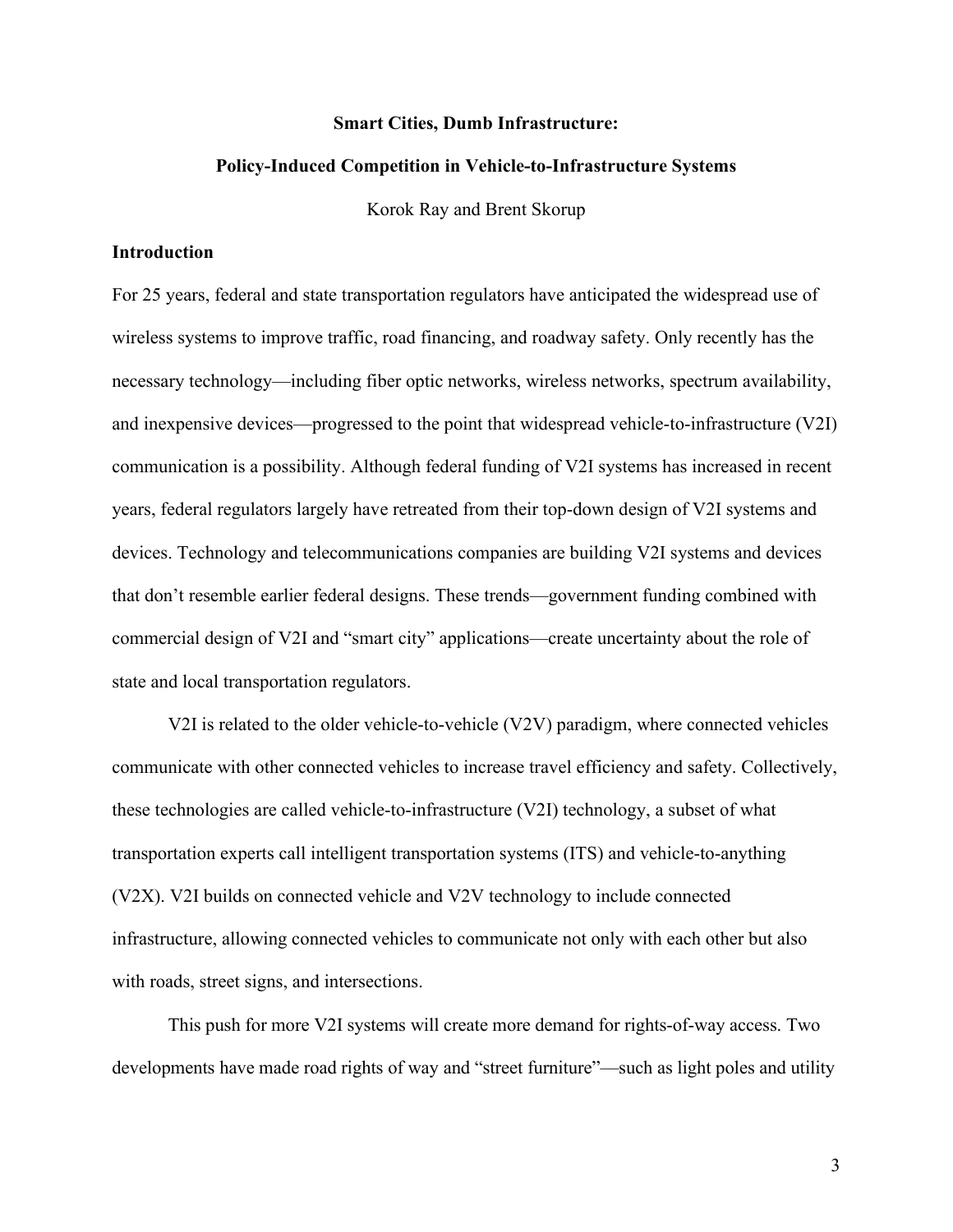poles—increasingly valuable assets for transportation technology. First, the introduction of automated vehicles onto public roads has boosted demand for high-bandwidth and supplemental wireless services such as V2I and V2X. Second, operators around the country are installing cellular and wireless devices for "smart city," 5G, and internet-of-things services. Many of these services will include V2I services or will be installed alongside V2I-only devices and on street furniture. Technology overlap and convergence seem likely—these services all require roadside data networks and devices—and the commercial viability of these wireless services could serve to jumpstart the ITS and V2I networks that use similar inputs for deployment.

Given the quasi-public nature of roadways, rights of way, and smart city services, some form of public-private partnerships (P3s) likely will be used to deploy V2I systems. <sup>1</sup> We describe and anticipate the tradeoffs that lawmakers, regulators, and state authorities will face as they budget for and fund V2I and smart city systems. In particular, we provide a framework for where V2I investment should be allocated. We believe the policy-induced competition model we describe can help inform federal, state, and local transportation authorities as they consider P3s and V2I construction.

This paper proceeds as follows: The first section outlines the history of V2I in the United States, the recent government pullback from design of V2I systems, and the current capabilities of V2I networks. The next section discusses barriers to P3s and the various public-private mixes that could be effective to build and operate V2I and related infrastructure. The third section introduces "policy-induced competition" and its history in network regulation. That section also demarcates different categories of infrastructure needed for widespread V2I—basic

 <sup>1</sup> *See, e.g.*, Clifford Winston, *How the Private Sector Can Improve Public Transportation Infrastructure* 16–32 (Mercatus Ctr. at George Mason Univ., Working Paper, 2013) (citing transportation privatization case studies).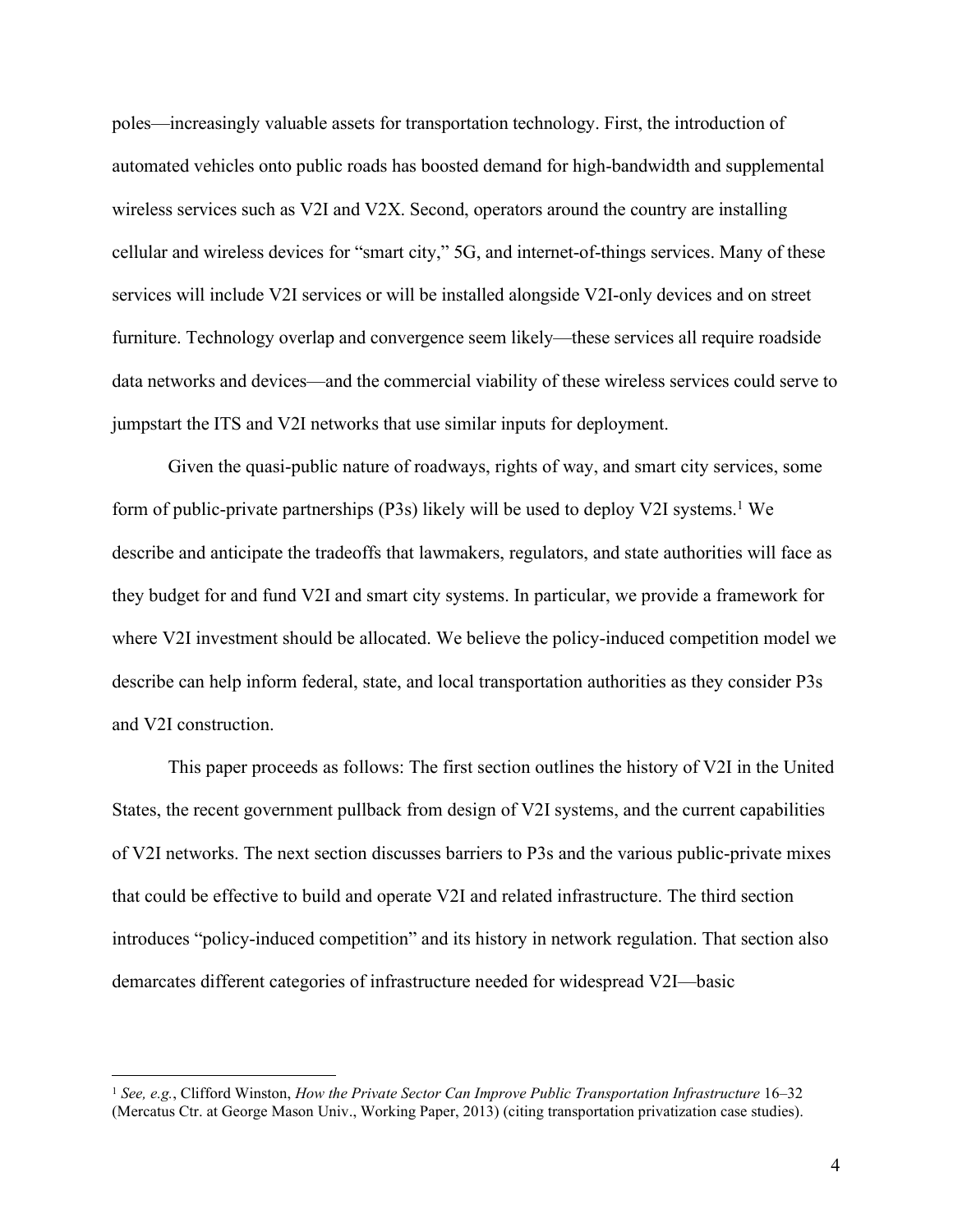infrastructure, network infrastructure, and devices—and their potential for competitive entry. The paper concludes with an application of policy-induced competition to V2I infrastructure.

#### **Background on Intelligent Transportation and V2I Systems**

In 1991, Congress created the Intelligent Transportation Systems Joint Program Office, which is administered by the US Department of Transportation (USDOT).<sup>2</sup> V2I systems are the primary component of ITS. The USDOT committed at the time to develop ITS via "a top-down, systematic process"<sup>3</sup> in which, the department said, "each component of the system" is prescribed by regulators.4 In the decades since, the USDOT has retreated from that regulationintensive approach. Nevertheless, federal funding for ITS and V2I systems has increased. Today, transportation authorities wanting V2I systems can draw from federal highway programs totaling more than \$30 billion annually.<sup>5</sup>

## *The Retreat of Prescriptive Regulations*

In the 1990s, ITS was developed because regulators and auto companies anticipated that V2I and connected vehicle applications would improve traffic light signaling, detect road anomalies (such as road construction and accidents), detect imminent auto collisions, and provide in-car

 <sup>2</sup> FCC, In the Matter of Amendment of the Commission's Rules Regarding Dedicated Short-Range Communication Services in the 5.850–5.925 GHz Band, WT Dkt. No. 01-90, para 6 (rel. Feb. 10, 2004).

<sup>3</sup> DEPT. OF TRANSP., NATIONAL ITS PROGRAM PLAN: SYNOPSIS 21 (1st ed. Mar. 1995), [https://rosap.ntl.bts.gov/view](https://rosap.ntl.bts.gov/view/dot/2706) [/dot/2706.](https://rosap.ntl.bts.gov/view/dot/2706)

<sup>&</sup>lt;sup>4</sup> *Id*.<br><sup>5</sup> The National Highway Performance Program allowed \$22.8 billion in funding in FY 2017 for "[i]nfrastructurebased intelligent transportation systems capital improvements, including the installation of vehicle-to-infrastructure communication equipment." 23 U.S.C. § 119(d)(2)(L) (2018). The Surface Transportation Block Grant Program allowed \$11.4 billion in funding in FY 2017 for "[c]onstruction of . . . infrastructure-based intelligent transportation systems capital improvements, including the installation of vehicle-to-infrastructure communication equipment." 23 U.S.C. 133(b)(1)(D) (2018). Most of this funding will go to more traditional transportation projects, but funding toward V2I likely will increase as the benefits of V2I systems become more evident.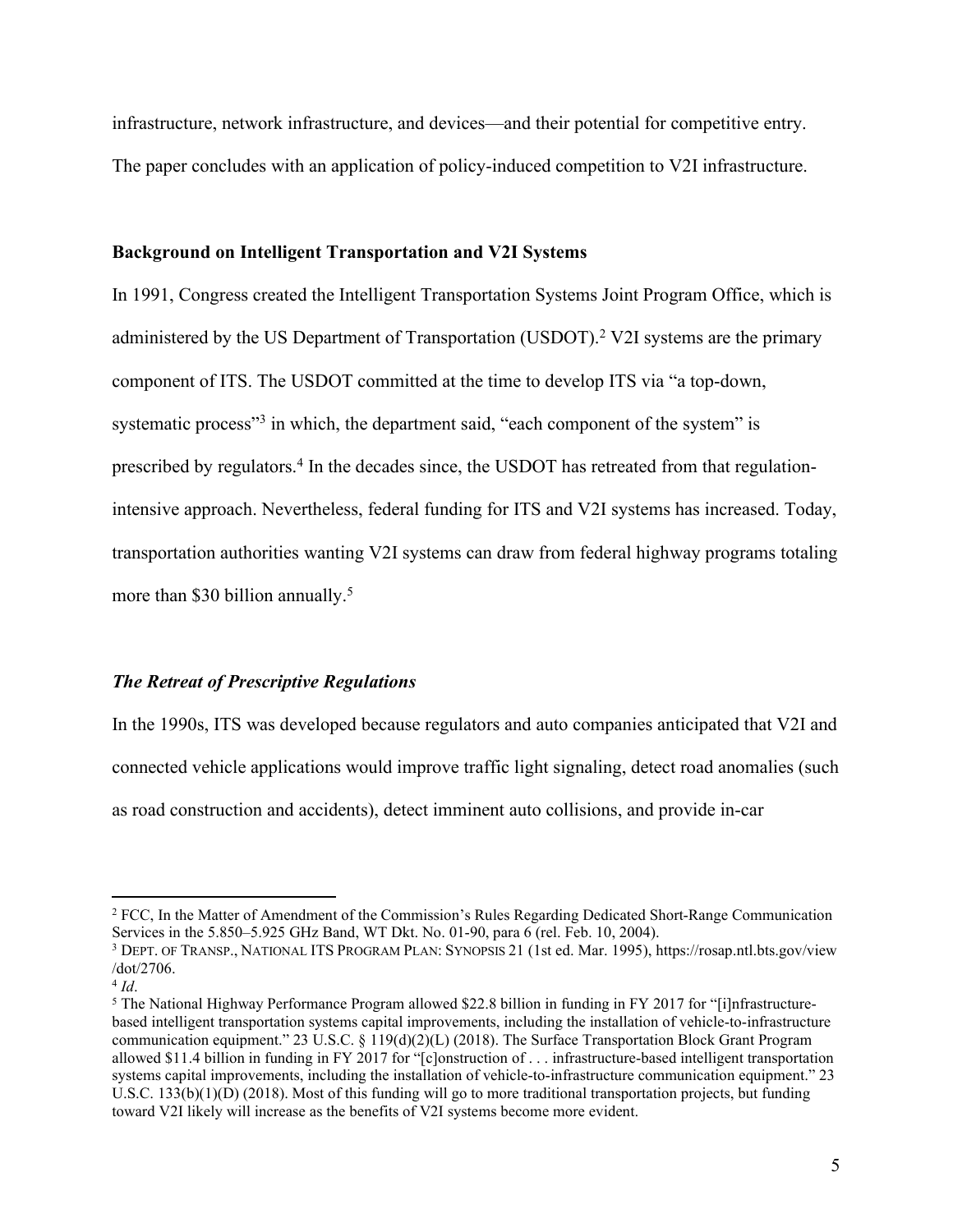entertainment, as well as perform many other functions. <sup>6</sup> For years, through their funding of pilot programs and tests, the USDOT and state departments of transportation (DOTs) were extensively involved in the specific design of ITS and its subsets, such as V2I and V2V technology. Despite their involvement, the complexity of wireless safety technology and the extensive infrastructure upgrades needed for ITS mean that progress has been slow. As the Government Accountability Office noted in a 2015 report to Congress, "V2I technologies are not likely to be extensively deployed in the United States for the next few decades."7

The most notable ITS development—the creation of dedicated short-range

communications (DSRC) technology—revealed some of the drawbacks of the top-down design

approach toward ITS. After spectrum was set aside for ITS uses in 1999, the Federal

Communications Commission (FCC) codified DSRC transmission standards in 2003, and DSRC

device development commenced in pilot deployments of ITS. <sup>8</sup> However, the USDOT perceived

a slow development of DSRC devices; therefore, around 2010, the USDOT "took a lead role in

the device development process."9 To jump-start widespread DSRC adoption, in the waning days

 <sup>6</sup> *See* FCC, In the Matter of Amendment of Part 2 and 90 of the Commission's Rules to Allocate the 5.850–5.925 GHz Band to the Mobile Service for Dedicated Short Range Communications of Intelligent Transportation Services, ET Docket No. 98-95, RM-9006, Report and Order, para 10 (rel. October 22, 1999) (articulating "a need for up to 32 different DSRC" functions).

<sup>7</sup> U.S. GOV'T ACCOUNTABILITY OFFICE, GAO-15-775, INTELLIGENT TRANSPORTATION SYSTEMS: VEHICLE-TO-VEHICLE TECHNOLOGIES EXPECTED TO OFFER BENEFITS, BUT DEPLOYMENT CHALLENGES EXIST 16 (2015). <sup>8</sup> The FCC set aside 75 MHz of radio spectrum in the 5.9 GHz band for ITS uses in 1999. FCC, In the Matter of Amendment of Part 2 and 90 of the Commission's Rules to Allocate the 5.850-–5.925 GHz Band to the Mobile Service for Dedicated Short Range Communications of Intelligent Transportation Services, ET Docket No. 98-95, RM-9006, Report and Order (rel. October 22, 1999). In 2004, the FCC required ITS users to abide by DSRC standards. FCC, In the Matter of Amendment of the Commission's Rules Regarding Dedicated Short-Range Communication Services in the 5.850-–5.925 GHz Band, WT Dkt. No. 01-90, para 19 (rel. Feb. 10, 2004). Two years later, the FCC updated channel designations and power limits after parties petitioned for changes. FCC, In the Matter of Amendment of the Commission's Rules Regarding Dedicated Short-Range Communication Services in the 5.850–5.925 GHz Band, Memorandum and Order, WT Dkt. No. 01-90 (rel. July 26, 2006).

<sup>9</sup> U.S. DEPT. OF TRANSP., SAFETY PILOT MODEL DEPLOYMENT, 50 FHWA-JPO-16-363 (Sept. 2015). *See also* U.S. GOV'T ACCOUNTABILITY OFFICE, *supra* note 7, at 12 ("[T]o date, only small research deployments . . . have occurred to test V2I technologies."). Possibly because of the nonuse of the ITS spectrum, a 2012 law opened the door to non-ITS use of the band. Middle Class Tax Relief and Job Creation Act of 2012, Pub. L. No. 112-96, § 6406, 126 Stat. 156, 231 (2012).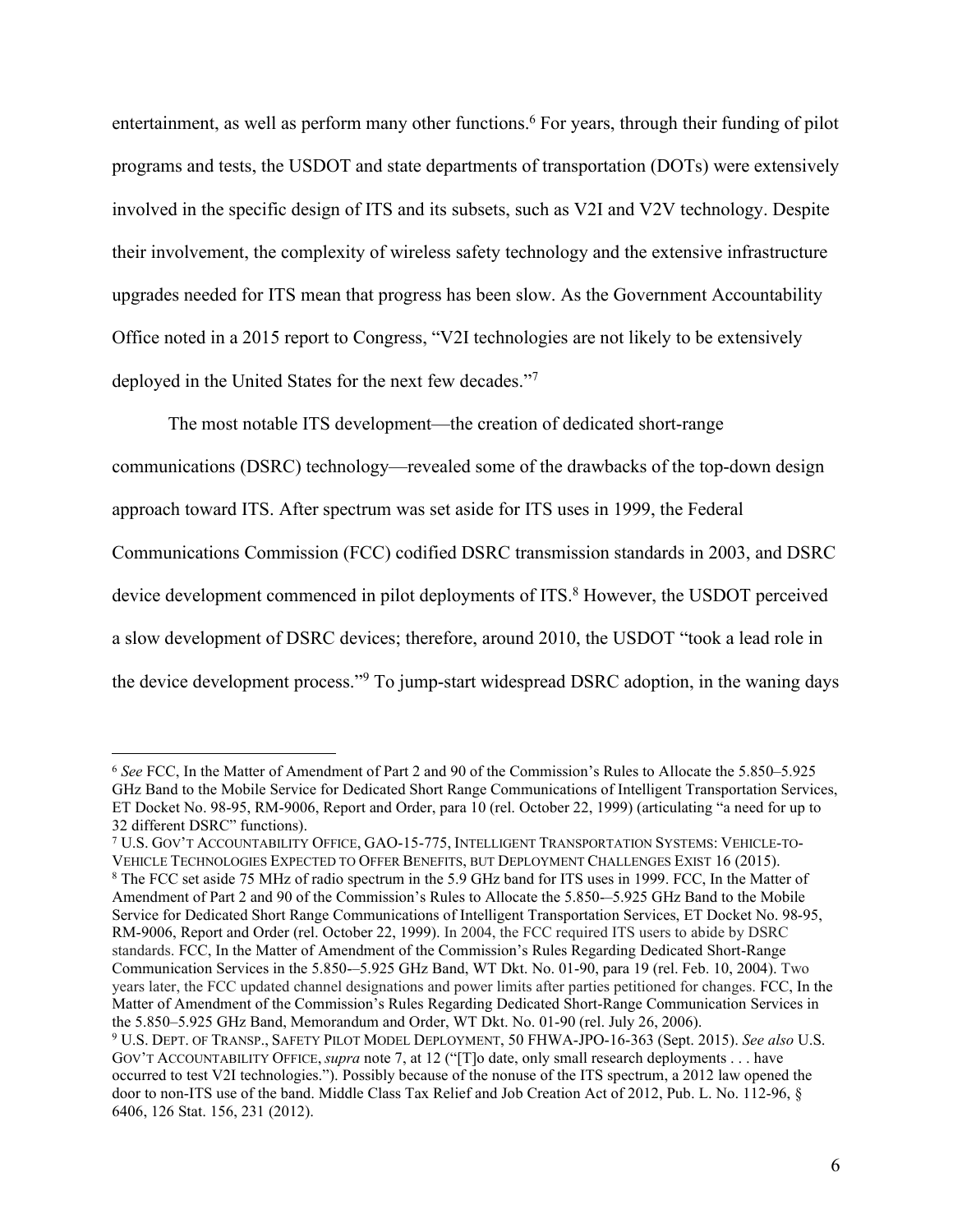of the Obama administration, the USDOT proposed mandating DSRC-based V2V devices for most new vehicles.10 With widespread V2V devices, the thinking went, state and local governments would have incentives to install V2I infrastructure needed for ITS.

Today, the federal government seems ambivalent about its top-down approach to designing ITS as it freezes (or withdraws) prescriptive regulation for ITS devices while it increases funding for ITS networks. On the one hand, regulatory directives for the USDOT have changed with the change of administration in 2017. During the past few years there has been steady improvement of non-DSRC V2I technologies, such as cellular, radar, and cameras. On the other hand, there is a growing sense, noted by the Government Accountability Office and others, that the state and local transportation authorities will not have the personnel and funding necessary to install and maintain an extensive ITS system.<sup>11</sup>

As a result, the USDOT is getting away from its earlier, prescriptive development of V2I. The most significant sign of this change is that the 2017 USDOT proposal to mandate DSRC V2V devices appears to have lost momentum in the federal government. The Trump administration has articulated a preference for a "tech-neutral" and deregulatory approach to ITS technologies.12 Furthermore, USDOT-commissioned research published a few months before the proposed V2V mandate in 2016 identified technical deficiencies with DSRC.<sup>13</sup> To

 <sup>10</sup> 82 Fed. Reg. 3854, 3893 (Jan. 12, 2017).

<sup>11</sup> *See, e.g.*, U.S. GOV'T ACCOUNTABILITY OFFICE, *supra* note 7, at 21–24 ("Ten experts we interviewed, including six experts from state and local transportation agencies, agreed that the lack of state and local resources will be a significant challenge to deploying V2I technologies.").

<sup>12</sup> *See, e.g.*, Joan Lowy, *Gov't Won't Pursue Talking Car Mandate*, ASSOCIATED PRESS, Nov. 1, 2017, [https://](https://apnews.com/9a605019eeba4ad2934741091105de42) [apnews.com/9a605019eeba4ad2934741091105de42](https://apnews.com/9a605019eeba4ad2934741091105de42). Since fall 2017, the USDOT position on ITS spectrum has been "technology neutral, meaning in this instance, DOT doesn't favor limiting the manner in which vehicles and infrastructure communicate with each other." Sam Mintz, *DOT Tries to Clear up Connected Car Stance*, POLITICO (Oct. 25, 2018) (quoting a USDOT statement submitted to *Politico*).

<sup>&</sup>lt;sup>13</sup> The researchers found, *inter alia*, that the current error tolerances for DSRC V2V units "will fail to provide the desired levels of intended and reliable safety benefits." Ed Adams et al., *Development of DSRC Device and Communication System Performance Measures*, 5 REP. NO. FHWA-JPO-17-483 (May 22, 2016), [http://ntl.bts.gov](http://ntl.bts.gov/lib/60000/60500/60536/FHWA-JPO-17-483.pdf) [/lib/60000/60500/60536/FHWA-JPO-17-483.pdf.](http://ntl.bts.gov/lib/60000/60500/60536/FHWA-JPO-17-483.pdf)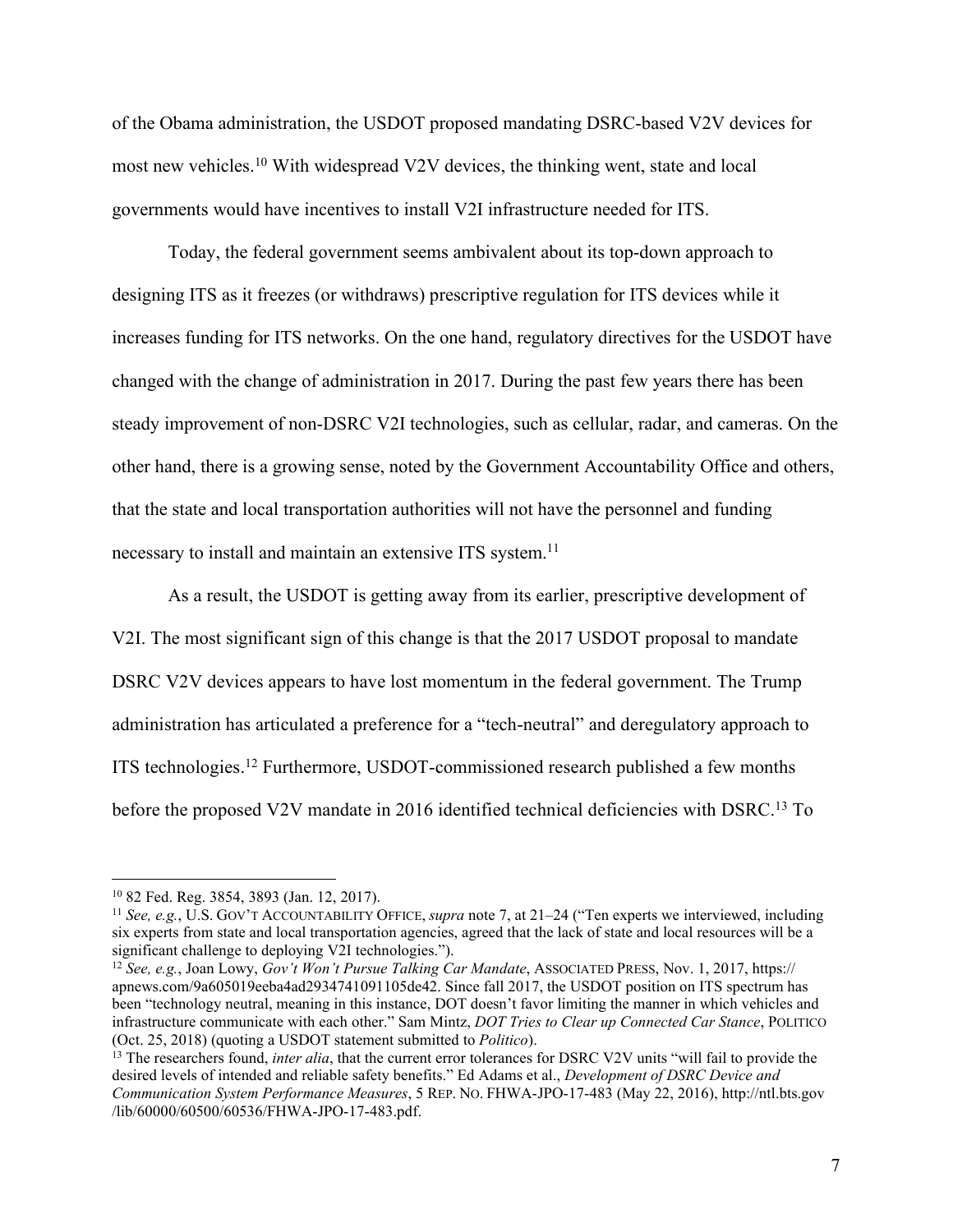preserve more technology neutrality and to avoid the premature mandate of a developing technology, the USDOT has recently paused the proposal to mandate DSRC V2V in new vehicles.14 The Federal Highway Administration policy guidance therefore encourages private deployment of V2I systems.15

## *An Increase in V2I Funding*

Despite this pause on the V2V mandate, federal funding for V2I has spiked to up to tens of billions of dollars annually. The 2015 FAST Act, for instance, authorized V2I reimbursements and grants to state DOTs across most of its Trust Fund programs.16 The majority of federal highway funding is through the National Highway Performance Program (NHPP)<sup>17</sup> and the Surface Transportation Block Grant Program (STBGP).<sup>18</sup> NHPP funding for 2020 is estimated to be \$24.2 billion.<sup>19</sup> This funding is typically allocated to state transportation officials, and the American Association of State Highway and Transportation Officials, the transportation standards body, would like to make 20 percent of US intersections V2I-capable by 2025.<sup>20</sup>

<sup>14</sup> For instance, in fall 2017, the White House's Office of Information and Regulatory Affairs reclassified the V2V NPRM as a "Long-Term Action." *See* OFF. OF INFO. AND REG. AFF., FEDERAL MOTOR VEHICLE SAFETY STANDARD (FMVSS) 150—VEHICLE TO VEHICLE (V2V) COMMUNICATION, RIN 2127-AL55 (2017), [https://www.reginfo.gov](https://www.reginfo.gov/public/do/eAgendaViewRule?pubId=201704&RIN=2127-AL55) [/public/do/eAgendaViewRule?pubId=201704&RIN=2127-AL55.](https://www.reginfo.gov/public/do/eAgendaViewRule?pubId=201704&RIN=2127-AL55) This classification means that no agency action is to be expected for 12 months. *See* Marc Scribner, *V2V Mandate Nixed*, COMPETITIVE ENTERPRISE INSTITUTE (Nov. 1, 2017), [https://cei.org/blog/v2v-mandate-nixed-dot-ends-second-most-costly-us-regulatory-proposal.](https://cei.org/blog/v2v-mandate-nixed-dot-ends-second-most-costly-us-regulatory-proposal) 15 FED. HIGHWAY ADMIN., <sup>2015</sup> FHWA VEHICLE TO INFRASTRUCTURE DEPLOYMENT GUIDANCE AND PRODUCTS

(2015), [https://transops.s3.amazonaws.com/uploaded\\_files/V2I\\_DeploymentGuidanceDraftv9.pdf.](https://transops.s3.amazonaws.com/uploaded_files/V2I_DeploymentGuidanceDraftv9.pdf)

<sup>16</sup> NHPP, Highway Safety Improvement Program, Congestion Mitigation and Air Quality, Advanced Transportation and Congestion Management Technologies Deployment.

<sup>&</sup>lt;sup>17</sup> The NHPP allowed \$22.8 billion in funding in FY 2017 for "[i]nfrastructure-based intelligent transportation systems capital improvements, including the installation of vehicle-to-infrastructure communication equipment." 23 U.S.C. § 119(d)(2)(L) (2018).

<sup>&</sup>lt;sup>18</sup> The Surface Transportation Block Grant Program allowed \$11.4 billion in funding in FY 2017 for "[c]onstruction of . . . infrastructure-based intelligent transportation systems capital improvements, including the installation of vehicle-to-infrastructure communication equipment. 23 U.S.C. § 133(b)(1)(D) (2018).

<sup>19</sup> *See* FED. HIGHWAY ADMIN., *Fixing America's Surface Transportation Act or "FAST,"* FHWA WEBSITE (Feb. 2016), [https://www.fhwa.dot.gov/fastact/factsheets/nhppfs.cfm.](https://www.fhwa.dot.gov/fastact/factsheets/nhppfs.cfm) 20 U.S. GOV'T ACCOUNTABILITY OFFICE, *supra* note 7, at 17.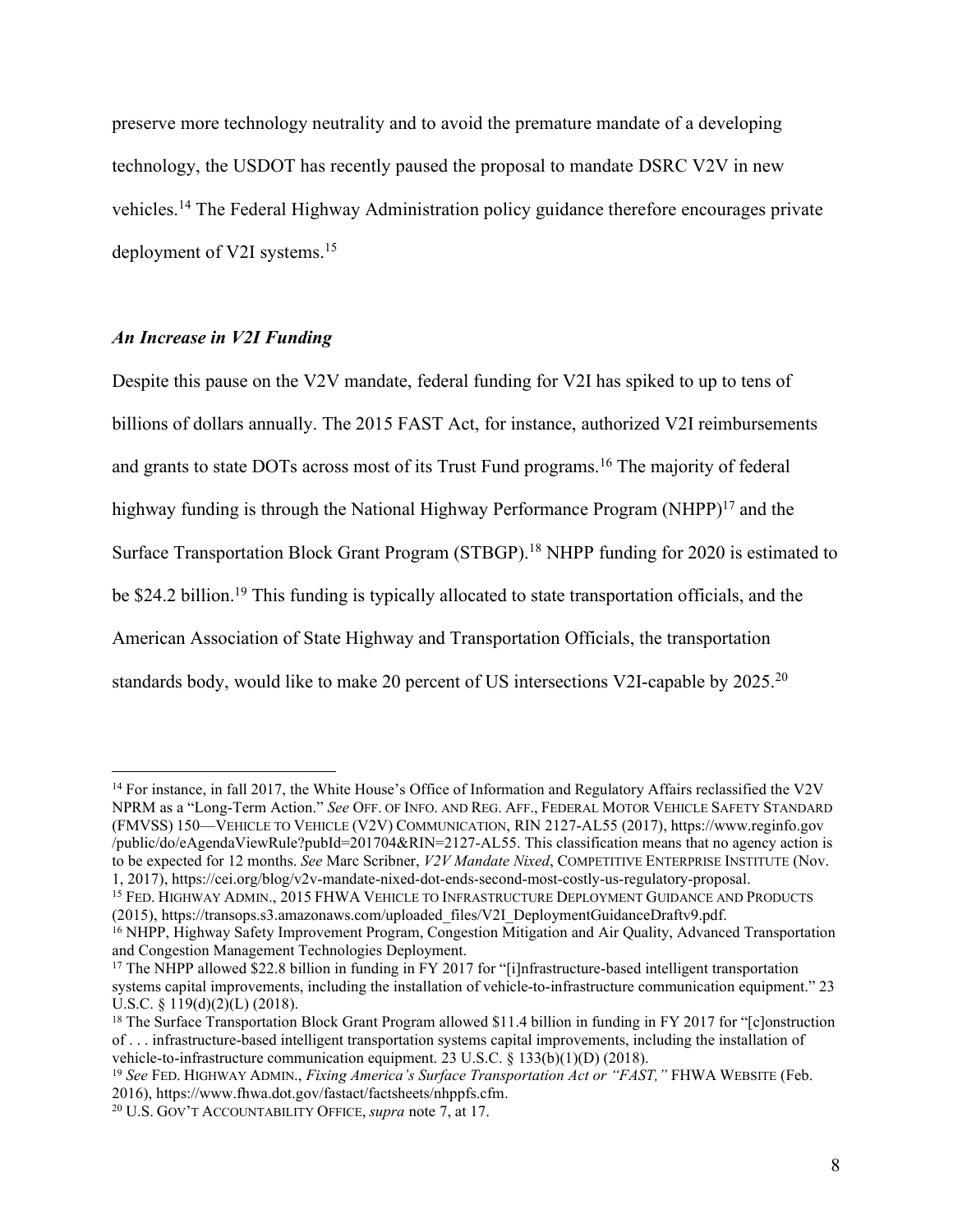### *Promising Commercial V2I Applications*

The parallel development of autonomous vehicles (AVs) and smart city applications has created new demands for V2I applications. A widespread ITS system requires many of the same inputs as smart city, AV, and 5G systems: namely, roadside real estate, vertical assets for device attachment, and fiber broadband networks to connect nodes and devices. A fiber-connected light pole constructed for traffic signaling, for instance, could also serve commercial firms offering 5G, WiFi, or other wireless connectivity for pedestrians, residents, city services, and connected vehicles. There are about 25 million streetlights owned by cities around the country,<sup>21</sup> and 5G and smart city operators are interested in installing transmitters on many of those streetlights.<sup>22</sup> That means, in effect, that ITS need not be limited to government funding, tolling, or ads for revenue—wireless subscriptions (as the tens of thousands of macro cell towers show) can fund network deployments.

AV companies could be one of those new enterprise subscribers to always-on roadside wireless networks. Most computer processing of autonomous vehicle functions will occur using onboard computers and sensors, such as LiDAR and radar, but autonomous car company representatives have stated that their vehicles will use V2I and smart city applications to supplement their onboard units.<sup>23</sup> One possible area is assistance with lane detection: observations of lane markings are only as strong as the visibility of the markings themselves.<sup>24</sup>

<sup>&</sup>lt;sup>21</sup> Matt Kapko, *Sacramento's 5G Story Dimmed by Legal Spat Involving Verizon, XG*, FIERCE WIRELESS, Nov. 12, 2018, [https://www.fiercewireless.com/wireless/sacramento-s-5g-story-dimmed-by-legal-spat-involving-verizon-xg.](https://www.fiercewireless.com/wireless/sacramento-s-5g-story-dimmed-by-legal-spat-involving-verizon-xg) <sup>22</sup> *Id.*

<sup>23</sup> Dmitri Dolgov, chief technology officer of Waymo, has made this point. *See* Dmitri Dolgov, *From Self-Driving Cars to a Vision for Future Mobility*, OFC PLENARY (Mar. 15, 2019, 2:53 PM), [https://www.youtube.com/watch](https://www.youtube.com/watch?reload=9&v=z0QWTw-WuFc&feature=youtu.be&t=631) [?reload=9&v=z0QWTw-WuFc&feature=youtu.be&t=631](https://www.youtube.com/watch?reload=9&v=z0QWTw-WuFc&feature=youtu.be&t=631) ("[A]ll of our vehicle driving decisions are performed onboard. So while we don't rely on cell networks to make driving decisions, we can leverage it for expanded capability. So the promise of high-bandwidth and low-latency networks is something that we're very interested in and it's very welcome.").

<sup>24</sup> U.S. DEPT. OF TRANSP., INFRASTRUCTURE INITIATIVES TO APPLY CONNECTED- AND AUTOMATED-VEHICLE TECHNOLOGY TO ROADWAY DEPARTURES 38 (2018).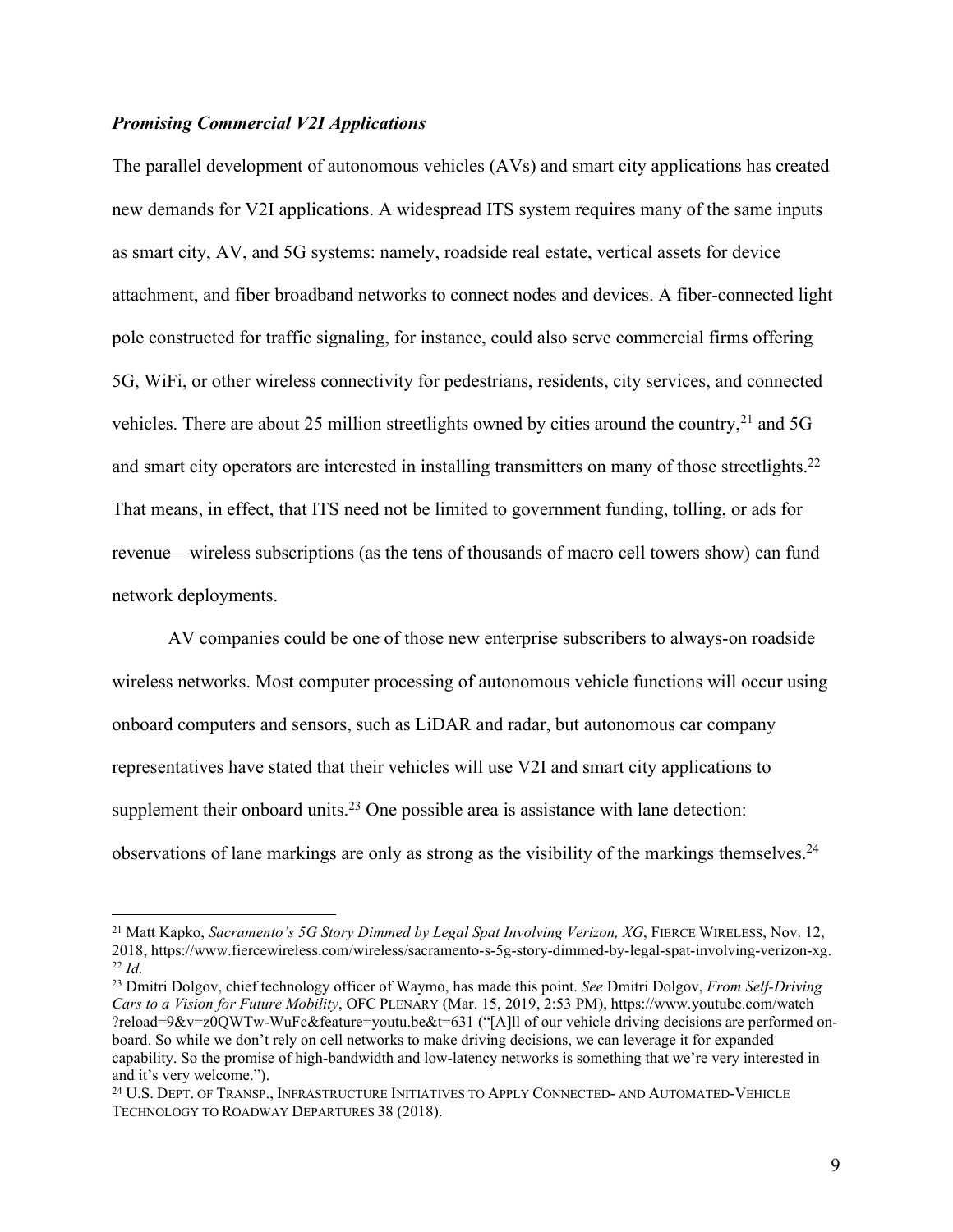Unfortunately, when weather or lighting conditions are poor, lane markings are hard to see for both man and machine, which makes navigation difficult and dangerous.<sup>25</sup>

In the United States, there is progress with embedding solar-powered LEDs into lane markings to provide visibility of edge lines in poor lighting and difficult weather conditions.<sup>26</sup> This relatively simple technology costs \$50 per pavement marking, inclusive of materials and labor. If LED markers were embedded in 50-yard increments, a one-mile stretch would cost only about \$1,760. With such markings, the pavement marker is visible from a greater distance, which allows for a longer reaction time of 30 seconds, versus the three-second response time of traditional lane markings. Again, this technology could assist both human and machine drivers.27 Therefore, it could be valuable for mixed traffic that includes both kinds of drivers on the road simultaneously.

Smart roadway lighting is a more significant and sophisticated technology, often contemplated in smart city plans. Today, lampposts and lights run all night, regardless of traffic.<sup>28</sup> This is especially wasteful on rural roads without much traffic. Adaptive roadway lighting can sense vehicles on the road and turn off and on as needed.<sup>29</sup> In addition, fully adaptive lighting can modulate depending on the time of day and weather conditions.<sup>30</sup> This kind of adaptive lighting could drastically save on energy costs, because the lights would turn off when there is no traffic. $31$ 

<sup>25</sup> *Id*. 26 *Id*. at 32; U.S. DEPT. OF TRANSP., *LED Raised Pavement Markers*, Rep. No. FHWA-SA-09-007 (2009). 27 U.S. DEPT. OF TRANSP., *supra* note 24, at 39.

<sup>&</sup>lt;sup>28</sup> *Id.* at 33.<br><sup>29</sup> Martijn Tideman et al., Inst. of Electrical and Electronics Engineers, A Review of Lateral Driver SUPPORT SYSTEMS 992–99 (2007).

<sup>30</sup> *Id.*

<sup>31</sup> U.S. DEPT. OF TRANSP., *supra* note 24, at 33.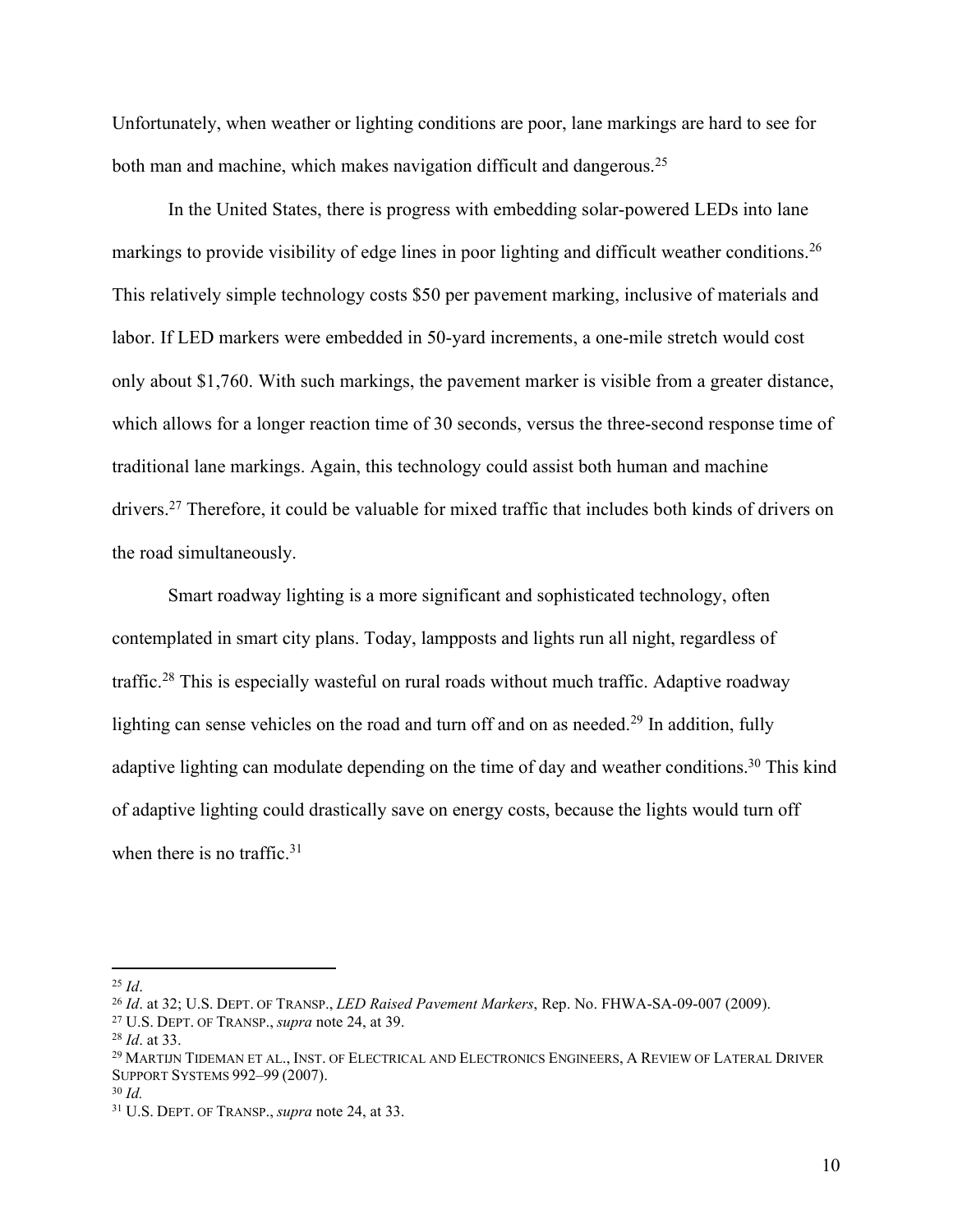Pairing a roadside unit with a lamppost would allow the roadside unit to detect and communicate with autonomous vehicles and simultaneously adjust the light as needed.32 This technology would require some investment up front but would provide benefits over time from the energy savings. The Virginia Tech Transportation Institute prototyped a simple system of ondemand lighting using DSRC, wireless lighting, and LED lights.<sup>33</sup> In this implementation, the vehicles send their location, speed, and route to a central server through DSRC, and the server sends the information back to the lights to control illumination and duration.

More advanced V2I technology involves dynamic speed harmonization. In roads across the United States, speed limits change depending on road curvature, traffic conditions, and other individual needs.<sup>34</sup> If sensors in the road automatically communicated speed limits to vehicles, autonomous vehicles could modulate their speed on the basis of those limits. One way that could occur is through variable speed limits, which are useful for reducing speed limits on an asneeded basis, such as when cars are approaching a crash area or during inclement weather.<sup>35</sup> Most drivers are not even aware when speed limits change, so not only could this technology improve compliance with the law, but it also could increase safety.36

Another smart city and V2I application is cooperative intersection controls.<sup>37</sup> If a sensor on a stoplight communicated with an autonomous vehicle, it could prevent navigation if the stoplight were red, allow navigation if the light were green, and slow navigation if the light

<sup>&</sup>lt;sup>32</sup> *Id.* at 33; *see also* Tideman et al, *supra* note 29.<br><sup>33</sup> U.S. DEPT. OF TRANSP., *supra* note 24 at 33; RON GIBBONS ET AL., CONNECTED VEHICLE/INFRASTRUCTURE U. TRANSP. CTR., CONNECTED VEHICLE APPLICATIONS FOR ADAPTIVE OVERHEAD LIGHTING (ON-DEMAND LIGHTING) (2016).

<sup>34</sup> *Speed Limits,* TEX. DEPT. OF TRANSP., [https://www.txdot.gov/driver/laws/speed-limits.html.](https://www.txdot.gov/driver/laws/speed-limits.html)

<sup>35</sup> Mehrdad Tajalli & Ali Hajbabaie, *Dynamic Speed Harmonization in Connected Urban Street Networks*, 33 COMPUTER-AIDED CIV. AND INFRASTRUCTURE ENGINEERING 510 (2018). 36 U.S. DEPT. OF TRANSP., *supra* note 24. 37 Lei Chen & Cristofer Englund, *Cooperative Intersection Management: A Survey*, 17 IEEE TRANSACTIONS ON

INTELLIGENT TRANSPORTATION SYSTEMS 570 (2016).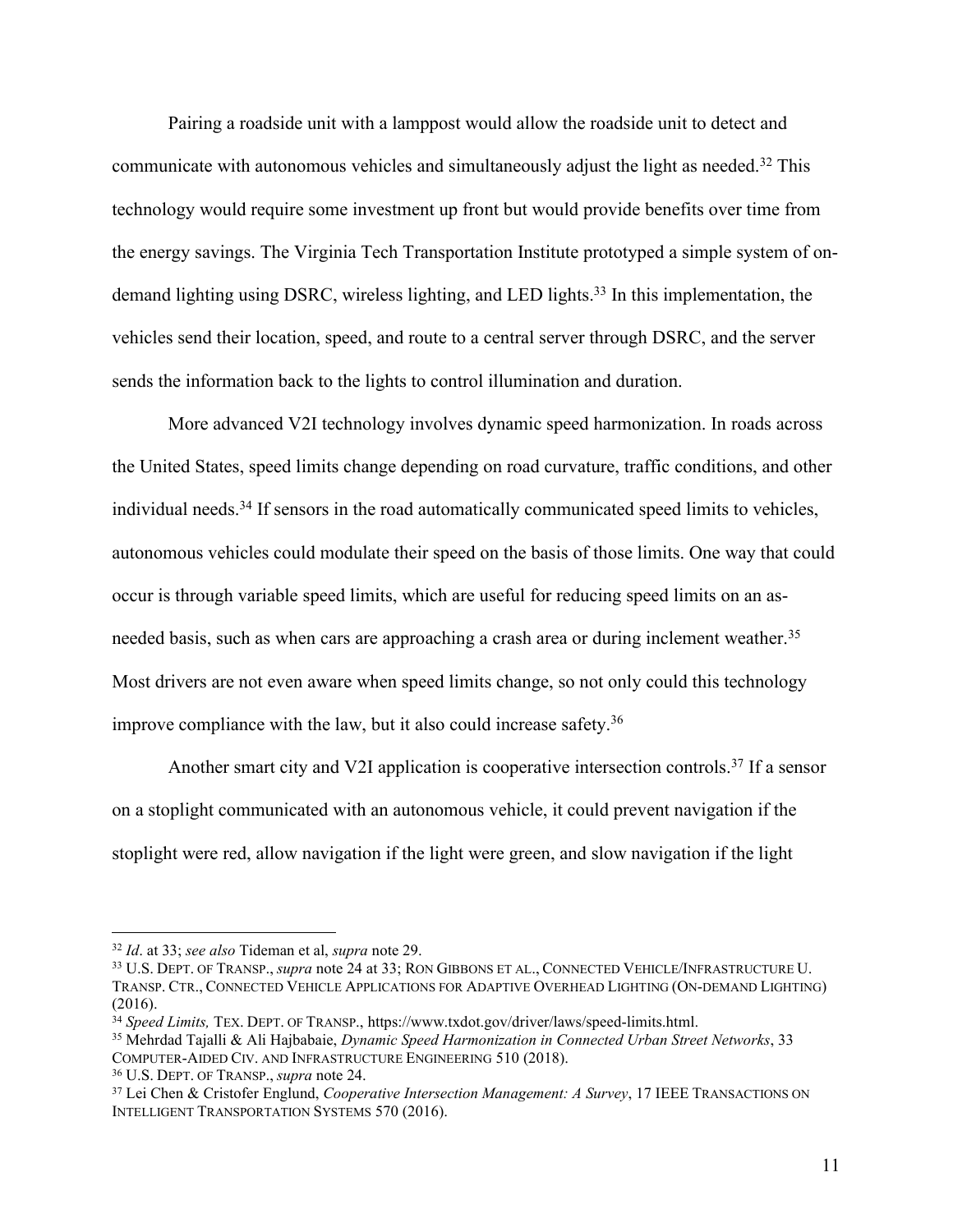turned yellow.38 In this sense, traffic signals would not be mere suggestions to the driver but would actually be embedded into algorithms in the autonomous vehicle, just as with the variable speed limits.<sup>39</sup> This technology not only would increase compliance with the law but also likely would decrease accidents, given that autonomous vehicles no longer would run red lights. This is especially important because intersections are involved in 40 percent of crashes, 50 percent of crash injuries, and 25 percent of crash fatalities each year in the United States. 40

Finally, perhaps the most advanced kind of technology to emerge with V2I is advanced road pricing. Tolls today simply allow a user to pay a certain amount for the right to travel on a road. In a more complex world, the tolls could be tailored to the specific attributes of the driver or the vehicle, such as vehicle size, weight, number of passengers, driving history, or accident record.41 Little of that information is available in the pricing function today. Because of their size and weight, larger vehicles create more traffic and wear down road infrastructure more than smaller vehicles. A general principle known to transportation experts is that the damage caused to a road by a vehicle is the vehicle's axle load to the fourth power.<sup>42</sup> For example, vehicles with double-axle weight create 16 times more damage than those with single-axle weight. In principle, larger vehicles should pay higher tolls. Otherwise, large vehicles impose negative externalities and do not bear the social costs they create. More dynamic and adaptive granular

<sup>40</sup> U.S. DEPT. OF TRANSP., *supra* note 24; Fed. Highway Admin., *Intersection Safety* (July 24, 2018), [https://highways.dot.gov/research-programs/safety/intersection-safety.](https://highways.dot.gov/research-programs/safety/intersection-safety)

<sup>&</sup>lt;sup>38</sup> YINGYAN LOU & PEIHENG LI, SOLARIS CONSORTIUM, IMPACTS OF TRAFFIC SIGNAL CONTROLS ON A DISTRIBUTED TRAFFIC MONITORING SYSTEM USING V2V COMMUNICATIONS (2018).

<sup>&</sup>lt;sup>39</sup> Alejandro I. Medina et al., *Cooperative Intersection Control Based on Virtual Platooning*, 19 IEEE TRANSACTIONS ON INTELLIGENT TRANSPORTATION SYSTEMS 1727 (2018).

<sup>&</sup>lt;sup>41</sup> THE WHITE HOUSE, ECONOMIC REPORT OF THE PRESIDENT 181 (2018), https://www.whitehouse.gov/wp-content/uploads/2018/02/ERP 2018 Final-FINAL.pdf.

<sup>&</sup>lt;sup>[42](https://www.whitehouse.gov/wp-content/uploads/2018/02/ERP_2018_Final-FINAL.pdf)</sup> This is called the Generalized Fourth Power Law. *See* U.S. DEPT. OF TRANSP., *Pavement, in* U.S. DEPARTMENT OF TRANSPORTATION'S COMPREHENSIVE TRUCK SIZE AND WEIGHT STUDY (2000), [https://www.fhwa.dot.gov/reports/tswstudy/Vol3-Chapter5.pdf.](https://www.fhwa.dot.gov/reports/tswstudy/Vol3-Chapter5.pdf)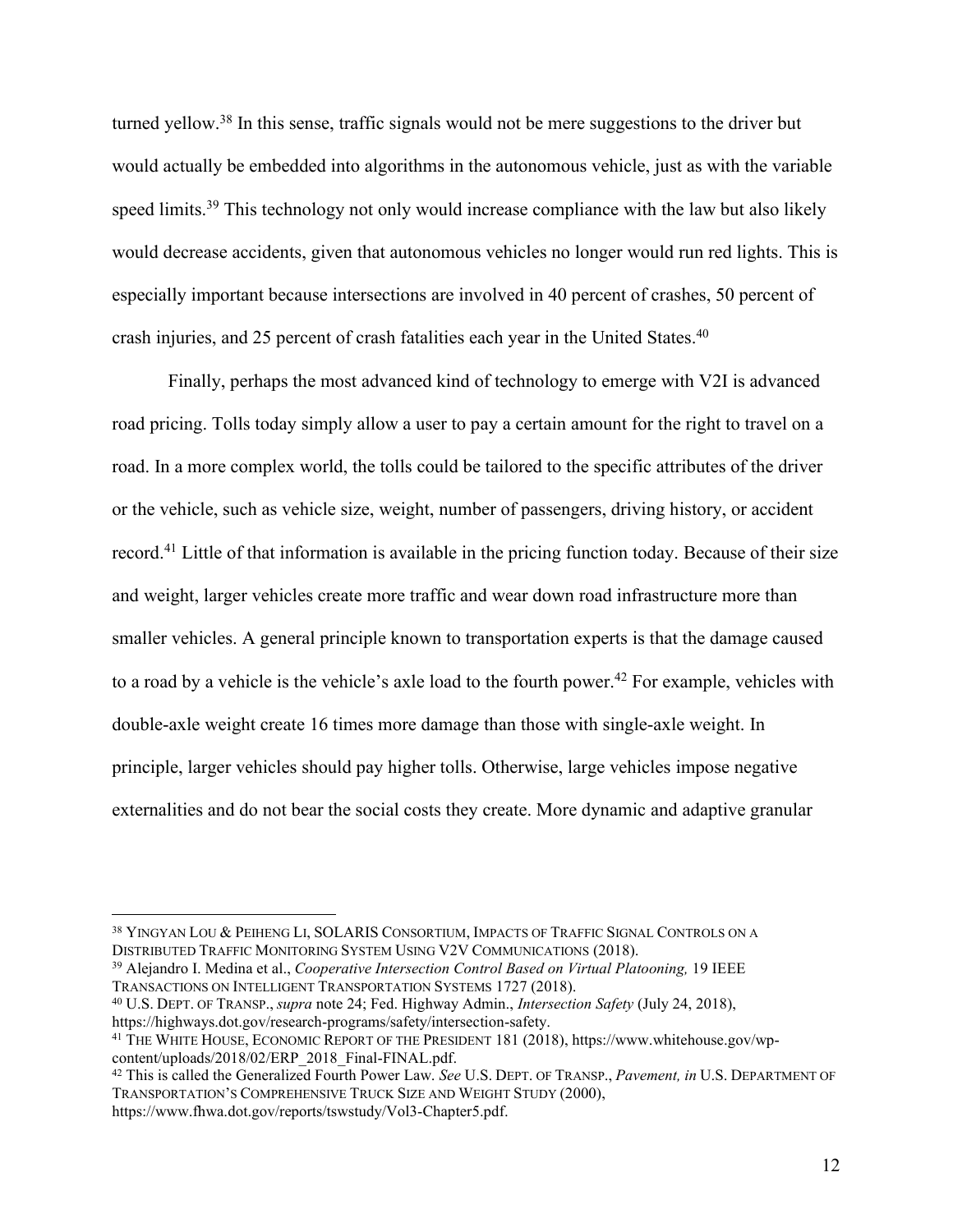tolling would force those drivers and vehicles to bear their social cost, thereby moving society closer to efficient road usage.

#### **Public and Private Models for V2I Construction and Financing**

As is true with all infrastructure projects, financing V2I technology must balance competing needs, recovering fixed costs, and ongoing maintenance. Such projects would still require large upfront investments of capital and resources. Thus, the question becomes how to finance and structure the contract between the government, the user, the private sector, and the provider of technology. There is a long history of using P3s in transportation projects given the public nature of roadways and the efficacy or risk mitigation of contracting out elements of road projects to commercial firms.<sup>43</sup>

#### *Public-Private Partnerships for V2I*

Federal Highway Administration (FHWA) guidance currently allows private-sector use of roadside infrastructure for V2I devices, but private use must yield to public transportation uses.<sup>44</sup> How public and private use of roadside infrastructure is shared will depend on the terms of P3 contractual terms. A P3 is a contract between a private-sector entity, the service provider, and the government (the ultimate owner of the asset). For example, in the case of state highways, private parties can design, build, maintain, and collect revenue from a bridge or highway, while the state remains the ultimate owner of the asset.<sup>45</sup> The flexibility of a P3 allows the contract to farm out the regulatory or business risk to the commercial party.

<sup>44</sup> *See* FED. HIGHWAY ADMIN., 2015 FHWA VEHICLE TO INFRASTRUCTURE DEPLOYMENT GUIDANCE AND PRODUCTS 11–12 (2015), [https://transops.s3.amazonaws.com/uploaded\\_files/V2I\\_DeploymentGuidanceDraftv9.pdf.](https://transops.s3.amazonaws.com/uploaded_files/V2I_DeploymentGuidanceDraftv9.pdf)

 <sup>43</sup> *See, e.g.*, Tracy C. Miller, *Role of the Private Sector in the Management of Highways: A Primer on Public-Private Partnerships* (Mercatus Ctr. at George Mason Univ., Working Paper, 2018).

<sup>45</sup> *See generally* Miller, *supra* note 43.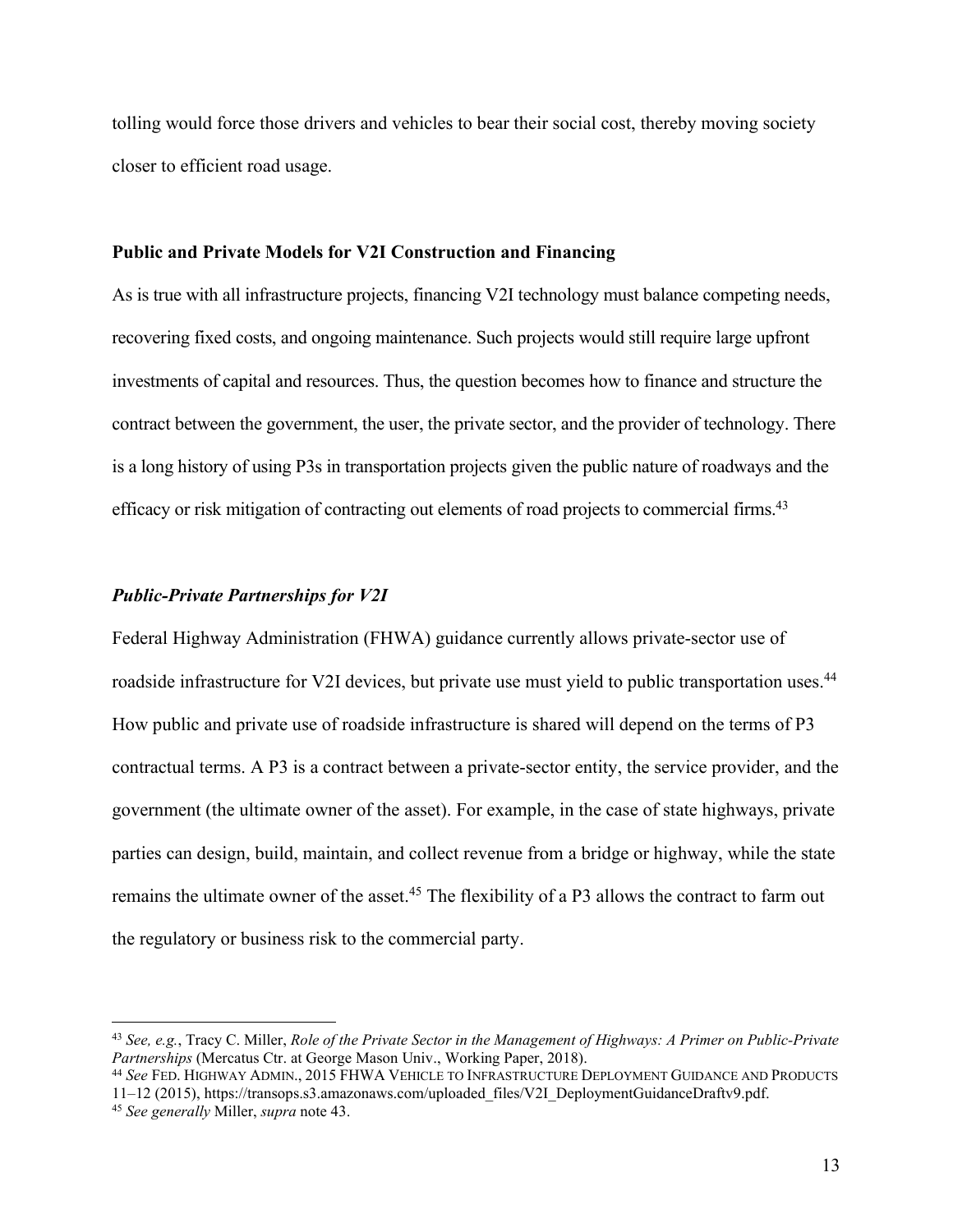In 2015, the FHWA announced guidance on V2I deployment.<sup>46</sup> It recommended privatesector involvement in V2I, given its relative strengths in technology, innovation, and deployment.<sup>47</sup> Primarily, the guidance aimed to encourage private-sector entities to develop these technologies and work with states and municipalities through P3 agreements.<sup>48</sup> For example, the private sector needed to ensure that the roadside units it developed complied fully with state and local laws and allowed public owner-operators to control traffic signals, monitor traffic, distribute security certificates to vehicles, and provide traveler information to vehicles through V2I communications.49 The FHWA guidance also asked for priority treatment of public-sector fleets, including incident responder vehicles (e.g., ambulances). <sup>50</sup> At the highest level, the guidance insisted that P3 agreements guarantee V2I safety first and provide an exit option for termination should the private-sector uses degrade the V2V or V2I environment.<sup>51</sup>

P3s are still relatively rare in the United States.<sup>52</sup> Nonetheless, V2I presents an opportunity for new uses of P3s The FHWA allows state DOTs to use federal funds to structure these P3 agreements so that the private developer can deploy and operate the V2I system even if

<sup>50</sup> *Id.* at 13. 51 *Id.* at 11; 61 Fed. Reg. 45,618 (Aug. 29, 1996), as amended at 63 Fed. Reg. 12,025 (Mar. 12, 1998).

<sup>46</sup> *See generally* FED. HIGHWAY ADMIN, *supra* note 44. 47 *Id.*

<sup>48</sup> *Id.* at 20.

<sup>49</sup> *Id.*

<sup>52</sup> The House of Representatives Transportation and Infrastructure Committee found that between 1989 and 2013, only 1.5 percent of the \$4 trillion spent on highways was conducted and executed through P3 agreements. COUNCIL OF ECONOMIC ADVISERS, ECONOMIC REPORT OF THE PRESIDENT 196 (2018), [https://www.whitehouse.gov/wp](https://www.whitehouse.gov/wp-content/uploads/2018/02/ERP_2018_Final-FINAL.pdf) [-content/uploads/2018/02/ERP\\_2018\\_Final-FINAL.pdf.](https://www.whitehouse.gov/wp-content/uploads/2018/02/ERP_2018_Final-FINAL.pdf) A 2014 report from the Congressional Research Service predicts P3s to be capable of bringing in no more than 7–8 percent of overall transportation spending. WILLIAM MALLET, CONG. RESEARCH SERV., R43410, HIGHWAY AND PUBLIC TRANSPORTATION INFRASTRUCTURE PROVISION USING PUBLIC-PRIVATE PARTNERSHIPS (P3S) (2014), [https://fas.org/sgp/crs/misc/R43410.pdf.](https://fas.org/sgp/crs/misc/R43410.pdf) There is widespread public support for more private investment in national transportation projects, where 78 percent of registered voters support the idea, according to a Rockefeller Foundation survey. HART RESEARCH ASSOCIATES/PUBLIC OPINION STRATEGIES, THE ROCKEFELLER FOUNDATION INFRASTRUCTURE SURVEY 4 (2011), [https://www.swmpc.org](https://www.swmpc.org/downloads/rockefeller_foundation_infrastructure_survey.pdf) [/downloads/rockefeller\\_foundation\\_infrastructure\\_survey.pdf.](https://www.swmpc.org/downloads/rockefeller_foundation_infrastructure_survey.pdf)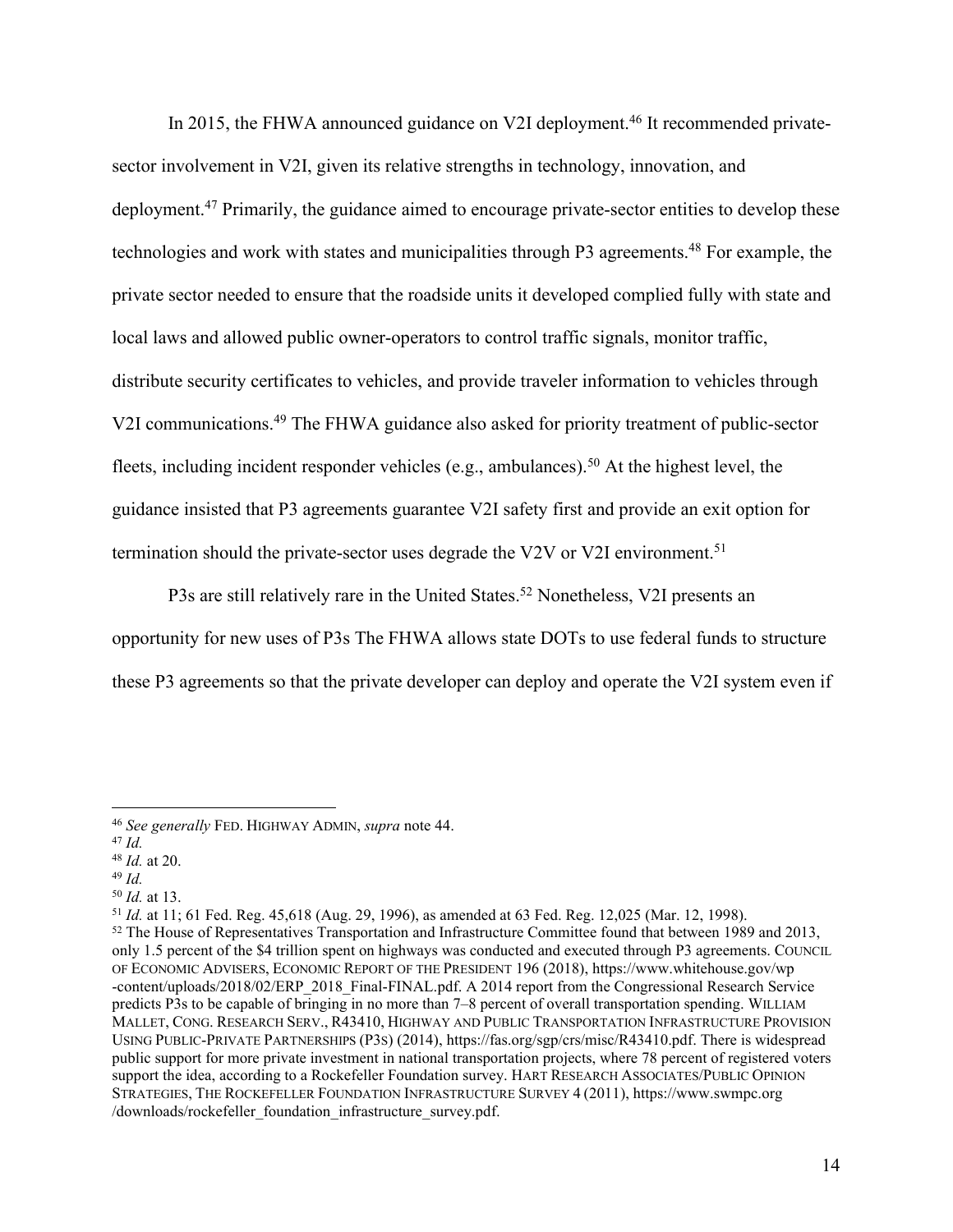it exists on top of a public asset.<sup>53</sup> In that instance, the private developer becomes responsible for the highway (e.g., construction and maintenance). $54$ 

The FHWA guidance is not binding, but it establishes principles the federal government would like to see as this new area unfolds.<sup>55</sup> Most of the guidance is uncontroversial, with the small exception of the business model that the government recommends. The FHWA discourages private entities from receiving revenue directly from the user but encourages the revenue to come from use of the communications channel, such as through advertising.<sup>56</sup> Although advertising is one possibility, there is no need for the government to specify the right business model in advance. Instead, the government should let the market decide how best to monetize and finance the new technology.

In a typical P3, the private entity signs a design, build, finance, operate, and maintain

(DBFOM) contract, and the state or city retains ownership and can restrict the terms of the

contract in various ways.<sup>57</sup> These contracts are typically toll concessions to private firms, which

<sup>53</sup> FED. HIGHWAY ADMIN., *supra* note 44, at 20. 54 *Id.*

<sup>55</sup> *Id.* at 1. "Deployment of V2I technologies *is not mandated* and is not coupled with the National Highway Traffic Safety Administration's (NHTSA) advance notice of *proposed* rulemaking for Vehicle-to-Vehicle (V2V) communications. . . . The guidance, associated guides, toolkits, and products are to be a *useful resource* to help those considering V2I deployment and to leverage developments in V2V communications" (emphasis added). <sup>56</sup> *Id.*

<sup>57</sup> CTR. FOR INNOVATIVE FIN. SUPPORT, FED. HIGHWAY ADMIN., P3 PROJECTS (2019), [https://www.fhwa.dot.gov/ipd](https://www.fhwa.dot.gov/ipd/p3/p3_projects/) [/p3/p3\\_projects/](https://www.fhwa.dot.gov/ipd/p3/p3_projects/). For example, a private consortium built the 91 Express Lane, a 10-mile, four-lane express toll facility in southern California. CTR. FOR INNOVATIVE FIN. SUPPORT, FED. HIGHWAY ADMIN., PROJECT PROFILE: 91 EXPRESS LANES (2019)[, https://www.fhwa.dot.gov/ipd/project\\_profiles/ca\\_91expresslanes.aspx.](https://www.fhwa.dot.gov/ipd/project_profiles/ca_91expresslanes.aspx) This P3 gave the private consortium control for 35 years, but the state capped the rate of return. *Id.* Another example is the Dulles Greenway in Loudoun County. Va. CTR. FOR INNOVATIVE FIN. SUPPORT, FED. HIGHWAY ADMIN., PROJECT PROFILE: DULLES GREENWAY (2019), [https://www.fhwa.dot.gov/ipd/project\\_profiles/va\\_dulles\\_greenway.aspx.](https://www.fhwa.dot.gov/ipd/project_profiles/va_dulles_greenway.aspx) A private consortium put together \$40 million in equity and \$310 million in privately placed debt. *Id.* The consortium repaid these loans with toll revenues. *Id.* The state set caps at roughly 2.8 percent per year as the limit at which tolls would increase. *Id.* Another example is the Indiana Toll Road. ITR Concession Company LLC, a private company, operates this 157-mile road after it was awarded a 75-year lease for \$3.8 billion in 2006. The Indiana Finance Authority owns the toll road. IND. DEPT. OF TRANSP., INDIANA TOLL ROAD (2019), [https://www.in.gov/indot](https://www.in.gov/indot/2413.htm) [/2413.htm.](https://www.in.gov/indot/2413.htm) Since 2016, ITR has invested more than \$200 million in improvements on the Indianan section of the toll road. ITR CONCESSION CO. LLC., INDIANA TOLL ROAD, *ABOUT US* (2019), [https://www.indianatollroad.org/about](https://www.indianatollroad.org/about-us/) [-us/.](https://www.indianatollroad.org/about-us/) The toll road spans three states.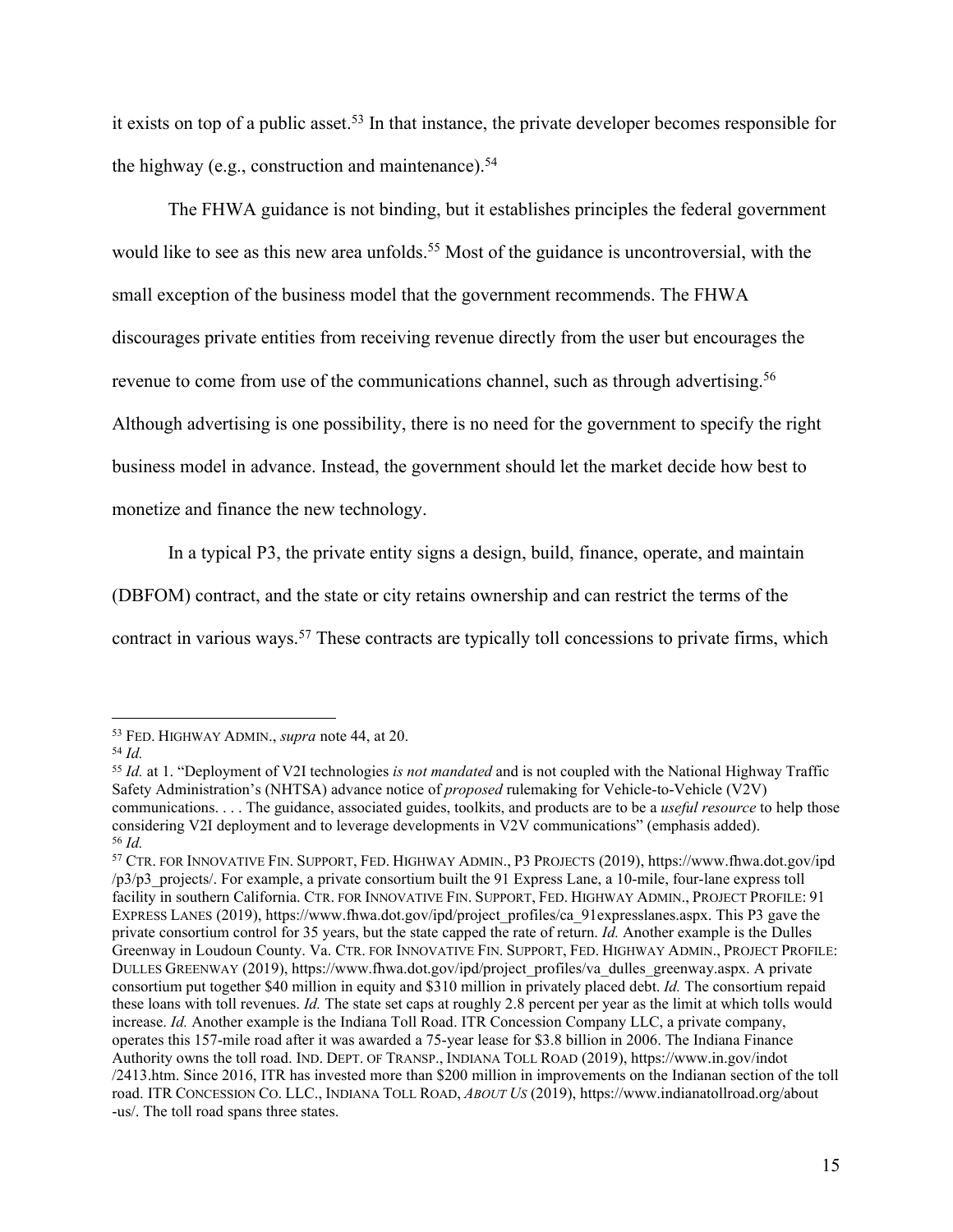construct and maintain roadways and collect tolls as a funding mechanism.<sup>58</sup> Virginia has successfully completed several transportation projects through DBFOM P3s. For example, a DBFOM contract between the Virginia DOT and Capital Beltway Express created the Capital Beltway Express Lanes. Other types of P3s, such as revenue-risk P3s, have also seen relative success in this area.<sup>59</sup> P3s can finance more than just the construction of roads, however; other examples include roadside infrastructure such as park-and-ride facilities and bus corridors.<sup>60</sup>

#### *Budget and Expertise Constraints on Public Operation of V2I*

Many state and local transportation authorities may find it useful to seek P3 alternatives to exclusively public construction and management of V2I systems. V2I deployment can be a costly investment for a state. The Government Accountability Office (GAO) estimates, for instance, that V2I intersections will have average nonrecurring costs of  $$50,000$  apiece.<sup>61</sup> The nature of transportation funding does not always encourage purchases of high-quality, longlasting V2I devices. As the FHWA's updated Traffic Detector Handbook noted,

Budgetary problems that continue to plague traffic agencies have resulted in a cost consciousness that frequently focuses only on initial cost, rather than on lifetime cost. Consequently, less expensive products, materials, and processes are used in the original installation because of their lower initial cost.<sup>62</sup>

SUPPORT, FED. HIGHWAY ADMIN., PROJECT PROFILE: TRANSFORM 66 – OUTSIDE THE BELTWAY (2019), [https://www](https://www.fhwa.dot.gov/ipd/project_profiles/va_transform_66.aspx) [.fhwa.dot.gov/ipd/project\\_profiles/va\\_transform\\_66.aspx.](https://www.fhwa.dot.gov/ipd/project_profiles/va_transform_66.aspx)

<sup>58</sup> Miller, *supra* note 43, at 21–22.

<sup>59</sup> In 2017, a revenue-risk P3 contract was established between Cintra, Meridiam, and Va. DOT to rebuild a section of Interstate 66.

 $60$  In the Washington, DC, metropolitan area, a P3 to expand 22.5 miles of I-66 in Virginia included modifications such as reconfiguring on and off ramps; modifying toll collection; providing bridge and utility upgrades;

constructing park and ride facilities with access to pedestrian and bike facilities; preserving a large median strip for future transit use; and providing new, expanded bus services along the corridor. CTR. FOR INNOVATIVE FIN.

<sup>61</sup> U.S. GOV'T ACCOUNTABILITY OFFICE, *supra* note 7, at 39–40.

<sup>62</sup> DEPT. OF TRANSP., TRAFFIC DETECTOR HANDBOOK: THIRD EDITION–VOLUME II 6-1 (2006), [https://www.fhwa.dot](https://www.fhwa.dot.gov/publications/research/operations/its/06139/06139.pdf) [.gov/publications/research/operations/its/06139/06139.pdf.](https://www.fhwa.dot.gov/publications/research/operations/its/06139/06139.pdf)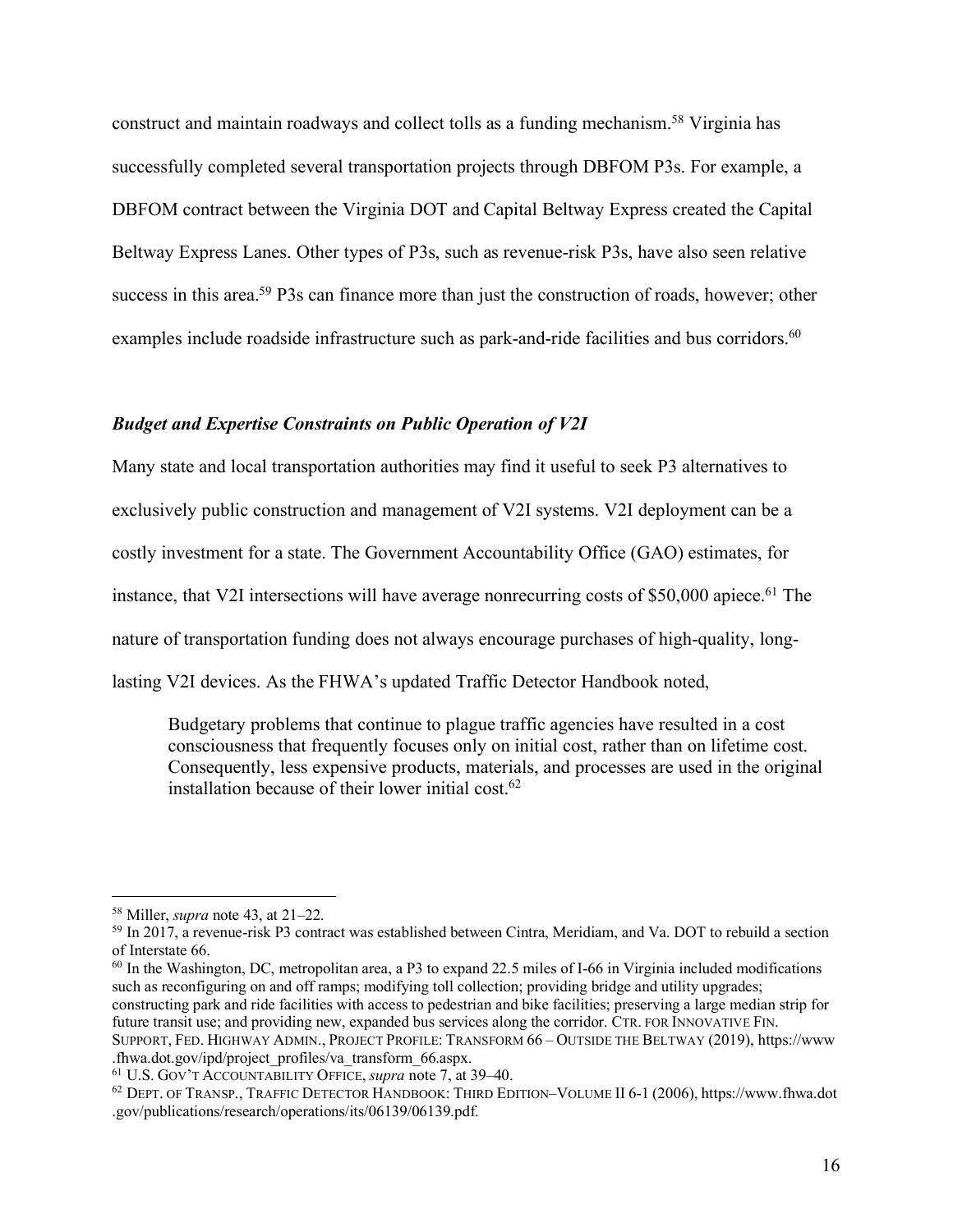This cost consciousness caused significant problems within the Michigan V2I pilot programs. There, the USDOT installed 58 DSRC units in the Detroit area. Roughly half of the units failed within a year of installation, typically as a result of water intrusion.<sup>63</sup> As a California V2I program showed, V2I units require regular upgrades and represent ongoing costs as older generations of units become obsolete.64 Furthermore, there has been a general degradation in transportation funding and infrastructure maintenance in the United States. Federal and state transportation departments employ more than 200,000 workers, many of whom are full-time employees devoted to regulatory compliance.

For many authorities, the prospect of V2I maintenance (which requires repairs, software updates, and cybersecurity patches for huge IT systems) is too risky for public operation. Other good reasons to consider private operation of V2I networks include the up-front costs, ongoing maintenance and management, and innovation losses from public operation and ownership of V2I street furniture, networks, and devices. There is also increasing public wariness of publicly operated networks that collect location information, audio, and video of people via ITS and smart city networks. Transportation regulators are, in other words, ill equipped to build, maintain, and upgrade V2I networks and devices citywide or statewide.

#### **Framework for Competitive V2I**

V2I systems represent transportation projects that are ancillary to road projects. These systems typically will occupy public rights of way, utility poles, and other street furniture. For new

 <sup>63</sup> RICHARD WALLACE & VALERIE SATHE BRUGEMAN, MICHIGAN DEPARTMENT OF TRANSPORTATION VII TEST BED INVENTORY REPORT (Apr. 20, 2009)[, http://www.michigan.gov/documents/mdot/MDOTVIITestBedInventory](http://www.michigan.gov/documents/mdot/MDOTVIITestBedInventoryReport-20Apr2009_320014_7.pdf) [Report-20Apr2009\\_320014\\_7.pdf.](http://www.michigan.gov/documents/mdot/MDOTVIITestBedInventoryReport-20Apr2009_320014_7.pdf)

<sup>64</sup> STEVEN SHLADOVER, VEHICLE-INFRASTRUCTURE COOPERATION USING DEDICATED SHORT RANGE COMMUNICATIONS (DSRC) 1 (2015), [https://dot.ca.gov/-/media/dot-media/programs/research-innovation-system](https://dot.ca.gov/-/media/dot-media/programs/research-innovation-system-information/documents/final-report-task-2297-a11y.pdf) [-information/documents/final-report-task-2297-a11y.pdf.](https://dot.ca.gov/-/media/dot-media/programs/research-innovation-system-information/documents/final-report-task-2297-a11y.pdf)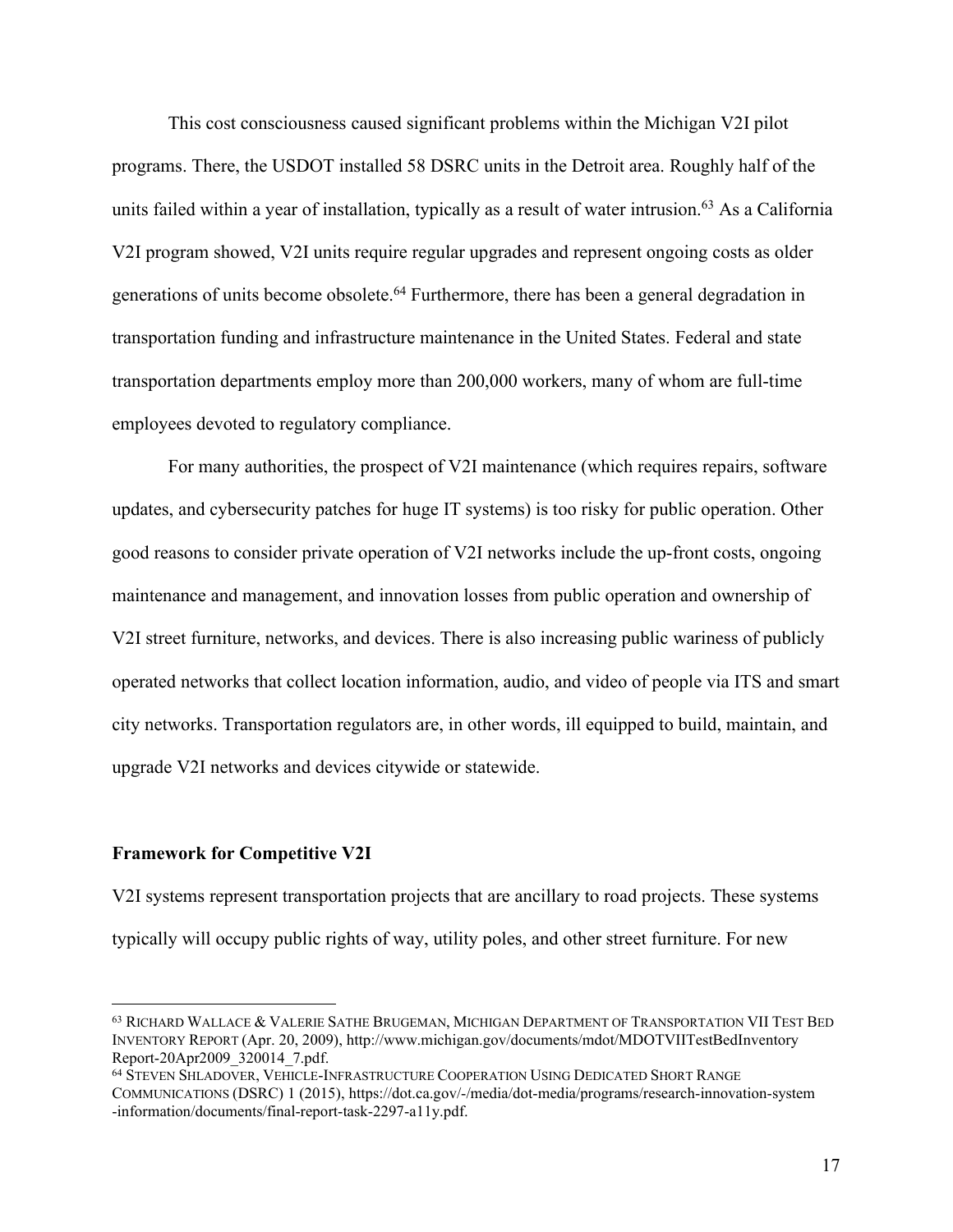infrastructure investments that have yet to begin, V2I technology should be an integral part of the P3 that will govern the creation and maintenance of that project. More to the point, lawmakers should keep V2I technology in mind when they fund infrastructure improvements; although the cost of V2I technology is relatively low when compared to the total cost of a project, V2I technology will have an impact in determining the overall design and operation of the road.<sup>65</sup> Federal guidelines anticipate that private contractors of ITS services will provide many V2I services.<sup>66</sup> However, private and P3 construction of V2I infrastructure and devices could raise the prospect of anticompetitive treatment toward 5G and smart city operators. To allow for competitive ITS services, V2I infrastructure contracts with private firms should be designed with competitive device makers in mind.67

This allowance for device competition is important, because most V2I and connected vehicle services can be competitively provided (particularly the consumer services, such as traffic alerts, traffic metering, incident reports, and real-time public transit updates). Furthermore, V2I can be one of several data services provided by a wireless broadband network, alongside services such as consumer smartphone applications, smart city applications, and internet-of-things applications. The terms of a P3 contract for roadway projects are complex, but the policy-induced competition framework can help illuminate where competition is likely to succeed without unnecessarily damaging the financial viability of a project.

 <sup>65</sup> Khair Jadaan et al., *Connected Vehicles: An Innovative Transport Technology*, 187 PROCEDIA ENGINEERING 641, 642–43 (2017)*.* For example, it matters greatly whether V2I will attach to a dedicated single road for autonomous vehicles or work on all lanes with both human and machine drivers. FED. HIGHWAY ADMIN., MULTIPLE SOURCES OF SAFETY INFORMATION FROM V2V AND V2I: REDUNDANCY, DECISION MAKING, AND TRUST 14 (2015), [https://www](https://www.fhwa.dot.gov/publications/research/safety/15007/15007.pdf) [.fhwa.dot.gov/publications/research/safety/15007/15007.pdf.](https://www.fhwa.dot.gov/publications/research/safety/15007/15007.pdf)

<sup>&</sup>lt;sup>66</sup> FED. HIGHWAY ADMIN., *supra* note 44, at 20.<br><sup>67</sup> Some V2I services, by their nature, must have a single service provider. There can't be "competitive" operation of traffic signaling. Similarly, tolling services likely will remain with a single operator.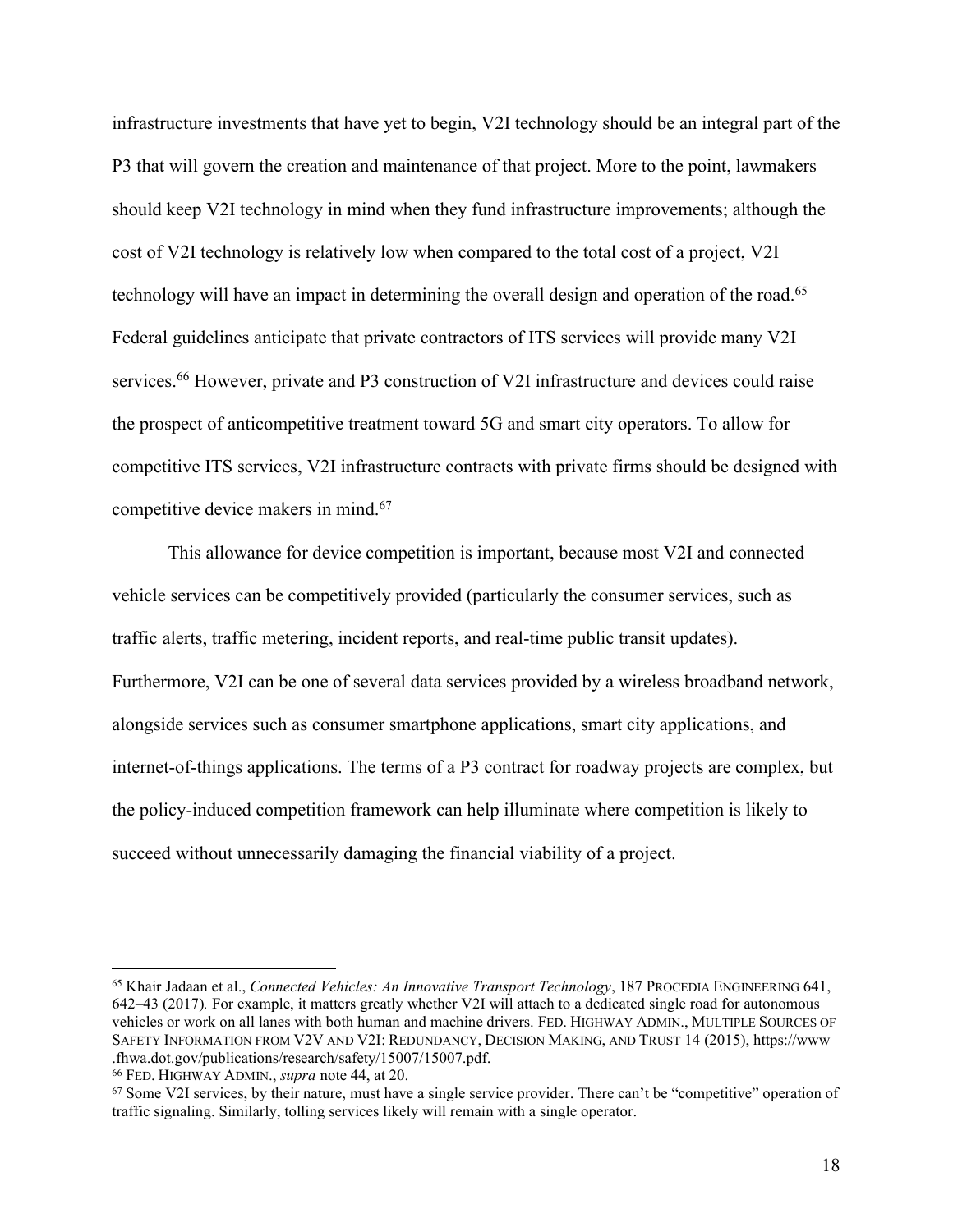## *Policy-Induced Competition*

One method for introducing private competition into a network industry is through policyinduced competition. Policy-induced competition means that firms are required to interoperate at a specified market boundary, be it spatial, temporal, or customer based. Not every interoperability mandate works well. The approach has been proposed in many areas, such as internet service provider competition<sup>68</sup> and cable TV box competition,<sup>69</sup> though success has been rare. For that reason, we attempt to specify where policy-induced competition has the best shot at succeeding in creating competition with minimal monitoring by regulators.

In the literature, the seminal example of successful policy-induced competition is the development of a competitive market for phone equipment despite the monopoly power of the AT&T network in the mid-20th century.<sup>70</sup> In the 1970s, after complaints of vertical exclusion by AT&T of competitive device makers and a change in regulatory philosophy at the federal level, the FCC looked for ways to create a competitive networked device industry.71 The FCC adopted simple standards specifying an open interface to connect a non-AT&T device to the AT&T public switched telephone network.72 For telephony, there wasn't a market boundary for competitive devices—the FCC created one.

 <sup>68</sup> Anupam Banerjee & Marvin Sirbu, *Towards Technologically and Competitively Neutral Fiber to the Home Infrastructure*, CARNEGIE MELLON UNIVERSITY (2005), [http://www.andrew.cmu.edu/user/sirbu/pubs/Banerjee](http://www.andrew.cmu.edu/user/sirbu/pubs/Banerjee_Sirbu.pdf)

 $\overline{69}$  $\overline{69}$  $\overline{69}$  Brent Skorup, *Why the FCC's Plan to Improve Set Top Boxes Will Backfire*, PLAIN TEXT (Feb. 6, 2016), [https://](https://readplaintext.com/why-the-fcc-s-plan-to-improve-set-top-boxes-will-backfire-32e148e665c) [readplaintext.com/why-the-fcc-s-plan-to-improve-set-top-boxes-will-backfire-32e148e665c](https://readplaintext.com/why-the-fcc-s-plan-to-improve-set-top-boxes-will-backfire-32e148e665c) ("When the dust had settled, despite ten years of FCC efforts, Motorola and Cisco, who supply cable set top boxes to cable companies, [still] comprised about 95% of the STB market.").

<sup>70</sup> *See, e.g.*, Philip J. Weiser, *Regulating Interoperability: Lessons from AT&T, Microsoft, and Beyond*, 76 ANTITRUST L.J. 271, 274 (2009) (stating that the FCC regime "is viewed as an enormous success"); Gerald Faulhaber, *Policy-Induced Competition: The Telecommunications Experiments*, 15 INFO. ECON. & POL'Y 73 (2003). <sup>71</sup> Faulhaber, *supra* note 70, at 76.

<sup>72</sup> PROPOSALS FOR NEW OR REVISED CLASSES OF INTERSTATE AND FOREIGN MESSAGE TOLL TELEPHONE SERVICE (MTS) AND WIDE AREA TELEPHONE SERVICE (WATS), First Report & Order, 56 F.C.C. 2d 593, 594–96 (1975), modified, 58 F.C.C.2d 716, modified, 58 F.C.C. 2d 736 (1976), *aff'd sub nom*. North Carolina Utils. Comm'n v. FCC, 552 F.2d 1036 (4th Cir. 1977).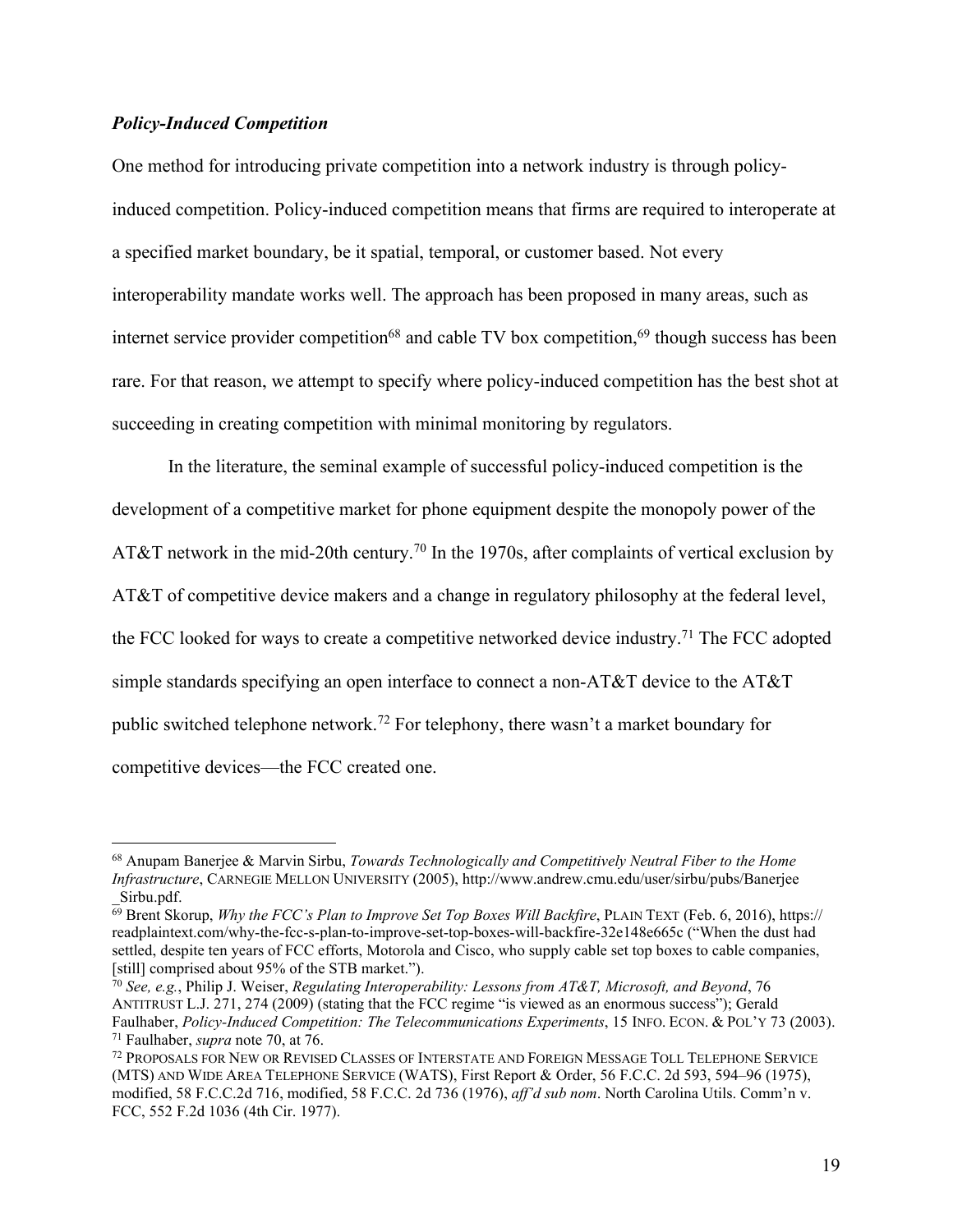As professor and former FCC economist Gerald Faulhaber writes about the AT&T experience,<sup>73</sup> the introduction of competition in a market in which competitors must interoperate with a monopolist in a vertically related market will be successful only if either of the following two conditions obtain:

- 1) The market boundary is simple, easy to monitor, and requires little information (that is, transaction costs across this market boundary are small); or
- 2) The residual monopolist is successfully enjoined from operating in the newly competitive market.

In a P3 agreement for the construction of V2I, the private contractor-operator will be a monopolist controlling roadside right of way, street furniture (such as utility poles and lampposts), and certain network equipment. The second condition won't obtain—the V2I contractor-operator won't be enjoined from operating a roadside wireless network. Therefore, for competitors to interoperate successfully and attach their equipment to roadside infrastructure, the first condition will need to obtain. To have competitive V2I systems, the market boundary specified in P3 contracts will need to be simple and easy for public officials to monitor.

Antitrust goes a long way toward opening platforms to competition; however, as Judge Richard Posner has written about the "new economy," it's the case that "the [antitrust] enforcement agencies and the courts do not have adequate technical resources, and do not move fast enough, to cope effectively with a very complex business sector that changes very rapidly."74 Federal guidance currently places a premium on interoperability for V2I-related deployments, primarily on compatibility with DSRC technology.<sup>75</sup> Compatibility with DSRC is unlikely to

 <sup>73</sup> Faulhaber, *supra* note 70, at 76.

<sup>74</sup> Richard A. Posner, *Antitrust in the New Economy*, 68 ANTITRUST L.J. 925, 925 (2001).

<sup>75</sup> *See* FED. HIGHWAY ADMIN., *supra* note 44, at 7–8.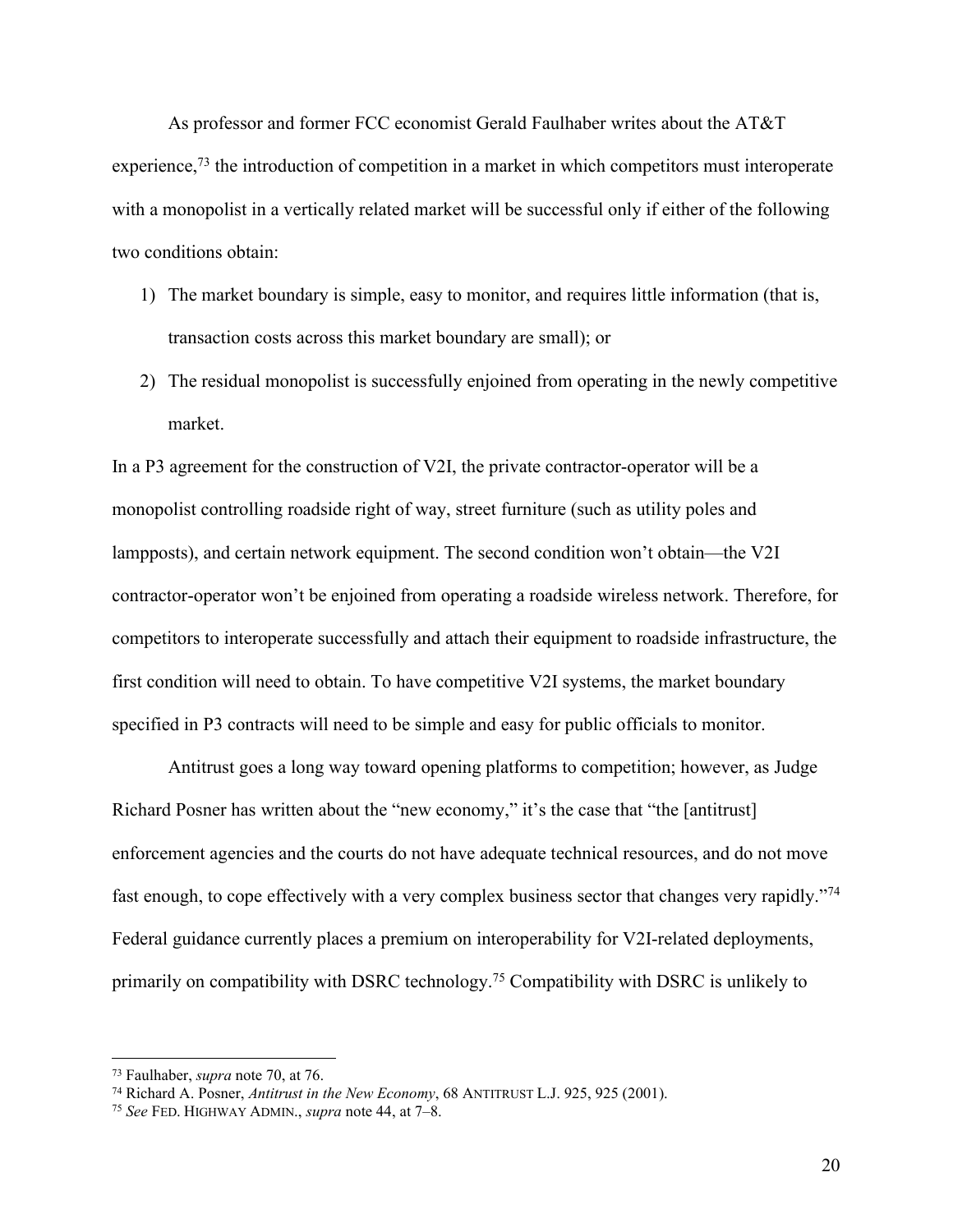succeed given the complex nature of wireless standards like DSRC. Rather than interoperability mandates with DSRC technology, regulators should consider access requirements to physical infrastructure, which need fewer prescriptive mandates and monitoring.

Competitive access requirements can be less socially costly than intensive device regulation or structural relief.76 Adopting and enforcing access requirements, however, is feasible and worth the regulatory overhead only in certain circumstances.77 Because V2I deployment often will be contracted out to private companies, resistance to access requirements from the private contractor is to be expected. However, in American competition law, preventing the loss of customers, assuring profits, and promoting a company's conception of the public interest are not cognizable efficiency defenses by firms resisting oversight.78 Access requirements often fail in their purposes, but there are circumstances (such as with telephone devices during the Bell phone monopoly<sup>79</sup> or gasoline nozzles at fuel pumps<sup>80</sup>) where they succeed at preventing vertical exclusion.

## *Policy-Induced Competition Applied to V2I and the Right of Way*

The vast majority of V2I infrastructure will take place in the public right of way, typically along roadsides, on utility poles and light poles, and on overpass bridges. The quasi-public nature of the right of way means that decisions about demarcating which V2I assets receive public investment and operation and which assets receive private investment and operation must be made carefully.

 $79$  As telecom scholar Weiser points out, the simplicity of enforcing the phone interface standards was so straightforward that the FCC delegated the policy administration to third parties in 2000. *See generally* Weiser, *supra* note 70.

 <sup>76</sup> *See generally* Weiser, *supra* note 70.

<sup>77</sup> *See generally id.*

<sup>78</sup> *See* Otter Tail Power Co. v. United States, 410 U.S. 366, 380–82 (1973).

<sup>80</sup> *See* 40 C.F.R. § 80.22 (2009).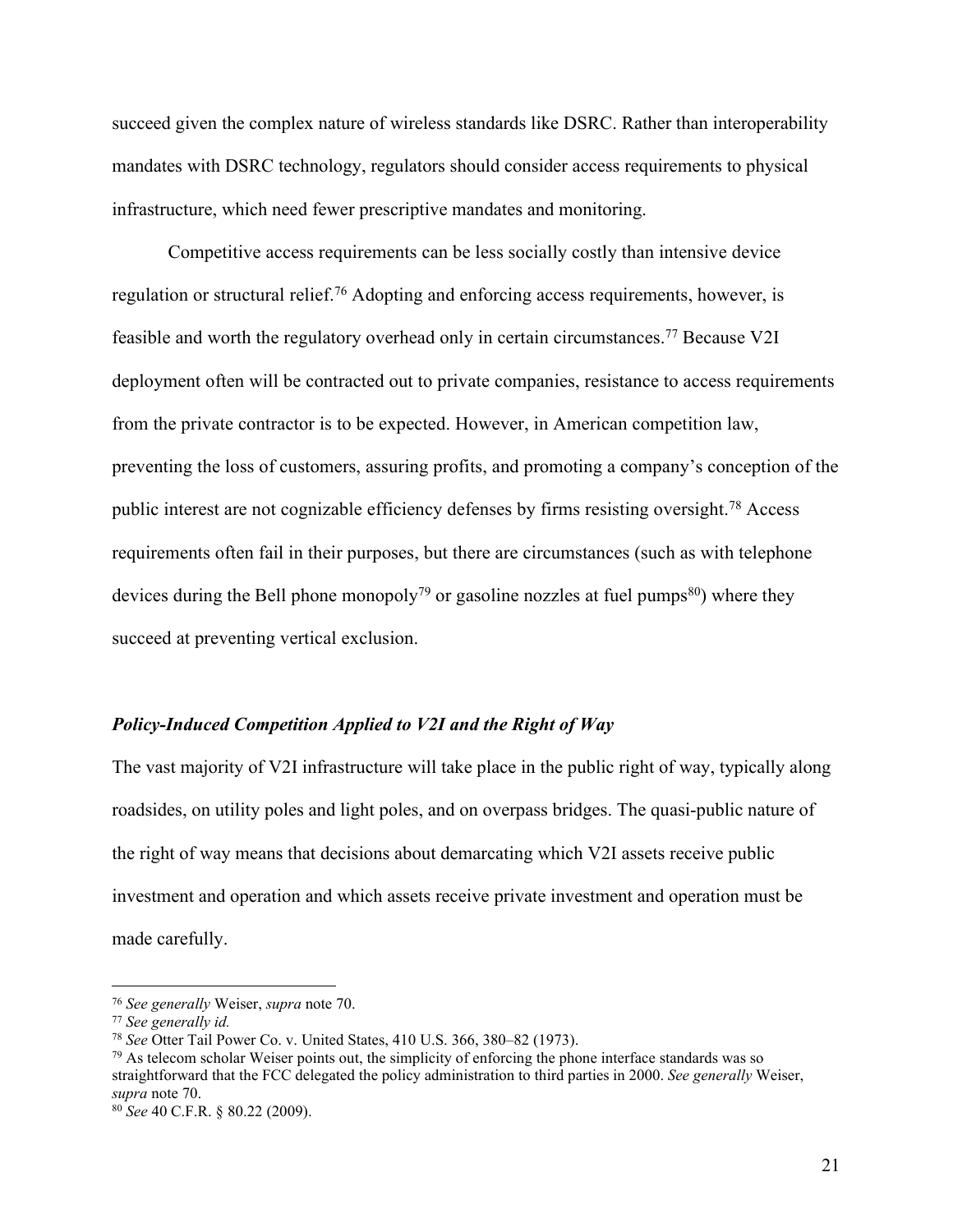We identify three main components needed for V2I systems, which mirror those of 5G and smart city systems: basic infrastructure, network infrastructure, and devices. Broadly speaking, we believe that public funding and policy-induced competition regulation is best directed at basic infrastructure used for V2I. This would resemble an open access model to street furniture.<sup>81</sup> V2I devices, on the other hand, are best left to competitive provision by the market. We find that the appropriate amount of regulation and funding of network infrastructure is fact dependent and difficult to characterize a priori.

*Basic infrastructure.* This category of basic infrastructure includes "passive" infrastructure, including the rights-of-way real estate, vertical poles, cabinets, and electric service. These assets are semipermanent installations that often last decades. We believe this category is where policyinduced competition is most likely to succeed.

Since basic infrastructure is, by government design, $82$  largely a monopoly market, price regulation is required to prevent monopoly pricing.83 It is generally feasible to have rate regulation and nondiscriminatory policy for basic infrastructure, and this has indeed been accomplished successfully for 150 years.<sup>84</sup> As a result, basic infrastructure such as roadside real

 <sup>81</sup> There is at least one provider in the United Kingdom proposing this approach. *BT Calls for Open Access to Street Furniture*, SMARTCITIES WORLD (Mar. 27, 2019)[, https://www.smartcitiesworld.net/news/news/bt-calls-for-open](https://www.smartcitiesworld.net/news/news/bt-calls-for-open-access-to-street-furniture-4008) [-access-to-street-furniture-4008.](https://www.smartcitiesworld.net/news/news/bt-calls-for-open-access-to-street-furniture-4008)<br><sup>[82](https://www.smartcitiesworld.net/news/news/bt-calls-for-open-access-to-street-furniture-4008)</sup> For more than a century, municipalities have limited the number of poles in the rights of way because of

inconvenience and clutter. As the Pennsylvania Supreme Court noted in an 1888 case,

The streets are already lined with masts sustaining an intricate web of wires, actually or potentially charged with an electric current. . . . [N]o argument is requisite to show the inconvenience that might result if the number could be infinitely increased. . . . [M]uch as they have multiplied in the past, we may believe that in the new future they will be still more numerous.

W. Union Tel. Co. v. City of Philadelphia, 12 A. 144, 145 (Pa. 1888).

<sup>83</sup> *See, e.g.*, Thomas W. Hazlett, *Cable TV Franchises as Barriers to Video Competition*, 12 VA. J.L. & TECH. 2, 15–  $16(2007)$ .

<sup>&</sup>lt;sup>84</sup> As early as 1866, federal law opened up the rights of way along post roads to telegraph infrastructure, which included all roads in some major cities (St. Louis, for example). City of St. Louis v. W. Union Tel. Co., 148 U.S. 92, 100 (1893).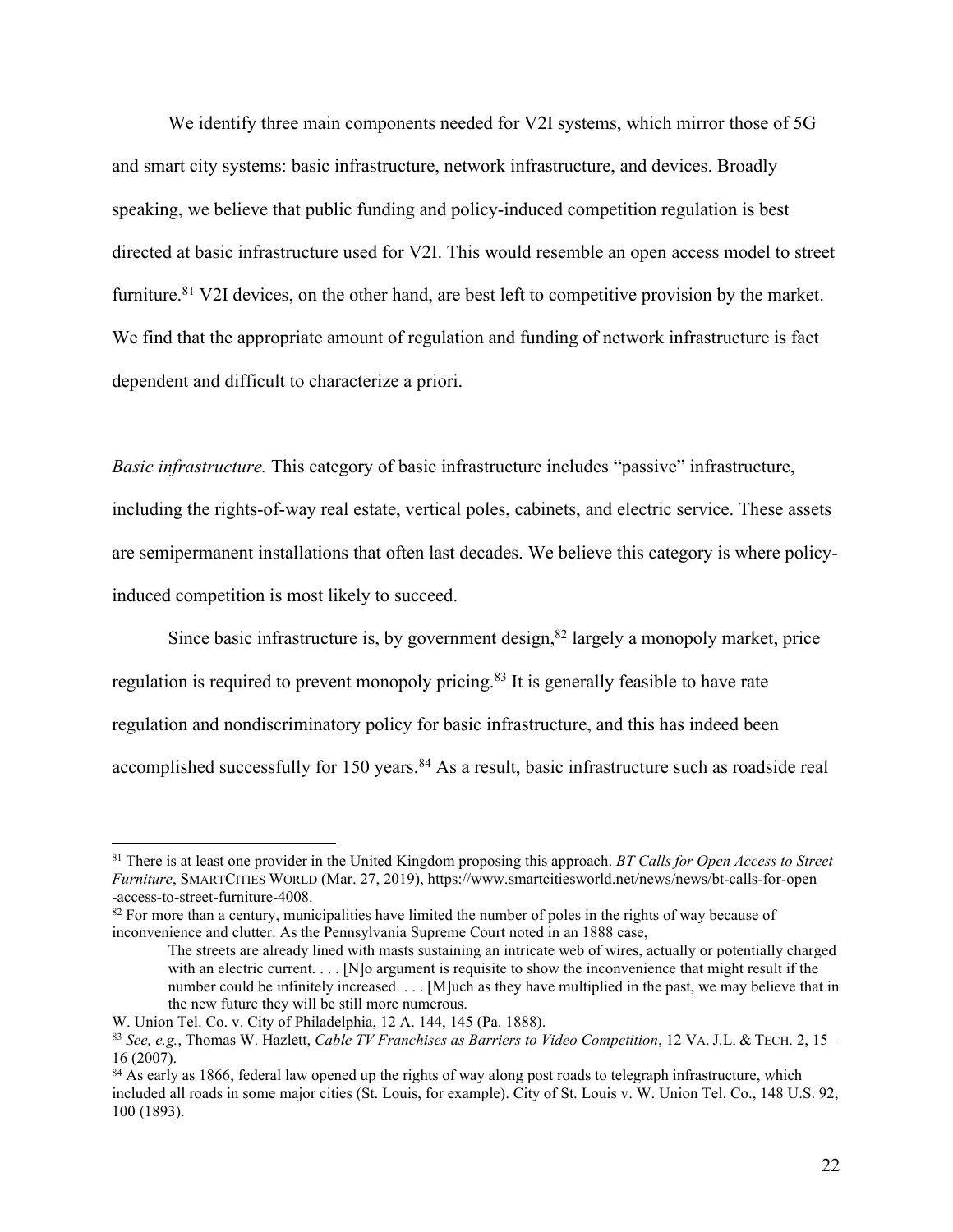estate is used by multiple parties for different commercial uses. Coaxial cable, copper lines, and fiber optics, used for transmitting telephony, television, and data services, all make use of the right of way as well as electrical systems.

In many ways, basic infrastructure is a "utility for utilities." Basic infrastructure typically is owned by a regulated phone company, a regulated electrical utility, or a local government. Roadside real estate is an important element of basic infrastructure. Municipalities own or control most of the ground and air rights of way used by utility distribution systems.<sup>85</sup> Roads and the public rights of way are held for public, not proprietary, use by the municipality.<sup>86</sup> Cities already often contract out the negotiations with wireless operators to install devices on city property.87

It is fairly easy to monitor access requirement compliance to basic infrastructure, and regulation resembles classic common-carrier regulation of rates and terms.<sup>88</sup> Professor Christopher Yoo of the University of Pennsylvania Law School notes that access requirements and rate regulation work best "when the product is a commodity and where the quality of the

 <sup>85</sup> Harold Demsetz, *Why Regulate Utilities*, 11 J.L. & ECON. 55, 62 (1968).

<sup>&</sup>lt;sup>86</sup> As a seminal treatise on public streets stated, "[I]f the state should take land for the purpose of a public way the purpose would be essentially public." 1 BYRON K. ELLIOTT & WILLIAM F. ELLIOTT, A TREATISE ON THE LAW OF ROADS AND STREETS 150 (4th ed. 1926).

<sup>&</sup>lt;sup>87</sup> Kapko, *supra* note 21.<br><sup>88</sup> As Prof. Christopher Yoo has said, "[T]he core elements of common carriage are the duty to serve, nondiscrimination, and rate regulation." Christopher S. Yoo, *Common Carriage's Domain*, 35 YALE J. ON REG. 991, 997 (2018) [hereinafter Yoo, *Common Carriage*]. Common carriage has never been adequately defined, but we hesitate to call the pole rates common carriage, because common carriage in most other contexts—telephony, air transportation, hotels, ferries—refers to "holding oneself out" indiscriminately to the public. Nat'l Ass'n of Reg. Util. Comm'rs v. FCC (NARUC 1), 525 F.2d 630, 641, 642 (D.C. Cir. 1976). However, rights-of-way access should be distinguished from complex franchise agreements, derived from rights-of-way access, containing many issues distinct from time, place, and manner of attachment. *See, e.g.*, Thomas W. Hazlett, *Cable TV Franchises as Barriers to Video Competition*, 12 VA.J.L. & TECH. 2, 20–21 (2007) ("Cable television franchises can easily run 100 pages" and regulate service area coverage, public television channels to transmit, connecting government networks, and customer service rules.). These requirements can be a significant part of the cost of deploying network facilities. Mark A. Zupan, *The Efficacy of Franchise Bidding Schemes in the Case of Cable Television: Some Systematic Evidence*, 32 J.L. & ECON. 401, 405 (1989) (estimating that more than 25 percent of capital costs are required by local authorities but deliver negligible value to consumers).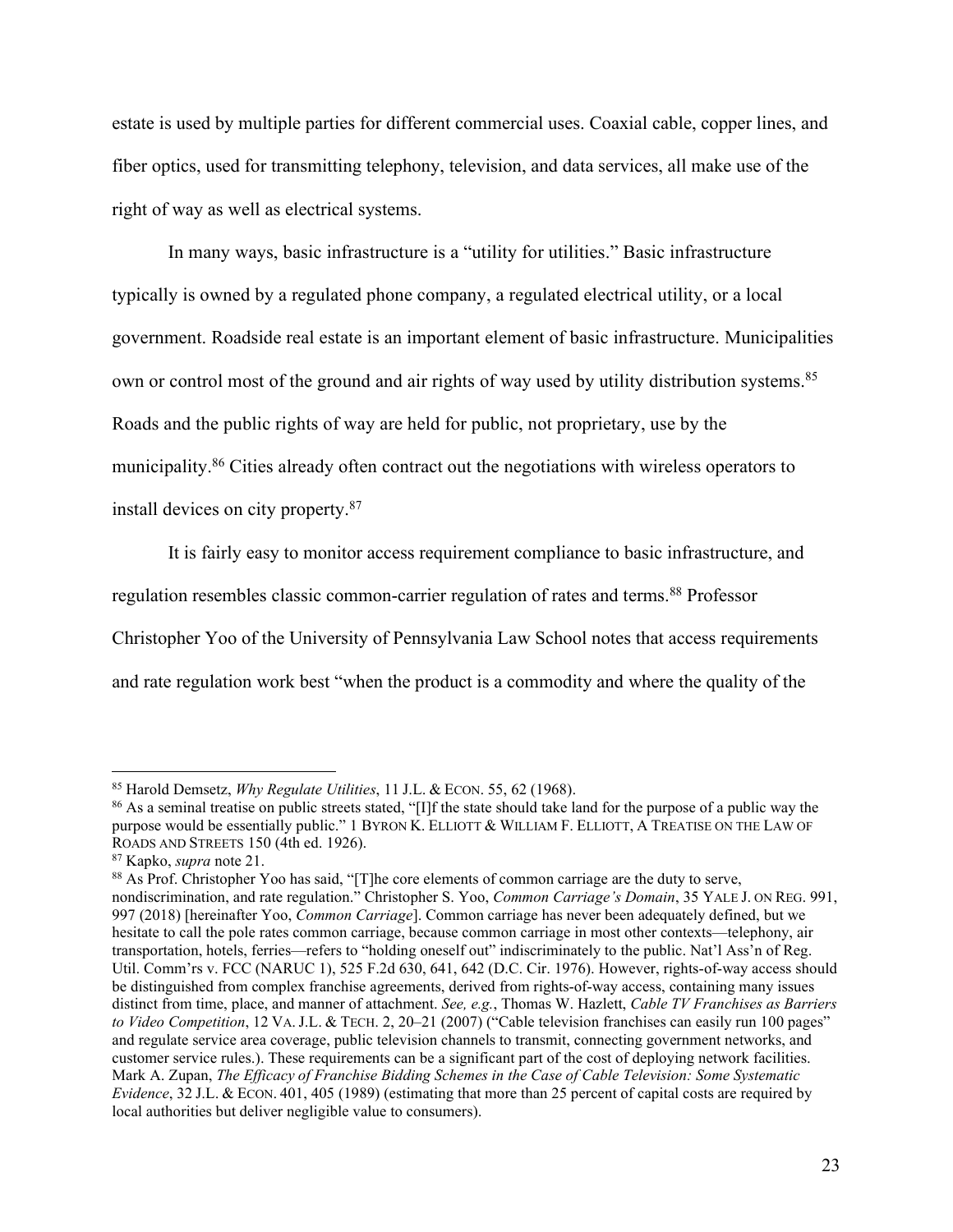product does not vary."89 Access requirements and price regulation, then, work tolerably well for water, natural gas, traditional telephony, and electricity distribution.<sup>90</sup>

There is already a history of policy-induced competition to basic infrastructure in other contexts. Federal standards for gasoline nozzles create a simple interface so that fueling stations can "interoperate" with any passenger vehicle. The interface is a clearly articulated nozzle dimension that can be monitored easily.<sup>91</sup>

Access requirements for utility poles have been federal policy since at least 1978. Pole access is a commodity:<sup>92</sup> the "quality" of the resource sought—typically, a foot of unoccupied wooden pole<sup>93</sup>—does not vary much. The Pole Attachment Act of 1978 gave the FCC authority to regulate attachments to investor-owned electric and telephone utility poles.<sup>94</sup> The legislation was originally intended for cable television companies but was expanded to all "telecommunications providers" in 1996. There is typically a "functional equivalence" test to see if the buyers view the alleged commodity asset as performing the same function.<sup>95</sup>

Telecommunications Act of 1996, Amendment of the Commission's Rules and Policies Governing Pole

 <sup>89</sup> Yoo, *Common Carriage*, *supra* note 88, at 1013.

<sup>90</sup> *Id.*

<sup>91</sup> The *Code of Federal Regulations* states,

Every retailer and wholesale purchaser-consumer shall equip all gasoline pumps from which gasoline is dispensed into motor vehicles with a nozzle spout that meets all the following specifications:

<sup>(1)</sup> The outside diameter of the terminal end shall not be greater than 0.840 inches (2.134 centimeters).

<sup>(2)</sup> The terminal end shall have a straight section of at least 2.5 inches (6.34 centimeters).

<sup>(3)</sup> The retaining spring shall terminate at least 3.0 inches (7.6 centimeters) from the terminal end.

<sup>40</sup> C.F.R. § 80.22(f) (2009).

<sup>92</sup> Yoo, *Common Carriage*, *supra* note 88, at 1007.

 $93$  Federal Communications Commission, In the Matter of Implementation of Section 703(e) of the

Attachments, Report and Order, CS Docket No. 97-151 (Rel. 6 Feb. 1998), 22.

<sup>94</sup> 47 U.S.C. § 224 (2018).

<sup>95</sup> Yoo, *Common Carriage*, *supra* note 88, at 1008; Competitive Telecomms. Ass'n. v. FCC, 998 F.2d 1058, 1061 (D.C. Cir. 1993) (citing MCI Telecomms. Corp. v. FCC, 917 F.2d 30, 39 (D.C. Cir. 1990)); Ad Hoc Telecomms. Users. Comm. v. FCC, 680 F.2d 790, 795 (D.C. Cir. 1982).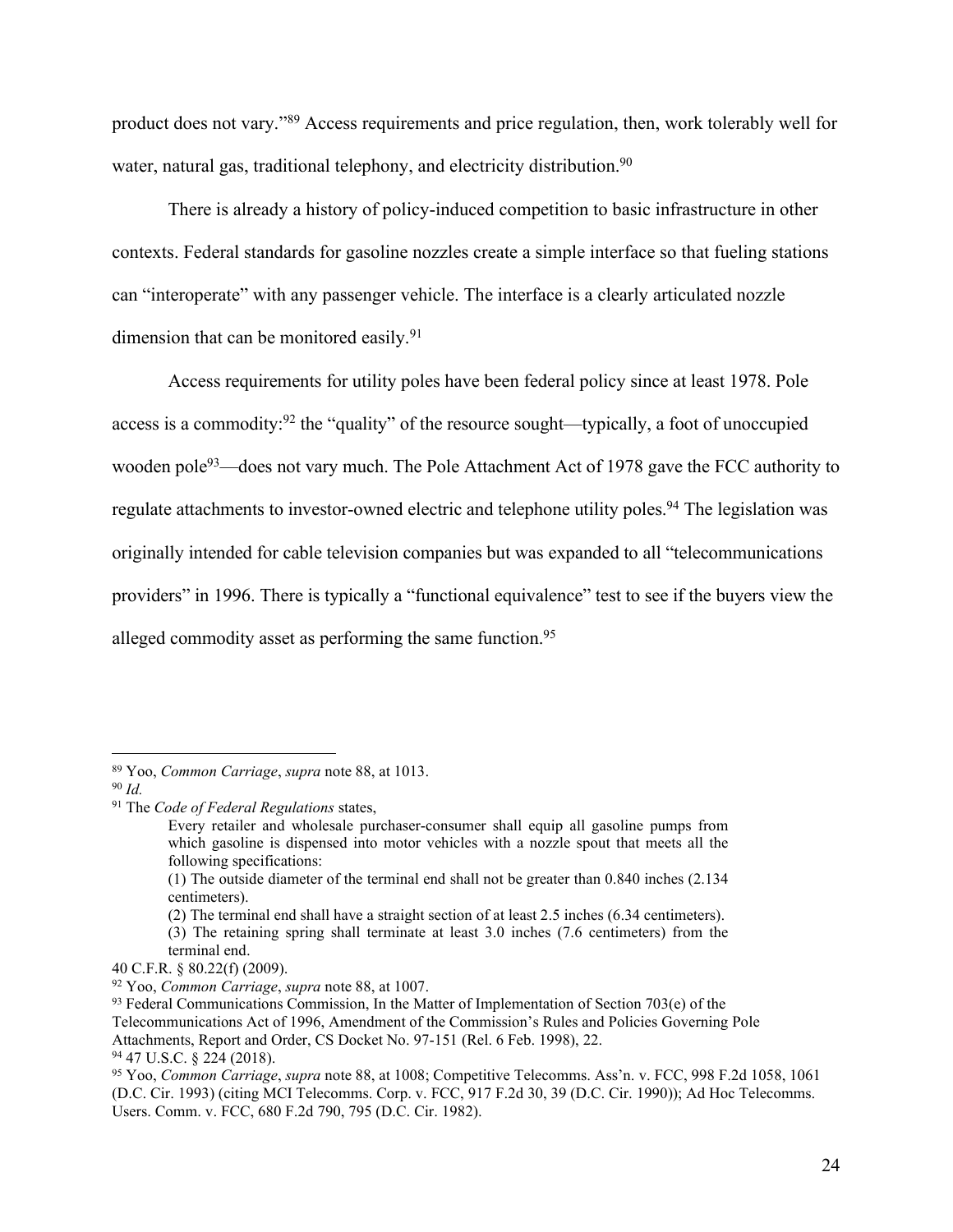Federal and state pole access laws are, in the words of the US Court of Appeals for the Seventh Circuit, "intended to facilitate prompt and economical extensions of telephone service by preventing municipalities and other local governments from using their locational monopolies to delay and extort monopolistic fees from companies that, in order to provide service, must frequently run wires and cables across local governmental boundaries."96

Basic infrastructure regulation has many of the major elements of utility regulation, namely the regulation of prices charged and a requirement for reasonable practices.<sup>97</sup> At present, federal regulation approximates marginal cost pricing for pole access. Pole and other rights-ofway lease rates typically are conceived of as "rent" paid to a municipality or private utility pole owner for access to the quasi-public property.98 Access mandates and utility regulation can depress investment because the regulated firm loses some control over contracting pricing and terms.99 However, most basic infrastructure is already constructed. This means that owners of basic infrastructure will seek to extract a portion of the producer surplus well in excess of their opportunity costs—the so-called holdout problem. Typically, the excessive rates are not plowed back into more infrastructure investment, and price regulation can have salutary effects. As the FCC points out in its pole access proceeding,  $100$ 

 <sup>96</sup> Diginet, Inc. v. W. Union ATS, Inc., 958 F.2d 1388, 1397 (7th Cir. 1992).

<sup>97</sup> Joseph D. Kearney & Thomas W. Merrill, *The Great Transformation of Regulated Industries Law*, 98 COLUM. L. REV. 1323, 1330–31 (1998) ("For almost a century, public utility companies and common carriers had one common characteristic: All were required to offer their customers service under rates and practices that were just, reasonable, and non-discriminatory."). *See, e.g.,* MCI Telecomms. Corp. v. AT&T Co., 512 U.S. 218, 229–32 (1994) (calling the tariff-filing requirement "the heart of the common-carrier section of the Communications Act" and essential to ensuring reasonable rates).

<sup>98</sup> *See* City of Dallas v. FCC, 118 F.3d 393, 397 (5th Cir. 1997) (noting that a cable franchise fee is "essentially a form of rent: the price paid to rent use of public right-of-ways").

<sup>99</sup> *See* Yoo, *Common Carriage*, *supra* note 88, at 1011–12 ("Requiring providers to adhere to defined products and a posted, uniform rate schedule provides the type of standardization and information sharing that has long been recognized as a facilitating practice for collusion."). Nondiscriminatory access regulations for commodities can sometimes have the effect of legalizing collusion in cartel markets. To date, however, we are unaware of any claim that the federal laws about nondiscriminatory pole access have facilitated collusion.

<sup>100</sup> Amendments of the Commission's Rules and Policies Governing Pole Attachments, Consolidated Partial Order on Reconsideration, 16 FCC Rcd. 12103, 12118 ¶ 24, 12119 ¶ 25 (2001).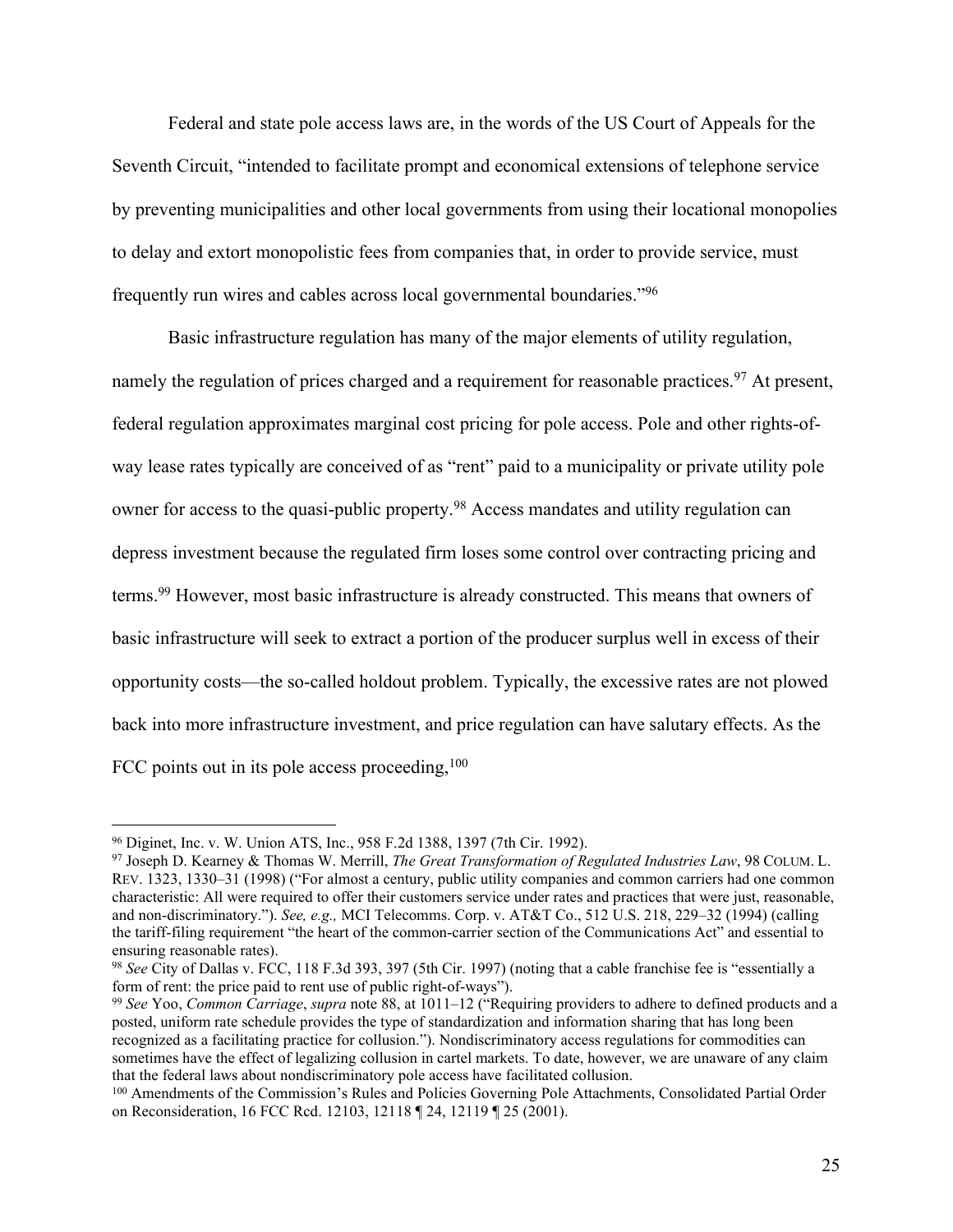The dampening of investment incentives matters less when the network is already built out. When that is the case, employing rate regulation that dampens investment signals is less important. Moreover, if further entry is impossible, then short-run high prices will not stimulate new entry sufficient to shift out the supply curve and dissipate the supracompetitive returns. When "attachers . . . do not face a realistic 'make or buy' decision, the benefits of giving proper cost signals to new entrants are less pronounced."

V2I P3 contracts should be drafted to accommodate access requirements to basic infrastructure. If the V2I investment includes the installation of tolling V2I devices, the agreement should have terms related to nonexclusive use of the assets. If a P3 were to establish roadside units on lampposts across a high-occupancy toll (HOT) lane, the terms of the DBFOM contract would guarantee exclusive rights to tolling revenues. However, the terms should allow for nonexclusive attachment rights for V2I operators for nontolling services.

*Network infrastructure.* This category includes long-lasting network inputs such as fiber strands, data networks, and network handholds. Such systems are harder to monitor and separate into component parts than basic infrastructure. Fiber optics quality, for instance, varies more than for other roadside objects and street furniture. Product complexity means regulators need multifactor tariffing and quality dimensions when deciding fair rates and terms.101 As Yoo notes, "The more complex the interface, the more problematic and protracted these disputes will be."102

Network infrastructure, such as data networks, has become fairly complex, which is why regulatory attempts to create competition in local phone and broadband have generally failed in

 <sup>101</sup> Yoo, *Common Carriage*, *supra* note 88, at 1012; Eli M. Noam, *Towards an Integrated Communications Market: Overcoming the Local Monopoly of Cable Television*, 34 FED. COMM. L.J. 209, 219 (1982) ("Historically, rate regulation is easiest to administer where the product can be clearly defined and quantified. . . . Rate regulation is much more difficult when it deals with complex and variable mixtures of services."). <sup>102</sup> Yoo, *Common Carriage*, *supra* note 88, at 1014.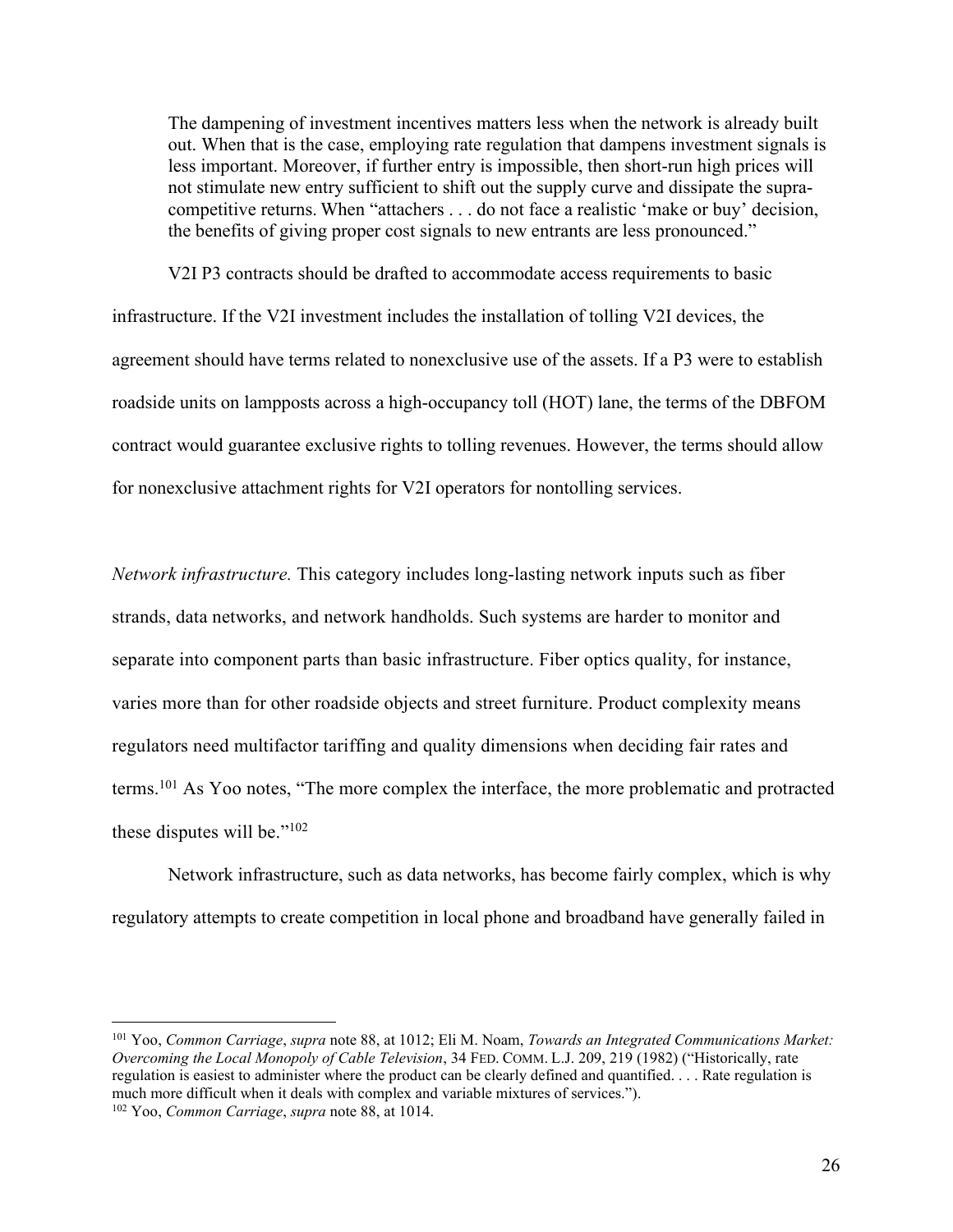the United States.<sup>103</sup> For instance, the FCC failed at requiring AT&T to provide

nondiscriminatory access to long-distance phone providers in part because of the informationrichness of the market boundary—the long-distance and local phone networks.104 Similar regulatory efforts failed in the United Kingdom.105 The complexity of data networks and interoperation of networks meant that regulators had a difficult time monitoring compliance with

access requirements.

Likewise, the "unbundling" mandates in the 1996 Telecom Act failed to generate local phone competition.<sup>106</sup> Under those legal provisions, local phone companies had to "provide nondiscriminatory access to all elements of their networks at any technically feasible point."<sup>107</sup> That "centerpiece" of the 1996 Telecom Act failed, despite the intense regulatory scrutiny of network operators.<sup>108</sup> Relatedly, the FCC's "leased access" regime for cable television<sup>109</sup> and the CableCARD regime are regarded as policy failures.<sup>110</sup> In short, utility regulation and

<sup>104</sup> As Yoo noted.

 <sup>103</sup> Christopher S. Yoo, *Modularity Theory and Internet Regulation*, 2016 U. ILL. L. REV. 1, 40 (2016) [hereinafter Yoo, *Modularity Theory*] ("If the element is tightly integrated with other components, any attempt to mandate access would be expected to fail regardless of whether it is a natural monopoly or is unavailable through other means.").

The impact of the complexity of the interface on the implementation of a nondiscrimination mandate is demonstrated eloquently by the FCC's experience attempting to require AT&T to provide nondiscriminatory access to unaffiliated long distance providers. The complexity and information-richness of the interface of the boundary between long distance service and the local service needed to connect to that service "permitted a thousand ways in which a reluctant Bell System local access provider could hamper and restrict potential long distance competitors." The result is that long distance access was plagued by complaints that about non-price terms, such as delays by the incumbent in provisioning lines for new subscribers signed up by competitors and the number of digits required to access long distance services.

Yoo, *Common Carriage*, *supra* note 88, at 1014.

<sup>105</sup> Iain Moore, *BT Needs a Kick in the Ducts*, LIGHT READING (Nov. 12, 2018), [https://www.lightreading.com](https://www.lightreading.com/services/broadband-services/bt-needs-a-kick-in-the-ducts/a/d-id/747467) [/services/broadband-services/bt-needs-a-kick-in-the-ducts/a/d-id/747467](https://www.lightreading.com/services/broadband-services/bt-needs-a-kick-in-the-ducts/a/d-id/747467) ("[L]egal separation [of BT and Openreach] has made not an iota of difference to UK broadband.").

<sup>106</sup> Mark A. Lemley & Philip J. Weiser, *Should Property or Liability Rules Govern Information?*, 85 TEX. L. REV. 783, 811 (2007) ("[T]he unbundling regime of the 1996 Act represents, on almost all accounts, a policy failure."). <sup>107</sup> Yoo, *Common Carriage*, *supra* note 88, at 1014; 47 U.S.C. § 251(c)(3) (2018).

<sup>108</sup> Yoo, *Modularity Theory*, *supra* note 103, at 40.

<sup>109</sup> Yoo, *Common Carriage*, *supra* note 88, at 1016.

<sup>110</sup> Nate Anderson, *FCC Admits CableCARD a Failure, Vows to Try Something Else*, ARS TECHNICA (Dec. 4, 2009), [https://arstechnica.com/tech-policy/2009/12/fcc-admits-cablecard-a-failure-vows-to-try-something-else/.](https://arstechnica.com/tech-policy/2009/12/fcc-admits-cablecard-a-failure-vows-to-try-something-else/)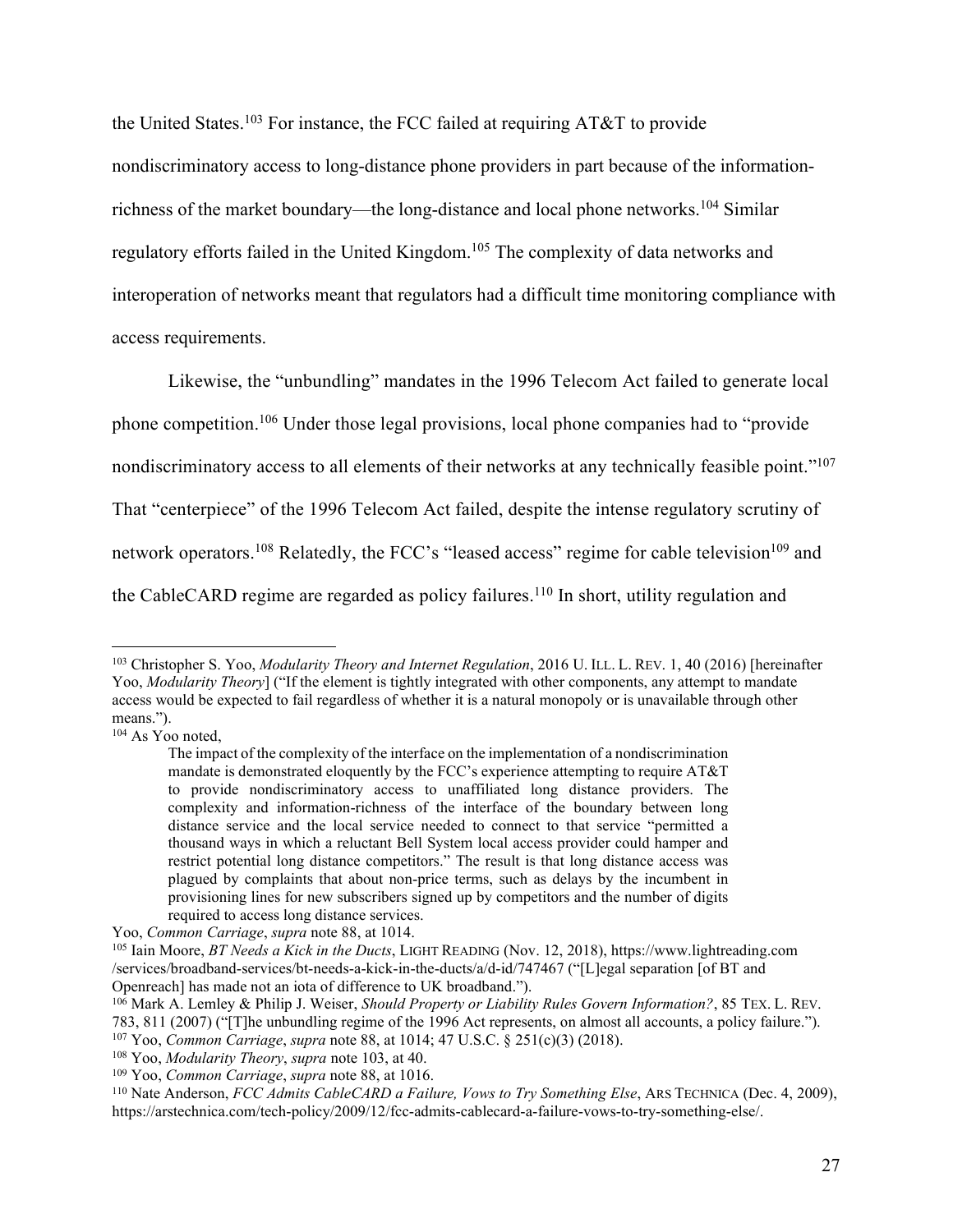policy-induced competition fail when quality is variable. <sup>111</sup> We suspect that interoperability at the V2I network "layer" would often fail to generate the competition sought, but such competition cannot be ruled out in all cases. The history of open-access networks indicates that success or failure is dependent on fact and place.

*Devices.* Devices include customer-facing devices, typically radio frequency (RF) transceivers and wireless backhaul systems. According to a study conducted by the Government Accountability Office, more than 70 percent of identified experts on V2I technology believe that standardization and interoperability were significant or moderate challenges in the deployment of V2I.112 The reticence about developing interoperability is well founded—the interface complexity problems mentioned for network infrastructure are even more pronounced for devices. As Yoo says, "Modular interfaces cannot be established anywhere; they can be created only at thin crossing points where the number of interdependencies is relatively low."113 Devices are information rich, and attempting to create access requirements for competitive wireless services is unlikely to succeed.

Connected cars and AVs are simply the latest generation of "devices" attaching to wireless networks. There are innovation losses when the government is selecting device and transmission technologies. The DSRC saga, described earlier, suggests why there is widespread skepticism of device interoperability mandates' succeeding in the foreseeable future. The US government made a bet on Wi-Fi–derived DSRC V2I technology nearly 20 years ago, and the FCC set aside valuable spectrum real estate exclusively for DSRC technologies. Despite that,

 <sup>111</sup> *See* Frank Kahn, *Economic Regulation of Broadcasting as a Utility*, 7 J. BROADCASTING 97, 110 (1963) (proposing "quasi-utility" classification of broadcast given the variable quality of content).

<sup>112</sup> U.S. GOV'T ACCOUNTABILITY OFFICE, *supra* note 7, at 51. 113 Yoo, *Modularity Theory*, *supra* note 103, at 40.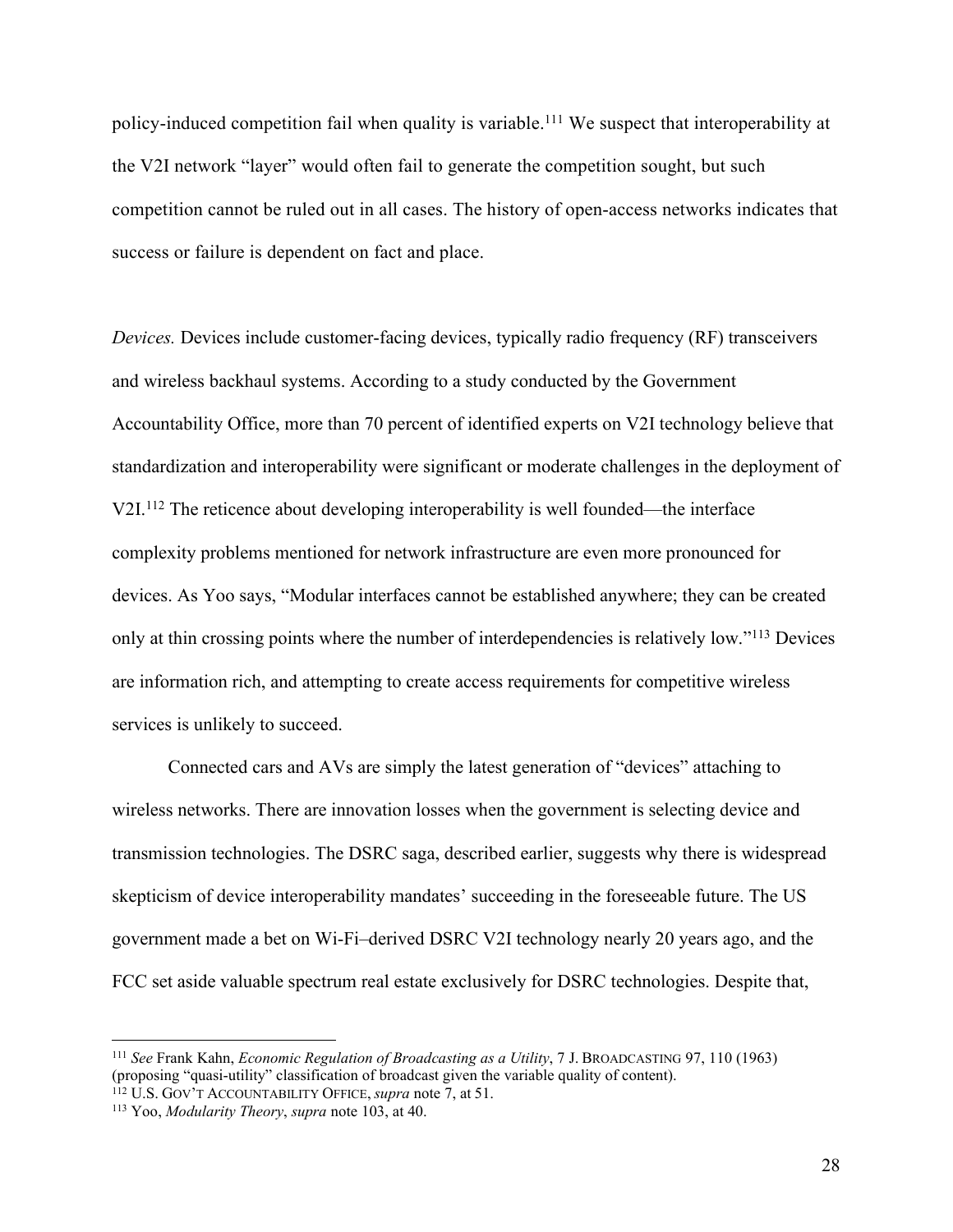DSRC is still in an early stage of development and deployment—the first vehicle with DSRC capability in the United States was released in 2016. In the meantime, alternative connected vehicle technologies (such as radar, LiDAR, and cellular) have accomplished and superseded many DSRC functions.

Just as government agencies do not prescribe wireless phone communications standards, they should avoid prescribing wireless V2I standards and interoperability. The widespread deployment of small cells and 5G transmitters is evidence that there can be a competitive market for V2I devices.

## *Policy Obstacles to Effective V2I Deployment*

Presently, P3s are seeing increased use in the United States for major transportation projects. However, federal restrictions on transportation projects pose a significant barrier to P3 use and to the policy-induced competition framework. One of the most disincentivizing regulations for states is the federal law that prohibits the collection of tolls by states on any federal-aid highway.<sup>114</sup> Because tolls are the main mechanism for states to recoup construction costs, this regulation removes a major revenue source.<sup>115</sup>

There are some exceptions to this general prohibition. For example, federal law permits federal participation in the "initial construction" of or "approach to" a toll highway, bridge, or tunnel.116 Furthermore, there can be federal participation in the "initial construction" of lanes to increase the capacity of a highway or convert the highway to a toll facility, as long as the

<sup>116</sup> 23 U.S.C. § 129 (2018).

 <sup>114</sup> 23 U.S.C. § 301 (2018).

<sup>115</sup> The only exceptions to this rule are specific exemptions for states tolling on federally funded highways. 23 U.S.C. §§ 129, 166 (2018).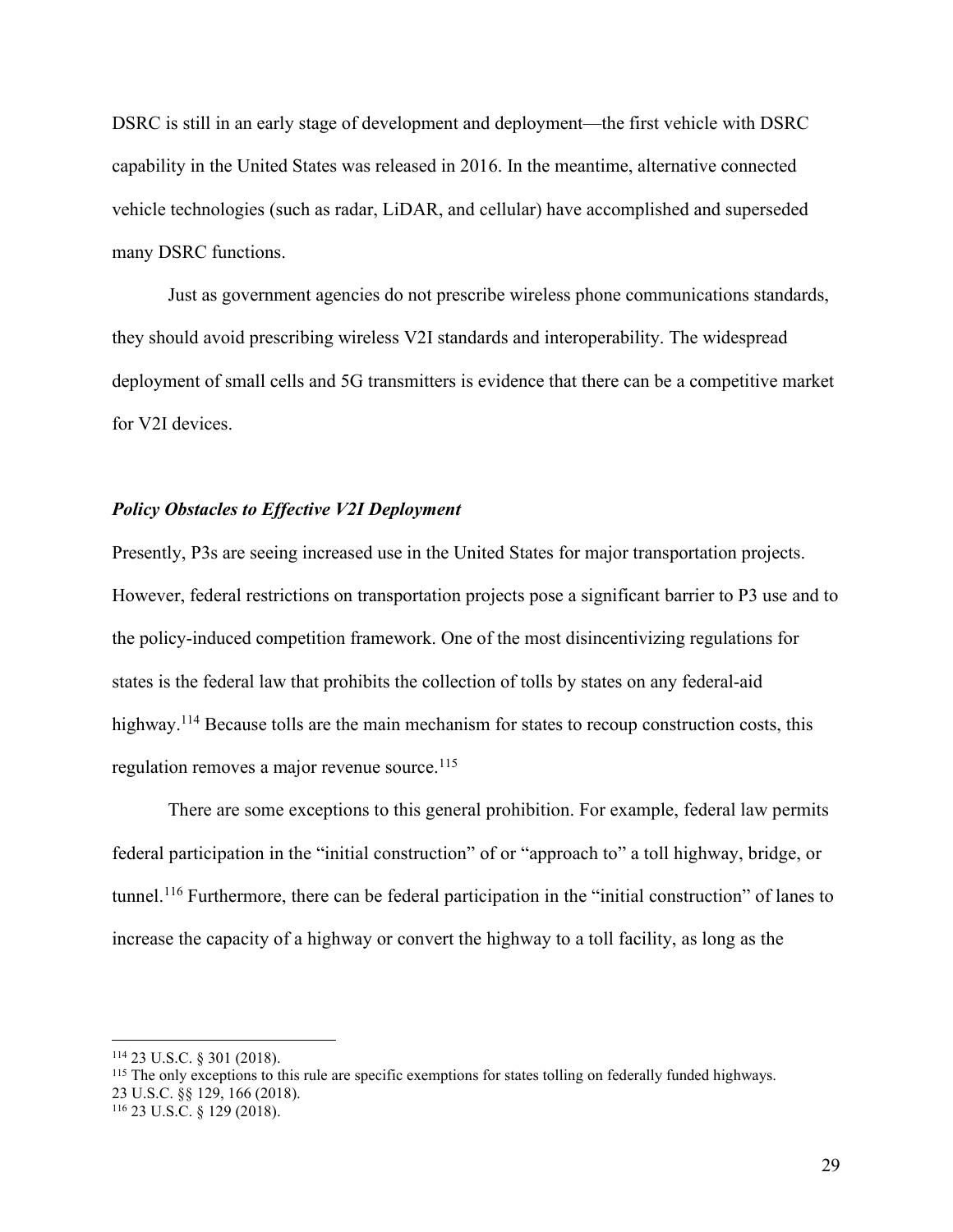number of toll-free lanes after construction is not reduced.<sup>117</sup> If the highway is part of the interstate system, the section permits federal participation in the "initial construction" of lanes to increase the highway's capacity, as long as the number of toll-free non-HOV lanes after construction is not less than the number of toll-free non-HOV lanes before construction.<sup>118</sup> Finally, the section permits federal participation in "the conversion of" an HOV lane on a highway to a toll facility.<sup>119</sup>

Pilot programs, such as the Interstate System Reconstruction and Rehabilitation Pilot Program (ISRRPP) and the Value Pricing Pilot Program (VPPP), have provided states with slightly more flexibility. The ISRRPP allows for no more than "three existing Interstate facilities," which must be located in different states, "to be tolled to fund needed reconstruction or rehabilitation on Interstate corridors that could not otherwise be adequately maintained or functionally improved." Meanwhile, the VPPP aims to "demonstrate whether and to what extent roadway congestion may be reduced through . . . congestion pricing strategies, and the magnitude of the impact of such strategies on driver behavior, traffic volumes, transit ridership, air quality and availability of funds for transportation programs." Studies completed through the VPPP provide encouragement for congestion pricing efficacy.

The increased flexibility for P3s in transportation projects is an encouraging recent trend, but policy and budgetary obstacles remain.<sup>120</sup> If rules liberalization is not expanded, commercial operators may be dissuaded from road and ITS projects.

 <sup>117</sup> *Id.*

<sup>118</sup> *Id.*

<sup>119</sup> *Id.*; 23 U.S.C. § 166 (expanding upon 23 U.S.C. § 129 by permitting state authorities to allow certain vehicles access to and use of HOV facilities that they otherwise would not be allowed to use, as long as the state collects a toll from such users).

 $120$  Financial barriers provide an additional and substantial barrier to the formation of P3s. For example, 26 U.S.C.  $\delta$  $124(m)(2)(A)$  (2018) places a \$15 billion lifetime cap on private surface transportation projects. Since that section's enactment, two-thirds of that \$15 billion has already been granted.